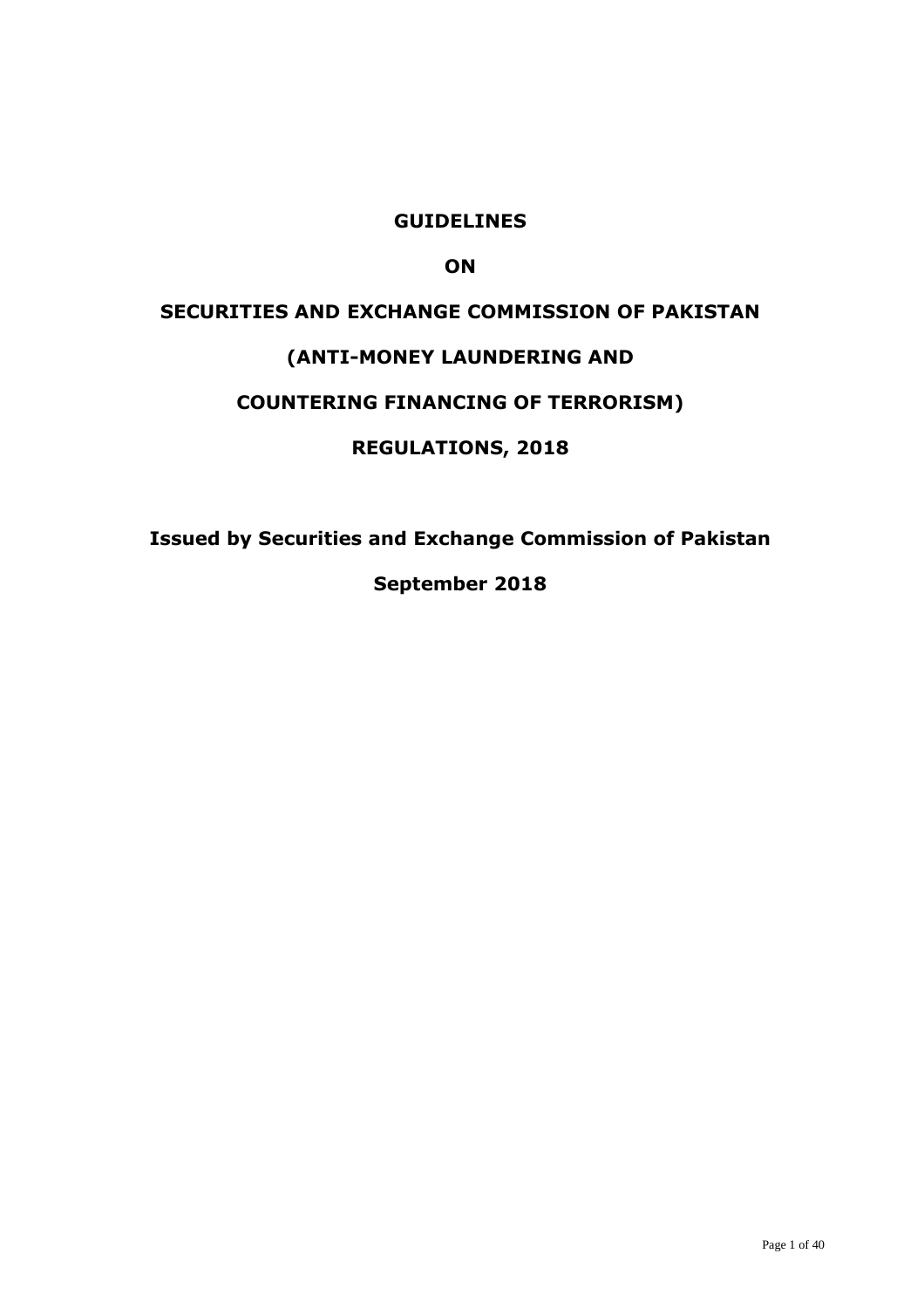# **Table of Contents**

| $\mathbf{1}$ | Introduction, Purpose and Scope                                                             |    |  |  |  |  |  |  |
|--------------|---------------------------------------------------------------------------------------------|----|--|--|--|--|--|--|
| 2            | Obligation of RP in Establishing an Effective AML / CFT Governance and<br>Compliance Regime |    |  |  |  |  |  |  |
| 3            | Program and Systems to prevent ML and TF<br>4                                               |    |  |  |  |  |  |  |
| 4            | The Three Lines of Defense                                                                  |    |  |  |  |  |  |  |
| 5            | Risk Assessment and Applying a Risk Based Approach                                          |    |  |  |  |  |  |  |
| 6            | Monitoring AML/CFT Systems and Controls<br>10                                               |    |  |  |  |  |  |  |
| 7            | Documentation and Reporting<br>10                                                           |    |  |  |  |  |  |  |
| 8            | New Products and Technologies                                                               | 11 |  |  |  |  |  |  |
| 9            | Cross-border Correspondent Relationship<br>11                                               |    |  |  |  |  |  |  |
| 10           | <b>Customer Due Diligence</b>                                                               | 12 |  |  |  |  |  |  |
| 11           | On-going Monitoring of Business Relationships                                               |    |  |  |  |  |  |  |
| 12           | Simplified Due Diligence Measures ("SDD")                                                   | 15 |  |  |  |  |  |  |
| 13           | Enhanced CDD Measures ("EDD")                                                               | 16 |  |  |  |  |  |  |
| 14           | Politically Exposed Persons (PEPs)                                                          | 17 |  |  |  |  |  |  |
| 15           | Record-Keeping Procedures                                                                   | 18 |  |  |  |  |  |  |
| 16           | Reporting of Suspicious Transactions / Currency Transaction Report                          | 19 |  |  |  |  |  |  |
| 17           | <b>Sanctions Compliance</b>                                                                 | 20 |  |  |  |  |  |  |
| 18           | AML/CFT Program in a Group-Wide and Cross-Border Context                                    | 22 |  |  |  |  |  |  |
| 19           | Internal Controls (Audit Function, outsourcing, employee Screening<br>and Training)         | 22 |  |  |  |  |  |  |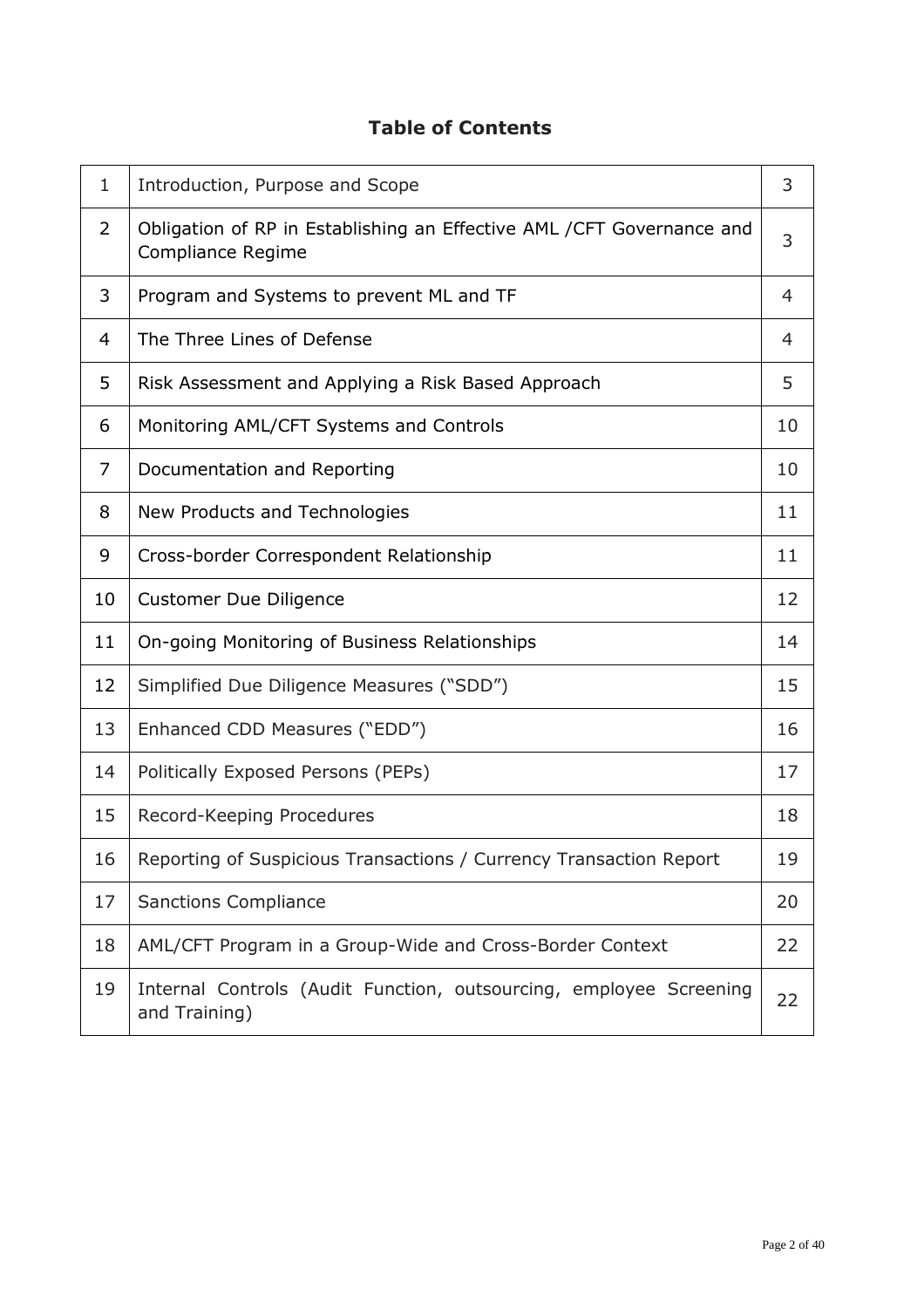# **Guidelines on Implementation of AML/CFT Framework under the Securities and Exchange Commission of Pakistan (Anti Money Laundering and Countering Financing of Terrorism) Regulations, 2018**

# **1. Introduction, Purpose and Scope**

- i. Money Laundering ("ML") and Terrorist Financing ("TF") are economic crimes that threaten a country's overall financial sector reputation and expose financial institutions to significant operational, regulatory, legal and reputational risks, if used for ML and TF. An effective Anti-Money Laundering and Countering the Financing of Terrorism ("AML/CFT") regime requires financial institutions to adopt and effectively implement appropriate ML and TF control processes and procedures, not only as a principle of good governance but also as an essential tool to avoid involvement in ML and TF.
- ii. Securities and Exchange Commission of Pakistan ("SECP"), in order to maintain the integrity of its regulated financial sector *inter-alia*; the brokers, insurers, NBFCs and modarabas, in respect of preventing and combating ML and TF, notified the Securities and Exchange Commission of Pakistan Anti Money Laundering and Countering Financing of Terrorism Regulations, 2018 ("the SECP AML/CFT Regulations" or "the Regulations") . The SECP AML/CFT Regulations require relevant Regulated Persons (RPs) to establish systems to detect ML and TF, and therefore assist in the prevention of abuse of their financial products and services.
- iii. These Guidelines are applicable to all Regulated Persons ("RPs") as defined under the SECP AML/CFT Regulations conducting relevant financial business and designed to assist RPs in complying with the Regulations. It supplements the Regulations and the AML/CFT regime by clarifying and explaining the general requirements of the legislation to help RPs in applying national AML/CFT measures, developing an effective AML/CFT risk assessment and compliance framework suitable to their business, and in particular, in detecting and reporting suspicious activities.
- iv. These Guidelines are based on Pakistan AML/CFT legislation and reflect, so far as applicable, the 40 Recommendations and guidance papers issued by the Financial Action Task Force ("FATF").

## **2. Obligation of RP in Establishing an Effective AML /CFT Governance and Compliance Regime**

- i. RPs should understand their obligation of establishing an effective AML/CFT regime to deter criminals from using financial system for ML or TF purposes, and to develop a comprehensive AML/CFT compliance program to comply with the relevant and applicable laws and obligations.
- ii. RPs' Board of Directors and senior management must be engaged in the decision making on AML/CFT policies, procedures and control and take ownership of the risk based approach. They must be aware of the level of ML/TF risk the RP is exposed to and take a view on whether it is equipped to mitigate that risk effectively.
- iii. RP must give due priority to establishing and maintaining an effective AML/CFT compliance culture and must adequately train its staff to identify suspicious activities and adhere with the internal reporting requirements for compliance with the Regulations.
- iv. RPs must establish written internal procedures so that, in the event of a suspicious activity being discovered, employees are aware of the reporting chain and the procedures to be followed. Such procedures should be periodically updated to reflect any legislative changes.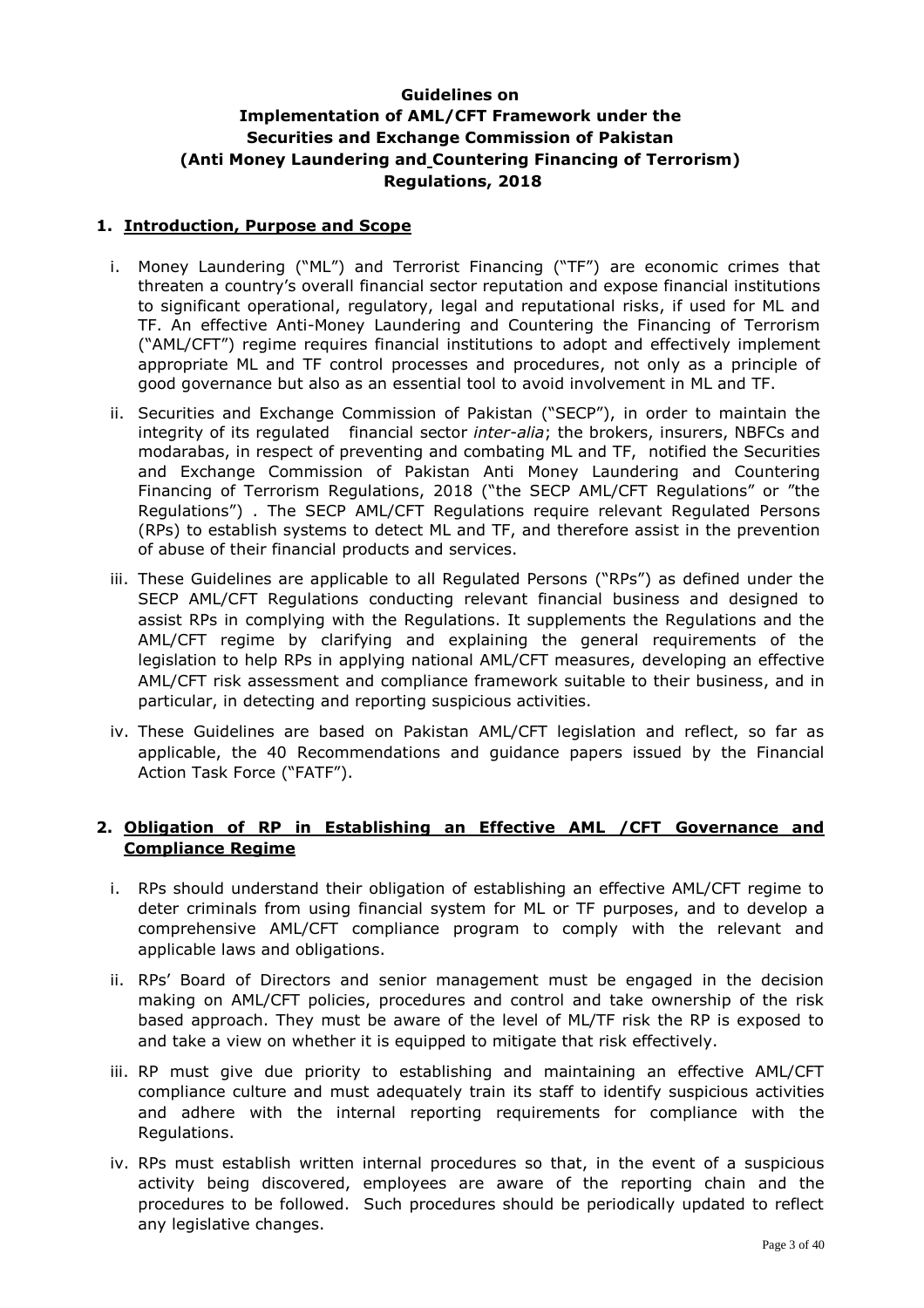- v. To oversee the compliance function, the Regulations require RP to appoint a Compliance Officer ("CO") at the management level, who shall be the point of contact with the supervisory authorities including the Commission and the Financial Monitoring Unit (FMU).
- vi. Each RP should ensure that any suspicious transaction report must be made by employees to the CO, who are well versed in the different types of transactions which the RP handles and which may give rise to opportunities for ML/TF.
- vii. The RP is responsible for ensuring that employees should be aware of their reporting obligations and the procedure to follow when making a suspicious transaction report.

## **3. Program and Systems to prevent ML and TF**

- i. RPs should establish and maintain programs and systems to prevent, detect and report ML/TF. The systems should be appropriate to the size of the RP and the ML/TF risks to which it is exposed and should include:
	- a) Adequate systems to identify and assess ML/TF risks relating to persons, countries and activities which should include checks against all applicable sanctions lists;
	- b) Policies and procedures to undertake a Risk Based Approach ("RBA");
	- c) Internal policies, procedures and controls to combat ML/TF, including appropriate risk management arrangements;
	- d) Customer due diligence measures;
	- e) Record keeping procedures;
	- f) Group-wide AML/CFT programs
	- g) An audit function to test the AML/CFT system;
	- h) Screening procedures to ensure high standards when hiring employees; and
	- i) An appropriate employee-training program.
- ii. It is the responsibility of the senior management to ensure that appropriate systems are in place to prevent and report ML/TF and the RP is in compliance with the applicable legislative and regulatory obligations.

### **4. The Three Lines of Defense**

- i. RPs should establish the following three lines of defense to combat ML/TF;
	- First the business units (e.g. front office, customer-facing activity): They should know and carry out the AML/CFT due diligence related policies and procedures and be allotted sufficient resources to do this effectively.
	- Second the Compliance Officer, the compliance function and human resources or technology.
	- Third the internal audit function
- ii. As part of first line of defense, policies and procedures should be clearly specified in writing, and communicated to all employees. They should contain a clear description for employees of their obligations and instructions as well as guidance on how to keep the activity of the reporting entity in compliance with the Regulations. There should be internal procedures for detecting, monitoring and reporting suspicious transactions.
- iii. As part of second line of defense, the CO must have the authority and ability to oversee the effectiveness of RPs' AML/CFT systems, compliance with applicable AML/CFT legislation and provide guidance in day-to-day operations of the AML/CFT policies and procedures.
- iv. CO must be a person who is fit and proper to assume the role and who:
	- (1) has sufficient skills and experience to develop and maintain systems and controls (including documented policies and procedures);
	- (2) reports directly and periodically to the Board of Directors ("Board") or equivalent on AML/CFT systems and controls;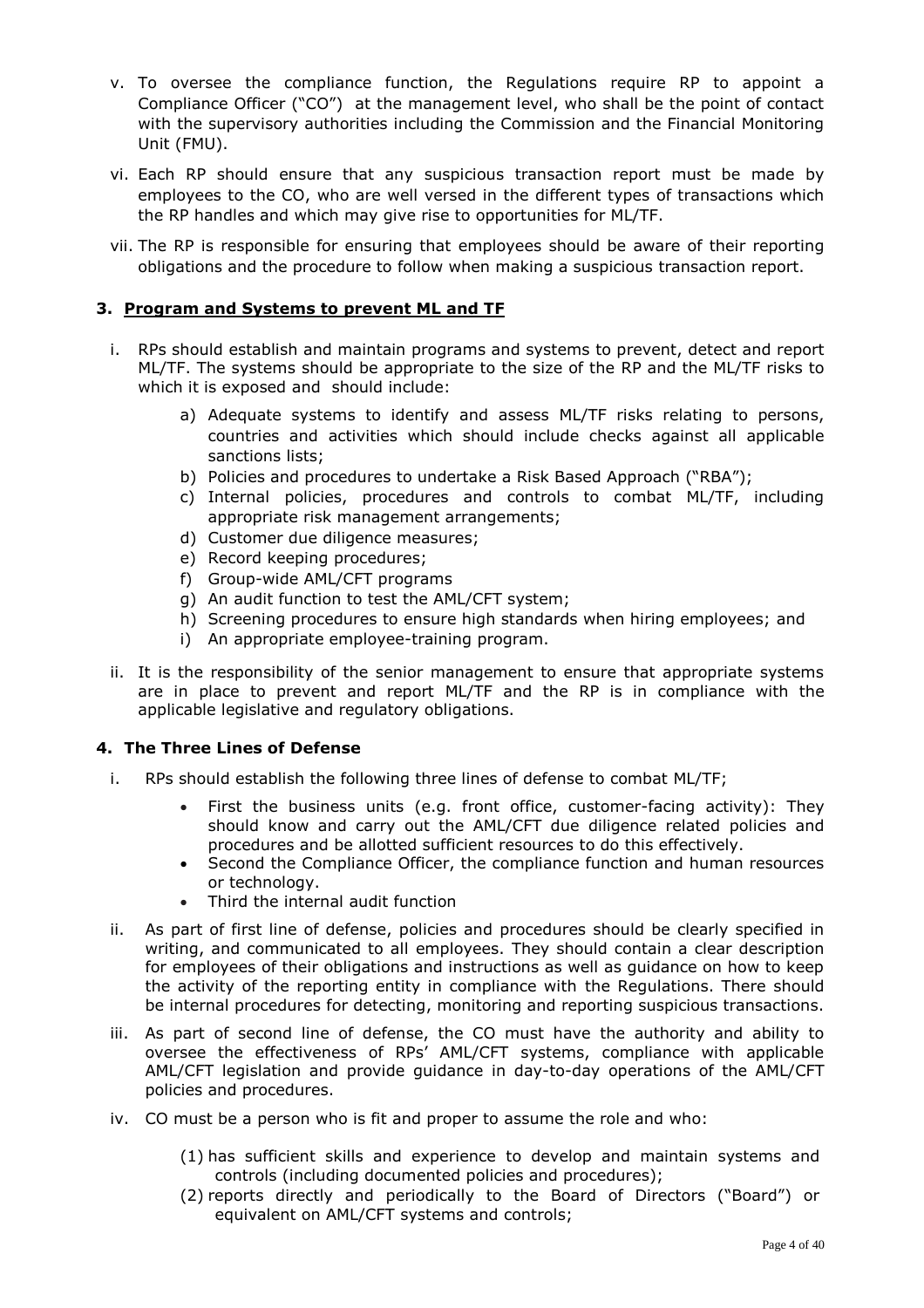- (3) has sufficient resources, including time and support staff;
- (4) has access to all information necessary to perform the AML/CFT compliance function;
- (5) ensures regular audits of the AML/CFT program;
- (6) maintains various logs, as necessary, which should include logs with respect to declined business, politically exposed person ("PEPs"), and requests from Commission, FMU and Law Enforcement Agencies ("LEAs") particularly in relation to investigations; and
- (7) responds promptly to requests for information by the SECP/Law enforcement agency.
- v. Internal audit, the third line of defense, should periodically conduct AML/CFT audits on an Institution-wide basis and be proactive in following up their findings and recommendations. As a general rule, the processes used in auditing should be consistent with internal audit's broader audit mandate, subject to any prescribed auditing requirements applicable to AML/CFT measures.

#### **5. Risk Assessment and Applying a Risk Based Approach**

- i. The SECP AML/CFT Regulations shift emphasis from one-size-fits-all approach to Risk Based Approach ('RBA'), requiring RPs to carryout ML/TF risk assessment and apply RBA to prevent or mitigate ML and TF.
- ii. RPs shall, before determining what is the level of overall risk and the appropriate level and type of mitigation to be applied, take into account all the relevant risk factors, such as geography, products and services, delivery channels, types of customers, or jurisdictions within which it or its customers do business. As is the case for an RPs' overall risk management, RPs' senior management should understand the nature and level of the risks that they are exposed to and ensure that systems and processes are in place to identify, assess, monitor, manage and mitigate ML/TF risks.
- iii. The RBA enables RPs to ensure that AML/CFT measures are commensurate to the risks identified and allow resources to be allocated in the most efficient ways. RPs should develop an appropriate RBA for their particular organization, structure and business activities and apply the RBA on a group-wide basis, where appropriate. As a part of the RBA, RPs shall:
	- 1) Identify ML/TF risks relevant to them;
	- 2) Assess ML/TF risks in relation to
		- a. Their customers (including beneficial owners);
		- b. Country or geographic area in which its customers reside or operate and where the RP operates;
		- c. Products, services and transactions that the RP offers; and
		- d. Their delivery channels.
	- 3) Design and implement policies, controls and procedures that are approved by its Board of Directors to manage and mitigate the ML/TF risks identified and assessed;
	- 4) Monitor and evaluate the implementation of mitigating controls and improve systems where necessary;
	- 5) Keep their risk assessments current through ongoing reviews and, when necessary, updates;
	- 6) Document the RBA including implementation and monitoring procedures and updates to the RBA; and
	- 7) Have appropriate mechanisms to provide risk assessment information to the Commission.
- iv. Under the RBA, where there are higher risks, RPs are required to take enhanced measures to manage and mitigate those risks; and correspondingly, where the risks are lower, simplified measures may be permitted. However, simplified measures are not permitted whenever there is a suspicion of ML/TF. In the case of some very highrisk situations or situations which are outside the RP's risk tolerance, the RP may decide not to take on the accept the customer, or to exit from the relationship.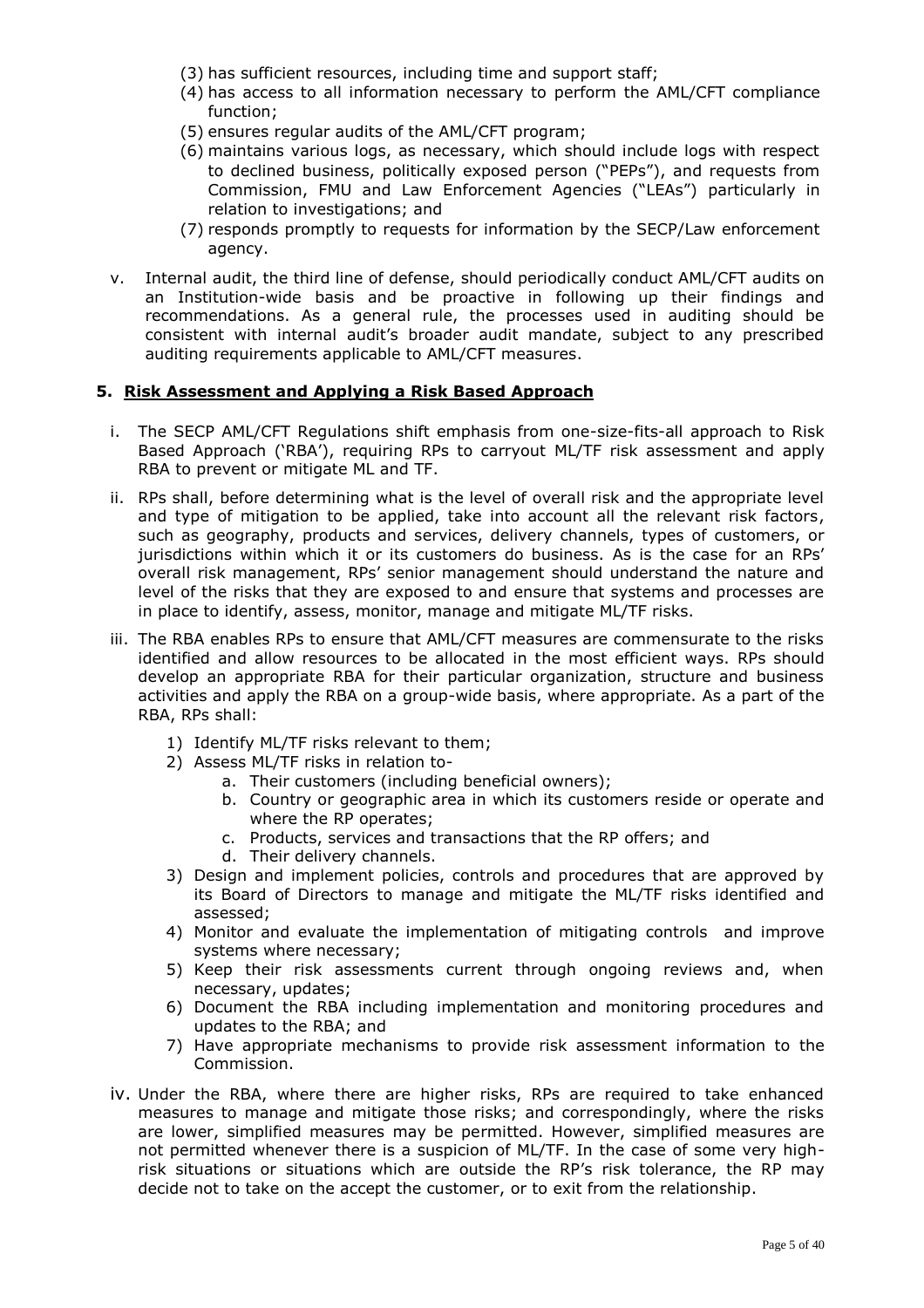- v. In view of the fact that the nature of the TF differs from that of ML, the risk assessment must also include an analysis of the vulnerabilities of TF. Since the funds used for TF may emanate from legal sources, the nature of the sources may vary when the source of the TF originate from criminal activities, the risk assessment related to ML is also applicable to TF.
- vi. Many of the CFT measures entities have in place will overlap with their AML measures. These may cover, for example, risk assessment, CDD checks, transaction monitoring, escalation of suspicions and liaison relationships with the authorities. The guidance provided in these guidelines, therefore, applies to CFT as it does to AML, even where it is not explicitly mentioned.
- vii. The process of ML/TF risk assessment has four stages:
	- 1) Identifying the area of the business operations susceptible to ML/TF
	- 2) Conducting an analysis in order to assess the likelihood and impact of ML/TF;
	- 3) Managing the risks; and
	- 4) Regular monitoring and review of those risks.

#### **a) Identification, Assessment and Understanding Risks**

- i. RPs should understand, identify and assess the inherent ML/TF risks posed by its customer base, products and services offered, delivery channels and the jurisdictions within which it or its customers do business, and any other relevant risk category. The risk assessment policies and procedures adopted by RPs should be appropriate to their size, nature and complexity.
- ii. ML/TF risks may be measured using a number of risk categories and for each category applying various factors to assess the extent of the risk for determining the overall risk classification (e.g. high, medium or low). RPs should make their own determination as to the risk weights to be given to the individual risk factors or combination of risk factors. When weighing risk factors, RPs should take into consideration the relevance of different risk factors in the context of a particular customer relationship.
- iii. In the second stage, the ML/TF risks that can be encountered by the RP need to be assessed analyzed as a combination of the likelihood that the risks will occur and the impact of cost or damages if the risks occur. This impact can consist of financial loss to the RP from the crime, monitory penalties from regulatory authorities or the process of enhanced mitigation measures. It can also include reputational damages to the business or the entity itself. The analysis of certain risk categories and their combination is specific for each RP so that the conclusion on the total risk level must be based on the relevant information available.
- iv. For the analysis, the RP should identify the likelihood that these types or categories of risk will be misused for ML and/or for TF purposes. This likelihood is for instance high, if it can occur several times per year, medium if it can occur once per year and low if it is unlikely, but not possible. In assessing the impact, RPs can, for instance, look at the financial damage by the crime itself or from regulatory sanctions or reputational damages that can be caused. The impact can vary from minor if they is an only shortterm or there are low-cost consequences, to very major, when they are found to be very costly inducing long-term consequences that affect the proper functioning of the institution.
- v. The following is an example of a risk probability likelihood matrix with 5 risk ratings as an example. RP's can customize their own as applicable to their operation with more details, if preferable.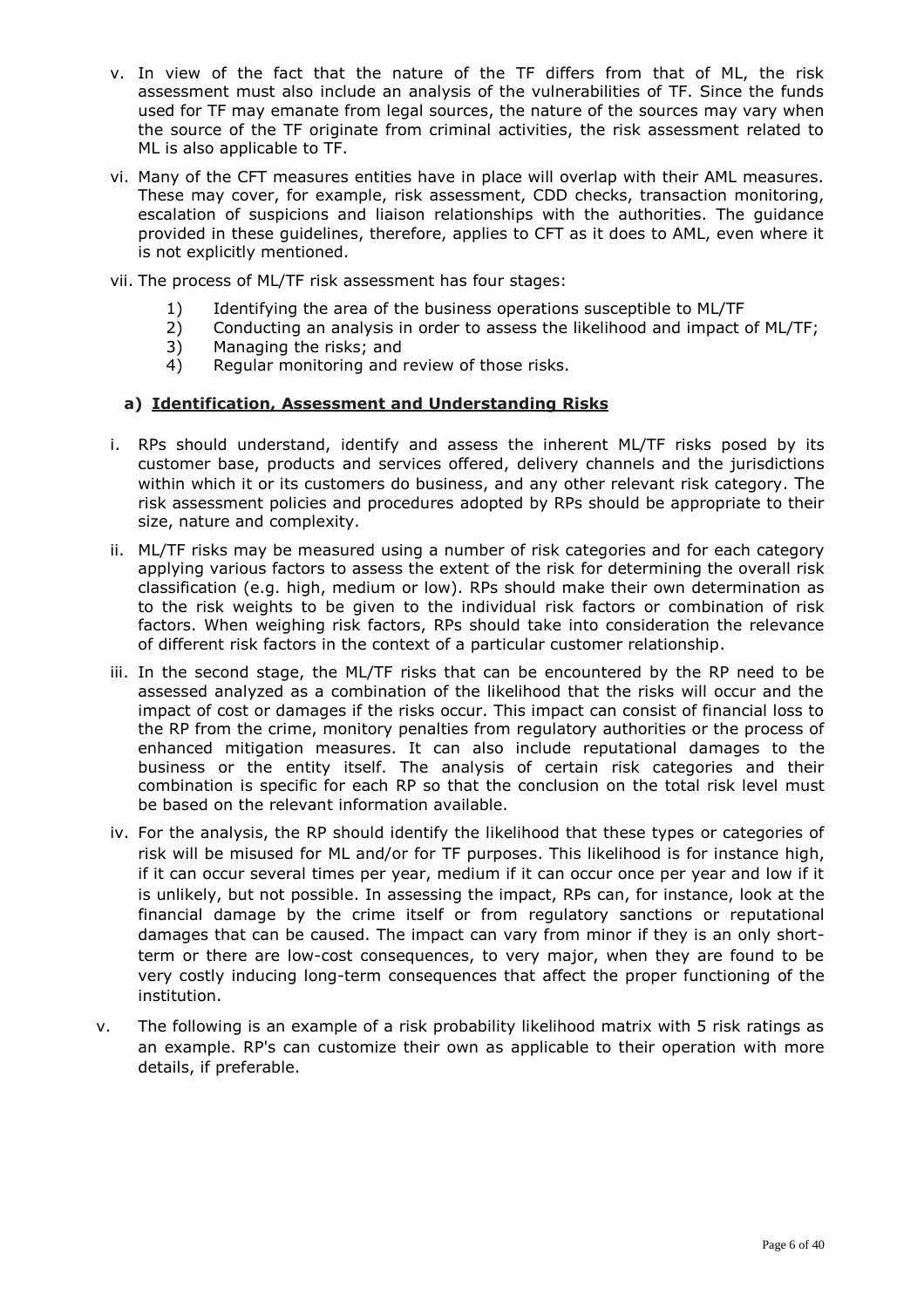|                    |                                                  |                    |                                          |                                                                                                                            | Consequences                                                                                                           |                                                                                                                                       |                                                                                                                             |                                                                                                |                                                                                                             |                                                                                                                                                                                                   |  |  |
|--------------------|--------------------------------------------------|--------------------|------------------------------------------|----------------------------------------------------------------------------------------------------------------------------|------------------------------------------------------------------------------------------------------------------------|---------------------------------------------------------------------------------------------------------------------------------------|-----------------------------------------------------------------------------------------------------------------------------|------------------------------------------------------------------------------------------------|-------------------------------------------------------------------------------------------------------------|---------------------------------------------------------------------------------------------------------------------------------------------------------------------------------------------------|--|--|
|                    |                                                  |                    | <b>Customers</b>                         | I ew or isolated<br>instances of<br>reportable<br>suspicious activity.                                                     | Minimal instances<br>of reportable<br>suspicious activity.                                                             | Single or a few<br>instances of<br>suspicious activity.                                                                               | Single or multiple<br>instances of<br>suspicious activity.                                                                  | Excessive,<br>uncontrollable and<br>manageable<br>instances of<br>suspicious activity.         |                                                                                                             |                                                                                                                                                                                                   |  |  |
|                    |                                                  |                    | <b>Countries</b>                         | I ew or isolated<br>instances of<br>technical<br>exceptions related<br>the organizations<br>operational<br>infrastructure. | Minor compromise<br>of information<br>sensitive to the<br>operations of<br>internal or<br>departmental units.          | Compromise of<br><b>Information</b><br>sensitive to the<br>organization's use<br>of its operations.                                   | Systemic<br>compromise of<br>information<br>sensitive to the<br>organization's use<br>of its operations.                    | Porous and<br>uncontrollable<br>comprise of the<br>organization's<br>operations<br>management. |                                                                                                             |                                                                                                                                                                                                   |  |  |
|                    |                                                  |                    |                                          |                                                                                                                            | <b>Products</b>                                                                                                        | Minimal losses.                                                                                                                       | Some losses.                                                                                                                | Significant losses.                                                                            | Extensive damage<br>or losses.                                                                              | Serious damages<br>and losses.                                                                                                                                                                    |  |  |
|                    |                                                  |                    | R,                                       | Services                                                                                                                   | Freedom to<br>operated is<br>primarily<br>unaffected, Self<br>assessment and<br><i>improvements</i><br>should suffice. | Scrutiny by the<br>Executive, internal<br>communication or<br>internal audit to<br>prevent short term<br>or low cost<br>consequences. | Persistent<br>concerns, scrutiny<br>required. Medium<br>term consequences<br>with some costs.                               | Persistent intense<br>long term, high cost<br>consequences<br>affecting<br>operations.         | Significant losses to<br>the organization's<br>Brand' significantly<br>affects its growth<br>and abilities. |                                                                                                                                                                                                   |  |  |
|                    |                                                  |                    |                                          |                                                                                                                            | <b>Dalivery</b><br>Channels                                                                                            | Minimal Impact on<br>non-com<br>operations.<br>Technical<br>exceptions can be<br>addressed by<br>routine day-to-day<br>operations.    | Some impact on<br>the organization's<br>capability in terms<br>of delays and<br>management's<br>performance of<br>controls. | Impact on the<br>organization<br>resulting in reduced<br>performance.                          | Breakdown of key<br>activities leading to<br>reduction in service<br>and performance.                       | Protracted<br>unavailability of<br>individuals with<br>critical skills.<br>Critical failure(s)<br>preventing core<br>activities from<br>being performed.<br>Survival of the<br>entity is at risk. |  |  |
|                    |                                                  |                    |                                          |                                                                                                                            |                                                                                                                        |                                                                                                                                       |                                                                                                                             |                                                                                                |                                                                                                             |                                                                                                                                                                                                   |  |  |
|                    |                                                  |                    |                                          |                                                                                                                            |                                                                                                                        | 1                                                                                                                                     | 2                                                                                                                           | з                                                                                              | 4                                                                                                           | 5                                                                                                                                                                                                 |  |  |
|                    | <b>Chance</b>                                    | <b>Probability</b> | Frequency                                |                                                                                                                            |                                                                                                                        | <b>Insignificant</b>                                                                                                                  | Minor                                                                                                                       | <b>Moderate</b>                                                                                | Major                                                                                                       | Significant                                                                                                                                                                                       |  |  |
|                    | Is expected to<br>occur in most<br>circumstances | >95%               | Occurs many times<br>a year              | Ε                                                                                                                          | <b>Almost Certain</b>                                                                                                  | M                                                                                                                                     | н                                                                                                                           | н                                                                                              | <b>VH</b>                                                                                                   | VH                                                                                                                                                                                                |  |  |
|                    | Will probably occur<br>in most<br>circumstances  | >65%               | Probably occurs<br>several times a year  | D                                                                                                                          | Likely                                                                                                                 | L                                                                                                                                     | м                                                                                                                           | н                                                                                              | н                                                                                                           | VH.                                                                                                                                                                                               |  |  |
| <b>Like lihood</b> | Might occur at<br>some time                      | >35%               | Probably occurs<br>once a year           | c                                                                                                                          | Possible                                                                                                               | L                                                                                                                                     | L                                                                                                                           | м                                                                                              | н                                                                                                           | н                                                                                                                                                                                                 |  |  |
|                    | Could occur at<br>some time                      | $-35%$             | Unlikely to occur<br>but not impossible  | в                                                                                                                          | <b>Unikely</b>                                                                                                         | VL                                                                                                                                    | L                                                                                                                           | L                                                                                              | M                                                                                                           | н                                                                                                                                                                                                 |  |  |
|                    | May occur in<br>exceptional<br>circumstances     | -5%                | Rare and unusual<br>probability to occur | A                                                                                                                          | Raro                                                                                                                   | VL                                                                                                                                    | VL.                                                                                                                         | L                                                                                              | L                                                                                                           | м                                                                                                                                                                                                 |  |  |
|                    | <b>Very High</b>                                 |                    |                                          |                                                                                                                            |                                                                                                                        |                                                                                                                                       | Immediate action required by the Executive with detailed planning, alocation of resources and regular monitoring.           |                                                                                                |                                                                                                             |                                                                                                                                                                                                   |  |  |
|                    | <b>High</b>                                      |                    |                                          |                                                                                                                            |                                                                                                                        |                                                                                                                                       | Senior management's attention required                                                                                      |                                                                                                |                                                                                                             |                                                                                                                                                                                                   |  |  |
|                    | Medium                                           |                    |                                          |                                                                                                                            |                                                                                                                        |                                                                                                                                       | Management's responsibility must be specified                                                                               |                                                                                                |                                                                                                             |                                                                                                                                                                                                   |  |  |
|                    | Low                                              |                    |                                          |                                                                                                                            |                                                                                                                        |                                                                                                                                       | Minor and managed by routine supervisory procedures                                                                         |                                                                                                |                                                                                                             |                                                                                                                                                                                                   |  |  |

vi. RPs should document their risk assessment in order to be able to demonstrate their allocation of compliance resources. An effective risk assessment is an ongoing process. Risk levels may change as new products are offered, as new markets are entered, as high-risk customers open or close accounts, or as the products, services, policies, and procedures change. The RP should therefore update its risk assessment every 12 to 18 months to take account of these changes. RP should also have appropriate mechanisms to provide risk assessment information to the Commission, if required.

### **Examples of Risk Classification Factors**

Below are some examples that can be helpful indicators of risk factors/indicators that may be considered while assessing the ML/TF risks for different risk categories relating to types of customers, countries or geographic areas, and particular products, services, transactions or delivery channels.

### **High-Risk Classification Factors**

(1) *Customer risk factors*: The institution will describe all types or categories of customers that it provides business to and should make an estimate of the likelihood that these types or categories of customers will misuse the RP for ML or TF, and the consequent impact if indeed that occurs. Risk factors that may be relevant when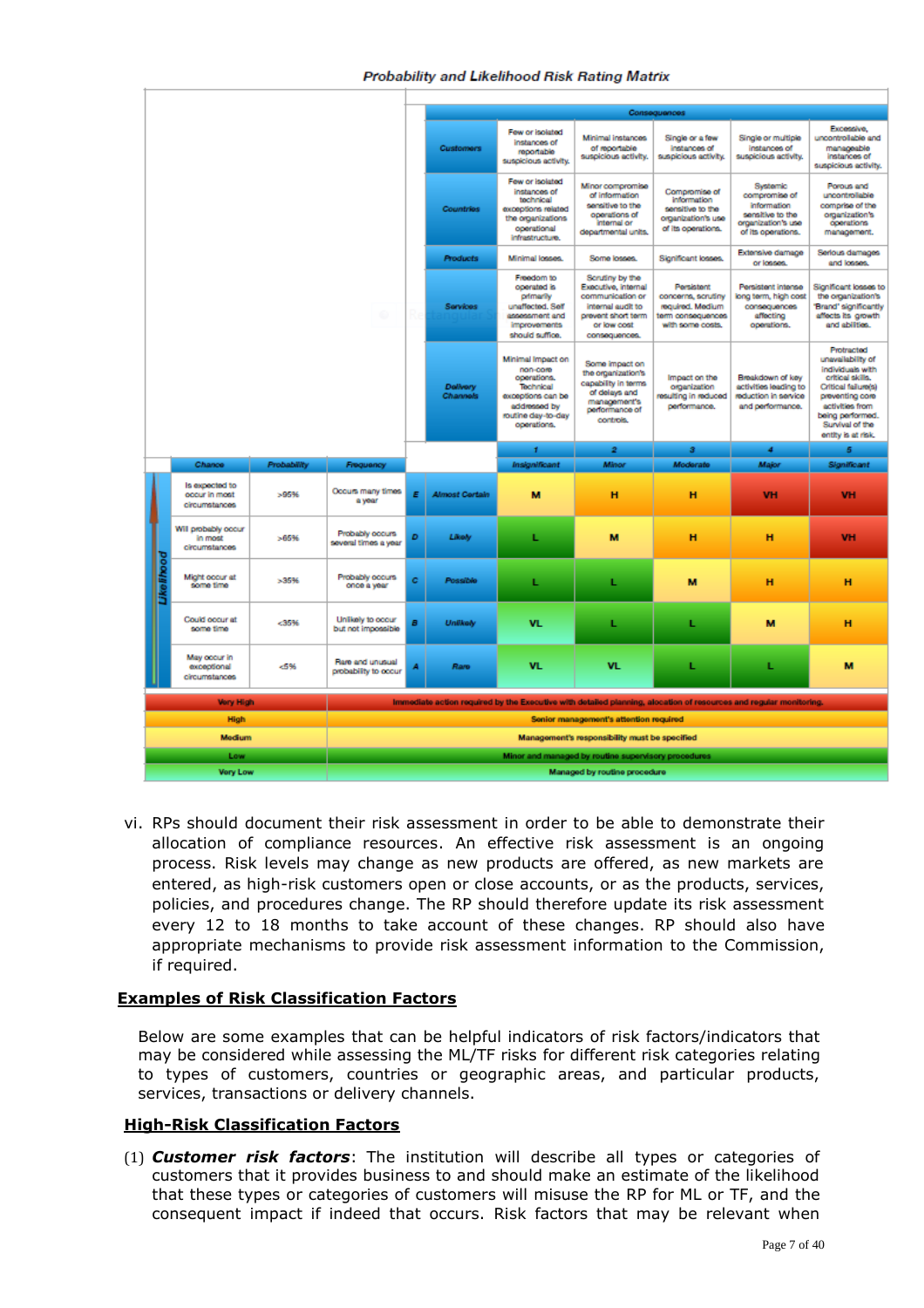considering the risk associated with a customer or a customer's beneficial owner's business include:

- (a) The business relationship is conducted in unusual circumstances (e.g. significant unexplained geographic distance between the RP and the customer).
- (b) Non-resident customers.
- (c) Legal persons or arrangements
- (d) Companies that have nominee shareholders.
- (e) Business that is cash-intensive.
- (f) The ownership structure of the customer appears unusual or excessively complex given the nature of the customer's business such as having many layers of shares registered in the name of other legal persons;
- (g) Politically exposed persons
- (h) shell companies, especially in cases where there is foreign ownership which is spread across jurisdictions;
- (i) trusts and other legal arrangements which enable a separation of legal ownership and beneficial ownership of assets.
- (j) Requested/Applied quantum of business does not match with the profile/particulars of client
- (2) *Country or geographic risk factors*: Country or geographical risk may arise because of the location of a customer, the origin of a destination of transactions of the customer, but also because of the business activities of the RP itself, its location and the location of its geographical units. Country or geographical risk, combined with other risk categories, provides useful information on potential exposure to ML/TF. The factors that may indicate a high risk are as follow:
	- (a) Countries identified by credible sources, such as mutual evaluation or detailed assessment reports or published follow-up reports by international bodies such as the FATF, as not having adequate AML/CFT systems.
	- (b) Countries subject to sanctions, embargos or similar measures issued by, for example, the United Nations.
	- (c) Countries identified by credible sources as having significant levels of corruption or other criminal activity.
	- (d) Countries or geographic areas identified by credible sources as providing funding or support for terrorist activities, or that have designated terrorist organizations operating within their country.
- (3) *Product, service, transaction or delivery channel risk factors*: A comprehensive ML/TF risk assessment must take into account the potential risks arising from the products, services, and transactions that the RP offers to its customers and the way these products and services are delivered. In identifying the risks of products, services, and transactions, the following factors should be considered:
	- (a) Anonymous transactions (which may include cash).
	- (b) Non-face-to-face business relationships or transactions.
	- (c) Payments received from unknown or un-associated third parties.
	- (d) The surrender of single premium life products or other investment-linked insurance products with a surrender value.
	- (e) International transactions, or involve high volumes of currency (or currency equivalent) transactions
	- (f) New or innovative products or services that are not provided directly by the RP, but are provided through channels of the institution;
	- (g) Products that involve large payment or receipt in cash; and
	- (h) One-off transactions.

# **Low Risk Classification Factors**

- (1) Customer risk factors:
	- A customer that satisfies the requirements under regulation 11 (2) (a) and (b) of the SECP AML/CFT Regulations.
- (2) Product, service, transaction or delivery channel risk factors: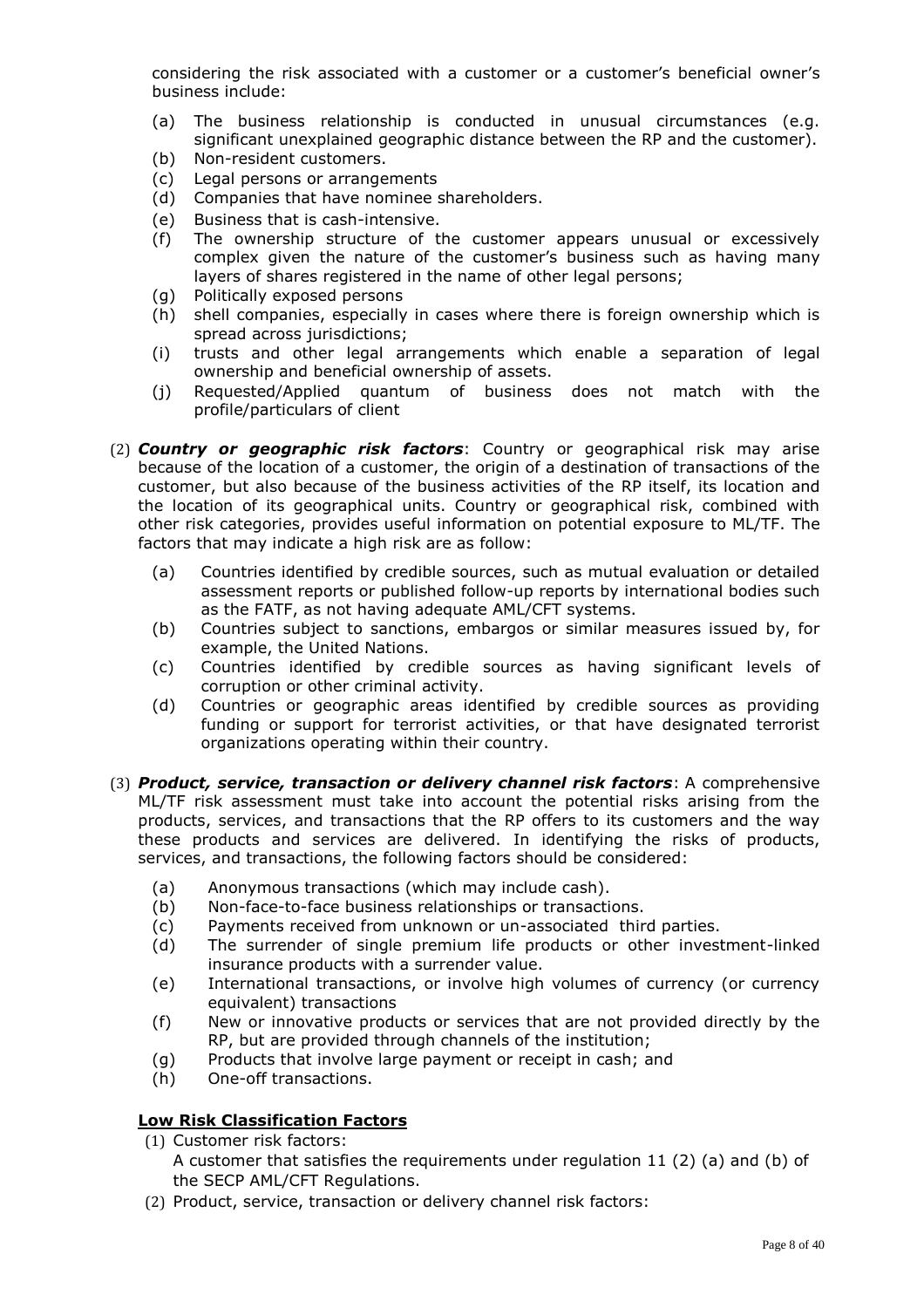The product, service, transection or delivery channel that satisfy the requirement under regulation 11(2) (c) to (g) of the SECP AML/CFT Regulations

- (3) Country risk factors: Ì
	- (a) Countries identified by credible sources, such as mutual evaluation or detailed assessment reports, as having effective AML/CFT systems.
	- (b) Countries identified by credible sources as having a low level of corruption or other criminal activity.

In making a risk assessment, RP could, when appropriate, also take into account possible variations in ML/TF risk between different regions or areas within a country.

### **Risk Matrix**

RPs may use a risk matrix (Annex 1) as a method of assessing risk in order to identify the types or categories of customers that are in the low-risk category, those that carry somewhat higher, but still acceptable risk, and those that carry a high or unacceptable risk of money laundering and terrorism financing. In classifying the risk, the RP, taking into account its specificities, may also define additional levels of ML/TF risk.

# **b) Risk Management**

#### **Risk Tolerance**

- i. Risk tolerance is the amount of risk that the RP is willing and able to accept. An RP's risk tolerance impacts its decisions about risk mitigation measures and controls. For example, if an RP determines that the risks associated with a particular type of customer exceed its risk tolerance, it may decide not to accept or maintain that particular type of customer(s). Conversely, if the risks associated with a particular type of customer are within the bounds of an RP's risk tolerance, the RP must ensure that the risk mitigation measures it applies are commensurate with the risks associated with that type of customer(s).
- ii. RPs should establish their risk tolerance. Such establishment should be done by senior management and the Board. In establishing the risk tolerance, the RP should consider whether it has sufficient capacity and expertise to effectively manage the risks that it decides to accept and the consequences such as legal, regulatory, financial and reputational, of an AML/CFT compliance failure.
- iii. If an RP decides to establish a high-risk tolerance and accept high risks then the RP should have mitigation measures and controls in place commensurate with those high risks.

### **Risk Mitigation**

- i. RPs should have appropriate policies, procedures and controls that enable them to manage and mitigate effectively the inherent risks that they have identified, including the national risks. They should monitor the implementation of those controls and enhance them, if necessary. The policies, controls and procedures should be approved by senior management, and the measures taken to manage and mitigate the risks (whether higher or lower) should be consistent with legal and regulatory requirements.
- ii. The nature and extent of AML/CFT controls will depend on a number of aspects, which include:
	- 1) The nature, scale and complexity of the RP's business
	- 2) Diversity, including geographical diversity of the RP's operations
	- 3) RP's customer, product and activity profile
	- 4) Volume and size of transactions
	- 5) Extent of reliance or dealing through third parties or intermediaries.
- iii. Some of the risk mitigation measures that RPs may consider include:
	- 1) determining the scope of the identification and verification requirements or ongoing monitoring based on the risks posed by particular customers;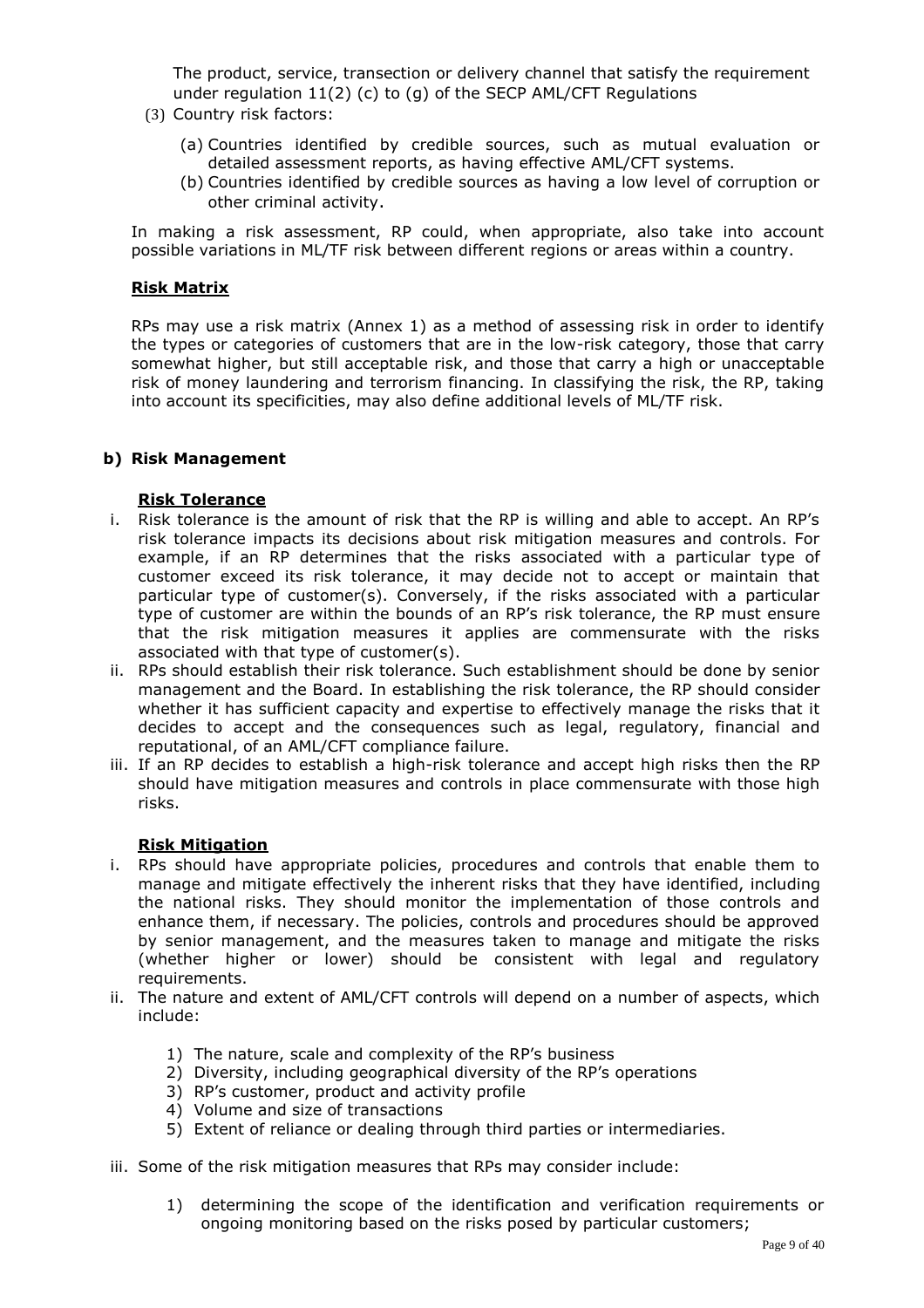- 2) setting transaction limits for higher-risk customers or products;
- 3) requiring senior management approval for higher-risk transactions, including those involving PEPs;
- 4) determining the circumstances under which they may refuse to take on or terminate/cease high risk customers/products or services;
- 5) determining the circumstances requiring senior management approval (e.g. high risk or large transactions, when establishing relationship with high risk customers such as PEPs).

# **Evaluating Residual Risk and Comparing with the Risk Tolerance**

- iv. Subsequent to establishing the risk mitigation measures, RPs should evaluate their residual risk, the risk remaining after taking into consideration the risk mitigation measures and controls. Residual risks should be in line with the RP's overall risk tolerance.
- v. Where the RP finds that the level of residual risk exceeds its risk tolerance, or that its risk mitigation measures do not adequately mitigate high-risks, the RP should enhance the risk mitigation measures that are in place.

## **6. Monitoring AML/CFT Systems and Controls**

- i. RPs will need to have systems in place to monitor the risks identified and assessed as they may change or evolve over time due to certain changes in risk factors, which may include changes in customer conduct, development of new technologies, new embargoes and new sanctions. RPs shall update their systems as appropriate to suit the change in risks.
- ii. Additionally, RPs shall assess the effectiveness of their risk mitigation procedures and controls, and identify areas for improvement, where needed. For that purpose, the RP will need to consider monitoring certain aspects which include:
	- 1) the ability to identify changes in a customer profile or transaction activity/behaviour, which come to light in the normal course of business;
	- 2) the potential for abuse of products and services by reviewing ways in which different products and services may be used for ML/TF purposes, and how these ways may change, supported by typologies/law enforcement feedback, etc.;
	- 3) the adequacy of employee training and awareness;
	- 4) the adequacy of internal coordination mechanisms i.e., between AML/CFT compliance and other functions/areas;
	- 5) the compliance arrangements (such as internal audit);
	- 6) the performance of third parties who were relied on for CDD purposes;
	- 7) changes in relevant laws or regulatory requirements; and
	- 8) changes in the risk profile of countries to which the RPs or its customers are exposed to.

# **7. Documentation and Reporting**

- i. RPs must document their RBA. Documentation of relevant policies, procedures, review results and responses should enable the RP to demonstrate to the Commission:
	- 1) risk assessment systems including how the RP assesses ML/TF risks;
	- 2) details of the implementation of appropriate systems and procedures, including due diligence requirements, in light of its risk assessment;
	- 3) how it monitors and, as necessary, improves the effectiveness of its systems and procedures; and
	- 4) the arrangements for reporting to senior management on the results of ML/TF risk assessments and the implementation of its ML/TF risk management systems and control processes.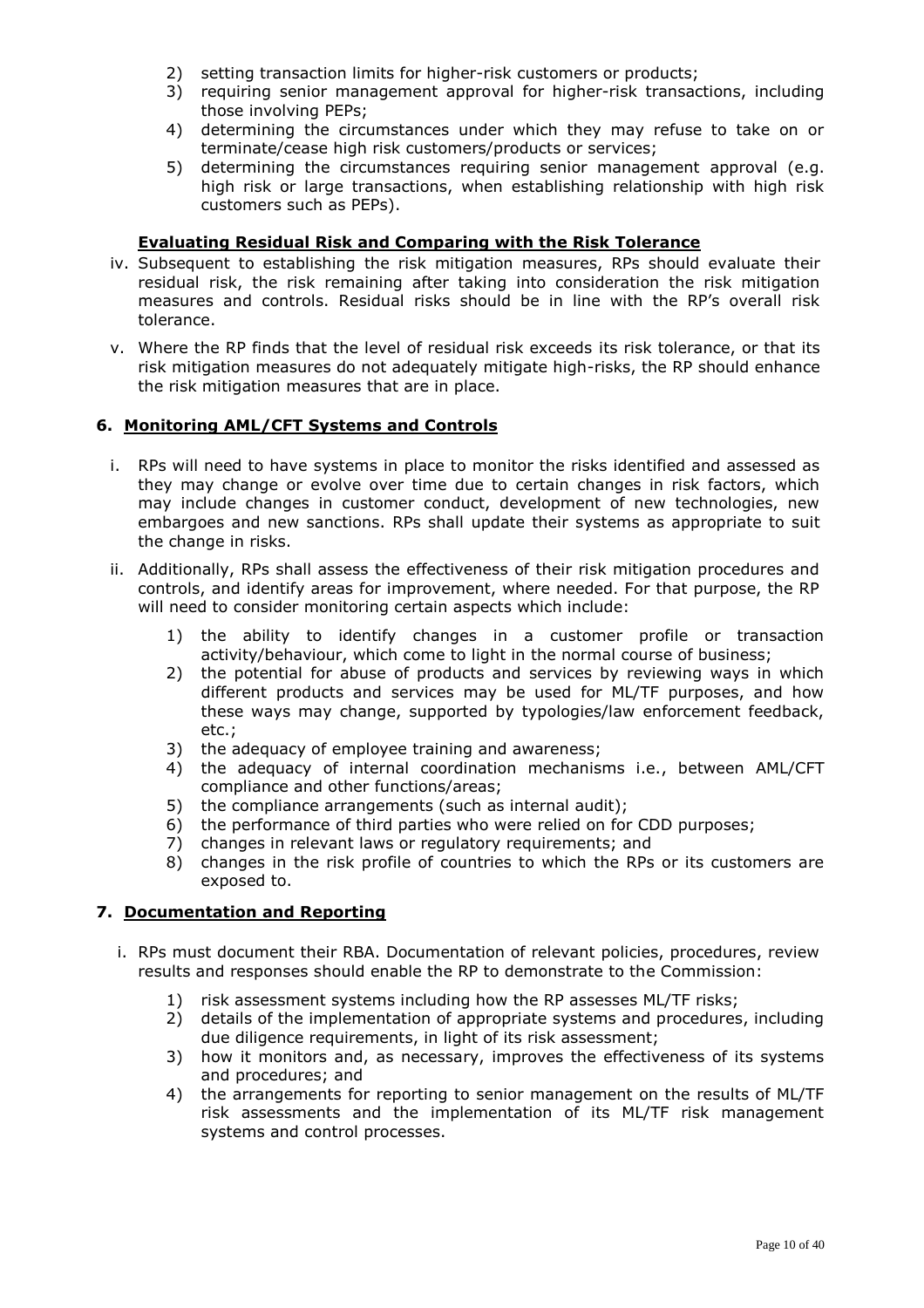- ii. RPs shall note that the ML/TF risk assessment is not a one-time exercise and therefore, they must ensure that their ML/TF risk management processes are kept under regular review which is at least annually. Further, the RP management should review the program's adequacy when the reporting entity adds new products or services, opens or closes accounts with high-risk customers, or expands through mergers or acquisitions.
- iii.RP should be able to demonstrate to the Commission, the adequacy of its assessment, management and mitigation of ML/TF risks; its customer acceptance policy; its procedures and policies concerning customer identification and verification; its ongoing monitoring and procedures for reporting suspicious transactions; and all measures taken in the context of AML/CFT, during the SECP's on-site inspection. RPs shall maintain Control Assessment Template (Annex 2) within the period as required by the Commission from time to time.

## **8. New Products and Technologies**

- i. RPs should have systems in place to identify and assess ML/TF risks that may arise in relation to the development of new products and new business practices, including new delivery mechanisms, and the use of new or developing technologies for both new and pre-existing products such as:
	- 1) electronic verification of documentation;
	- 2) data and transaction screening systems.
- ii. RPs should undertake a risk assessment prior to the launch or use of such products, practices and technologies; and take appropriate measures to manage and mitigate the risks.
- iii.RPs should have policies and procedures to prevent the misuse of technological development in ML/TF schemes, particularly those technologies that favour anonymity. For example, securities trading and investment business on the Internet, add a new dimension to RPs' activities. The unregulated nature of the Internet is attractive to criminals, opening up alternative possibilities for ML/TF, and fraud.

It is not appropriate that RP should offer on-line live account opening allowing full immediate operation of the account in a way which would dispense with or bypass normal identification procedures. However, initial application forms could be completed on-line and then followed up with appropriate identification checks. The account, in common with accounts opened through more traditional methods, should not be put into full operation until the relevant account opening provisions have been satisfied.

iv.To maintain adequate systems, RPs should ensure that its systems and procedures are kept up to date with such developments and the potential new risks and impact they may have on the products and services offered by the RPs. Risks identified must be fed into the RPs' business risk assessment.

### **9. Cross-border Correspondent Relationship**

- i. Cross-border correspondent relationships is the provision of services by one institution to another institution (the respondent institution). Correspondent institutions that process or execute transactions for their customer's (i.e. respondent institution's) customers may present high ML/TF risk and as such may require EDD.
- ii. In order for RPs to manage their risks effectively, they shall consider entering into a written agreement with the respondent institution before entering into the correspondent relationship.
- iii. In addition to setting out the responsibilities of each institution, the agreement could include details on how the RP will monitor the relationship to ascertain how effectively the respondent institution is applying CDD measures to its customers, and implementing AML/CFT controls.
- iv.Correspondent Institutions are encouraged to maintain an ongoing and open dialogue with the respondent institutions to discuss the emerging risks, strengthening AML/CFT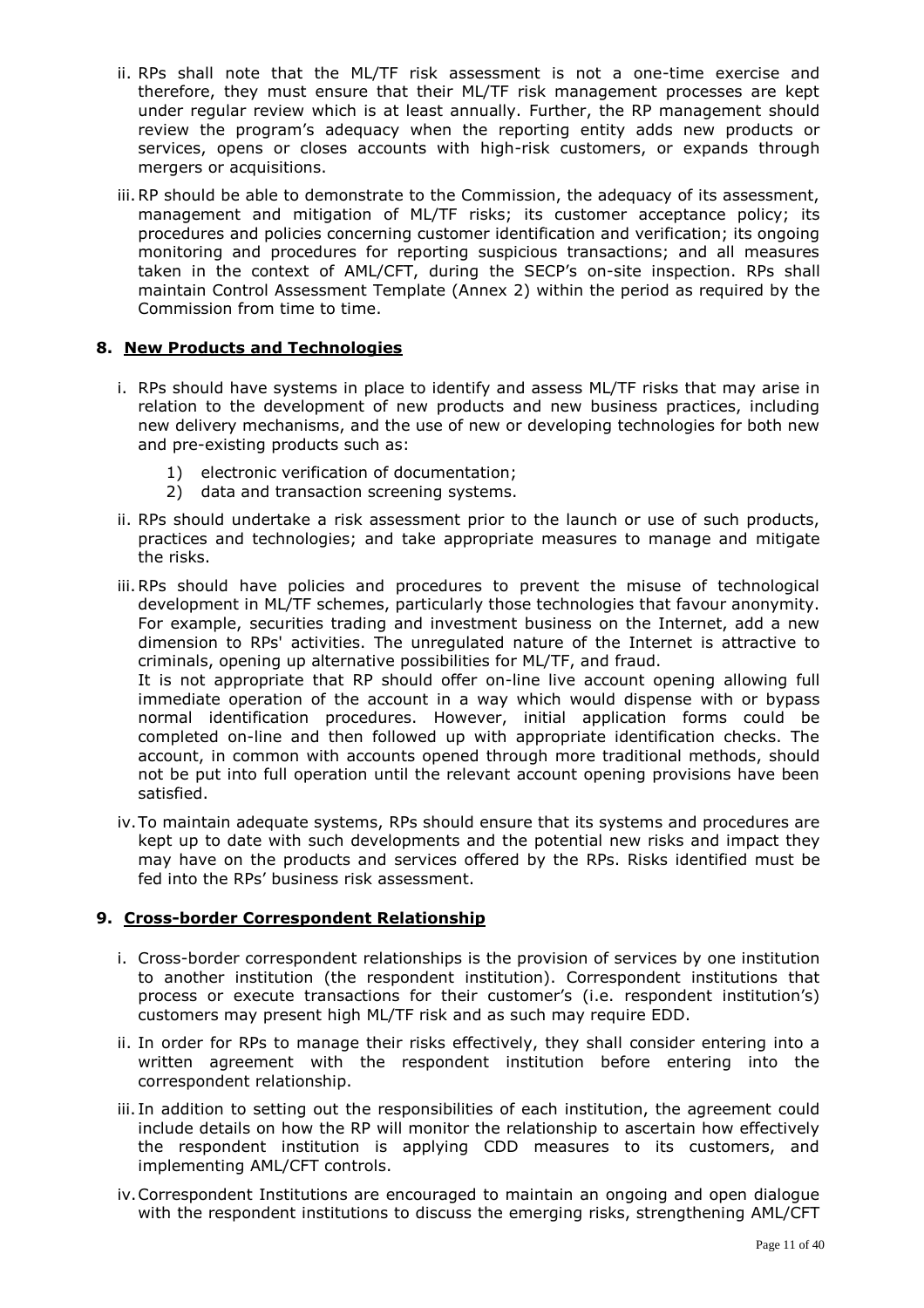controls, and help the respondent institutions in understanding the correspondent institutions' AML/CFT policies and expectations of the correspondent relationship.

#### **10.Customer Due Diligence**

- i. RPs shall take steps to know who their customers are. RPs shall not keep anonymous accounts or accounts in fictitious names. RPs shall take steps to ensure that their customers are who they purport themselves to be. RPs shall conduct CDD, which comprises of identification and verification of customers including beneficial owners (such that it is satisfied that it knows who is the beneficial owner), understanding the intended nature and purpose of the relationship, and ownership and control structure of the customer.
- ii. RP shall conduct ongoing due diligence on the business relationship and scrutinize transactions undertaken throughout the course of that relationship to ensure that the transactions being conducted are consistent with the RP's knowledge of the customer, its business and risk profile (Annex 3), including, where necessary, the source of funds. RPs shall conduct CDD when establishing a business relationship if:
	- (1) There is a suspicion of ML/TF, Annex 4 gives some examples of potentially suspicious activities or "red flags" for ML/TF. Although these may not be exhaustive in nature, it may help RPs recognize possible ML/TF schemes and may warrant additional scrutiny, when encountered. The mere presence of a red flag is not by itself evidence of criminal activity. Closer scrutiny will assist in determining whether the activity is unusual or suspicious or one for which there does not appear to be a reasonable business or legal purpose.; or
	- (2) There are doubts as to the veracity or adequacy of the previously obtained customer identification information.

iii. In case of suspicion of ML/TF, an RP should:

- (1) Seek to identify and verify the identity of the customer and the beneficial owner(s), irrespective of any specified threshold that might otherwise apply; and
- (2) File a Suspicious Transaction Reporting ("STR") with the FMU, in accordance with the requirements under the Law.
- iv.RPs shall monitor transactions to determine whether they are linked. Transactions could be deliberately restructured into two or more transactions of smaller values to circumvent the applicable threshold.
- v. RPs shall verify the identification of a customer using reliable independent source documents, data or information including verification of CNICs from Verisys. Similarly, RPs shall identify and verify the customer's beneficial owner(s) to ensure that the RP understands who the ultimate beneficial owner is.
- vi.RPs shall ensure that they understand the purpose and intended nature of the proposed business relationship or transaction. RPs shall assess and ensure that the nature and purpose are in line with its expectation and use the information as a basis for ongoing monitoring.
- vii. The Regulations require RPs to identify and verify the identity of any person that is purporting to act on behalf of the customer ("authorized person"). The RP should also verify whether that authorized person is properly authorized to act on behalf of the customer. RPs shall conduct CDD on the authorized person(s) using the same standards that are applicable to a customer. Additionally, RPs shall ascertain the reason for such authorization and obtain a copy of the authorization document.
- viii. RPs may differentiate the extent of CDD measures, depending on the type and level of risk for the various risk factors. For example, in a particular situation, they could apply normal CDD for customer acceptance measures, but enhanced CDD for ongoing monitoring, or vice versa. Similarly, allowing a high-risk customer to acquire a low risk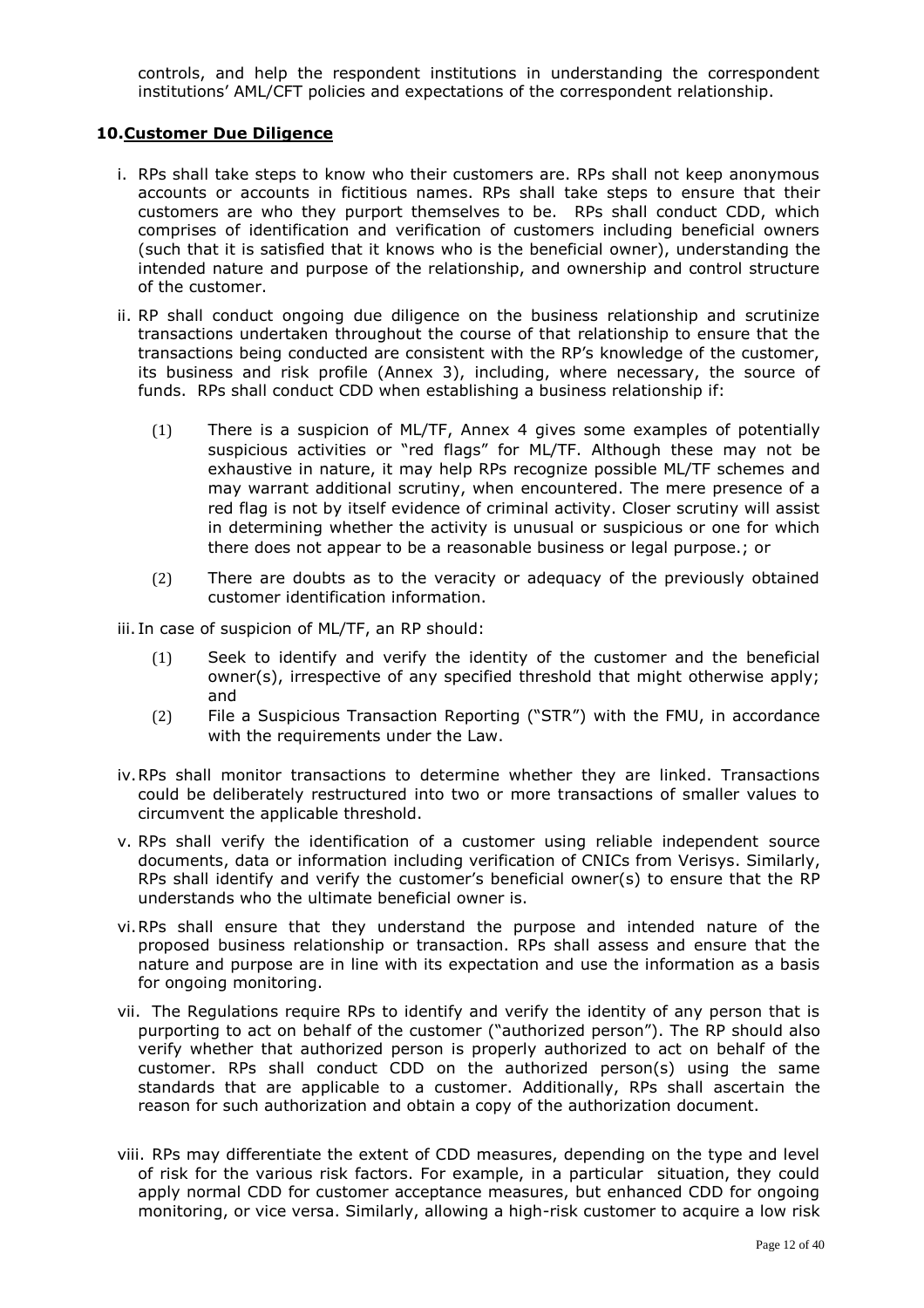product or service on the basis of a verification standard that is appropriate to that low risk product or service, can lead to a requirement for further verification requirements, particularly if the customer wishes subsequently to acquire a higher risk product or service.

- ix.When performing CDD measures in relation to customers that are legal persons or legal arrangements, RPs should identify and verify the identity of the customer, and understand the nature of its business, and its ownership and control structure.
- x. The purpose of the requirements set out regarding the identification and verification of the applicant and the beneficial owner is twofold: first, to prevent the unlawful use of legal persons and arrangements, by gaining a sufficient understanding of the applicant to be able to properly assess the potential ML/TF risks associated with the business relationship; and second, to take appropriate steps to mitigate the risks. In this context, RPs should identify the customer and verify its identity.
- xi. If RP has any reason to believe that an applicant has been refused facilities by another RP due to concerns over illicit activities of the customer, it should consider classifying that applicant as higher-risk and apply enhanced due diligence procedures to the customer and the relationship, filing an STR and/or not accepting the customer in accordance with its own risk assessments and procedures.

# **a) Timing of Verification**

- i. The best time to undertake verification is prior to entry into the business relationship or conducting a transaction. However, as provided in the Regulations RPs may complete verification after the establishment of the business relationship.
- ii. Examples of the types of circumstances (in addition to those referred for beneficiaries of life insurance or Takaful policies) where it would be permissible for verification to be completed after the establishment of the business relationship, because it would be essential not to interrupt the normal conduct of business, include:
	- (1) Non face-to-face business.
	- (2) Securities transactions. In the securities industry intermediaries may be required to perform transactions very rapidly, according to the market conditions at the time the customer is contacting them, and the performance of the transaction may be required before verification of identity is completed.
	- (3) In cases of telephone or electronic business where payment is or is expected to be made from a bank or other account, the person verifying identity should:
		- (a) satisfy himself/herself that such account is held in the name of the customer at or before the time of payment; and
		- (b) not remit the proceeds of any transaction to the customer or his/her order until verification of identity has been completed.
- iii. The above are only examples and RPs should adopt risk management procedures with respect to the conditions under which an applicant may utilize the business relationship prior to verification. Such conditions may include restricting the funds received from being passed to third parties, imposing a limitation on the number, types and/or amount of transactions that can be performed and the monitoring of large or complex transactions being carried out outside the expected norms for that type of relationship. For the avoidance of doubt, RPs should not postpone the verification where the ML/TF risks are high and enhanced due diligence measures are required to be performed. Verification, once begun, should normally be pursued either to a satisfactory conclusion or to the point of refusal. If an applicant does not pursue an application, the RP's staff could consider that this in itself is suspicious, and they should evaluate whether a STR to FMU is required.
- iv. Where CDD checks raise suspicion or reasonable grounds to suspect that the assets or funds of the prospective customer may be the proceeds of predicate offences and crimes related to ML/TF, RP should not voluntarily agree to open accounts with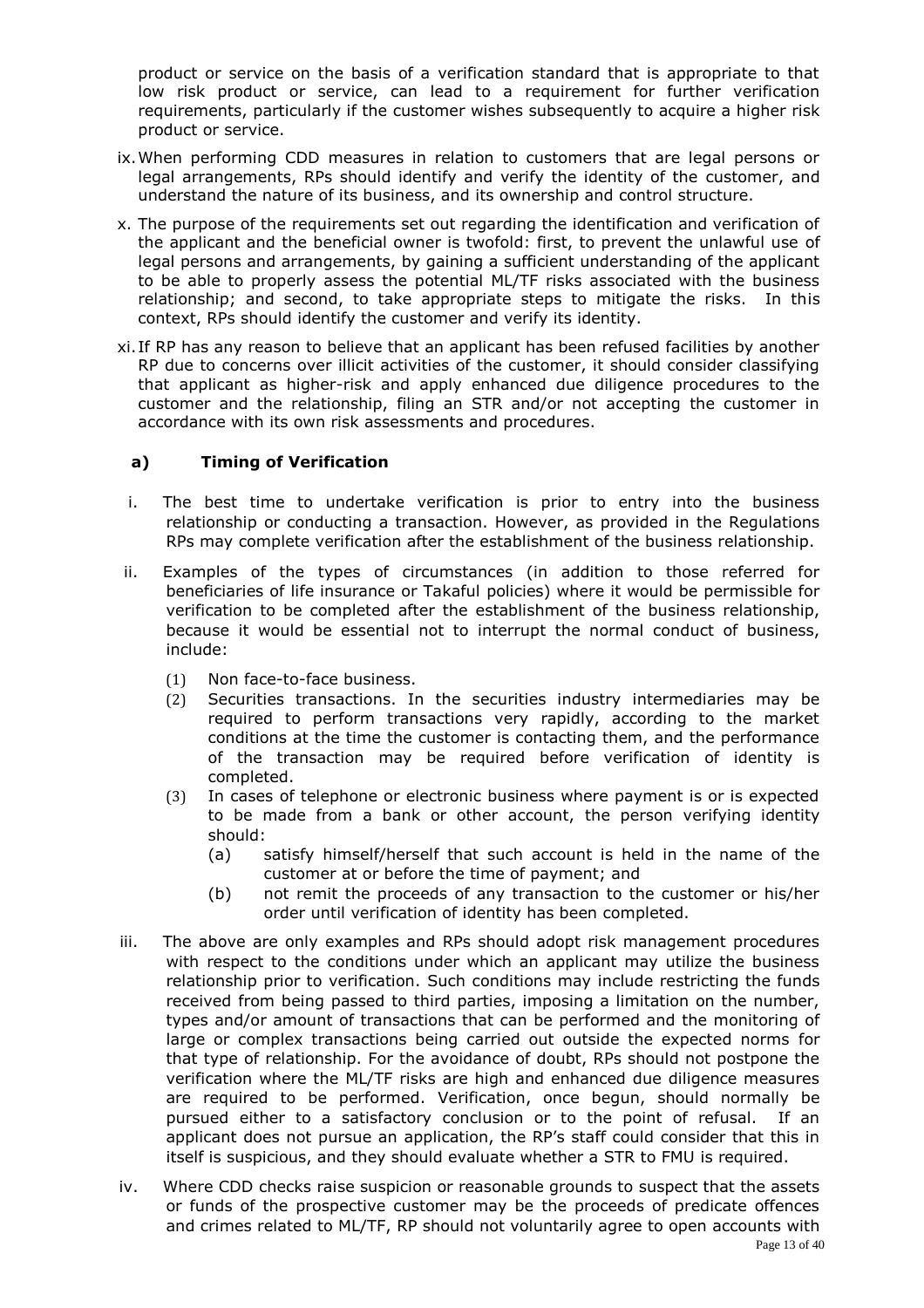such customers. In such situations, RP should file an STR with the FMU and ensure that the customer is not informed, even indirectly, that an STR has been, is being or shall be filed.

### **b)Existing Customers**

- i. RPs are required to apply CDD measures to existing customers on the basis of materiality and risk, and to conduct due diligence on such existing relationships at appropriate times, taking into account whether and when CDD measures have previously been undertaken and the adequacy of data obtained.
- ii. The CDD requirements entails that, if an RP has a suspicion of ML/TF or becomes aware at any time that it lacks sufficient information about an existing customer, it should take steps to ensure that all relevant information is obtained as quickly as possible.
- iii. An RP is entitled to rely on the identification and verification steps that it has already undertaken, unless it has doubts about the veracity of that information. Examples of situations that might lead an institution to have such doubts could be where there is a suspicion of money laundering in relation to that customer, or where there is a material change in the way that the customer's account is operated, which is not consistent with the customer's business profile.
- iv. Where an RP is unable to complete and comply with CDD requirements as specified in the Regulations, it shall not open the account, commence a business relationship, or perform the transaction. If the business relationship has already been established, the RP shall terminate the relationship. Additionally, the RP shall consider making a STR to the FMU.

# **c) Tipping-off & Reporting**

- i. The Law prohibits tipping-off. However, a risk exists that customers could be unintentionally tipped off when the RP is seeking to complete its CDD obligations or obtain additional information in case of suspicion of ML/TF. The applicant/customer's awareness of a possible STR or investigation could compromise future efforts to investigate the suspected ML/TF operation.
- ii. Therefore, if RPs form a suspicion of ML/TF while conducting CDD or ongoing CDD, they should take into account the risk of tipping-off when performing the CDD process. If the RP reasonably believes that performing the CDD or on-going process will tip-off the applicant/customer, it may choose not to pursue that process, and should file a STR. RPs should ensure that their employees are aware of, and sensitive to, these issues when conducting CDD or ongoing CDD.

### **d) No Simplified Due Diligence for Higher-Risk Scenarios**

RPs should not adopt simplified due diligence measures where the ML/TF risks are high. RPs shall identify risks and have regard to the risk analysis in determining the level of due diligence.

### **11. On-going Monitoring of Business Relationships**

- i. Once the identification procedures have been completed and the business relationship is established, the RP is required to monitor the conduct of the relationship to ensure that it is consistent with the nature of business stated when the relationship/account was opened. RPs shall conduct ongoing monitoring of their business relationship with their customers. Ongoing monitoring helps RPs to keep the due diligence information up-to-date, and review and adjust the risk profiles of the customers, where necessary.
- ii. RPs shall conduct on-going due diligence which includes scrutinizing the transactions undertaken throughout the course of the business relationship with a customer.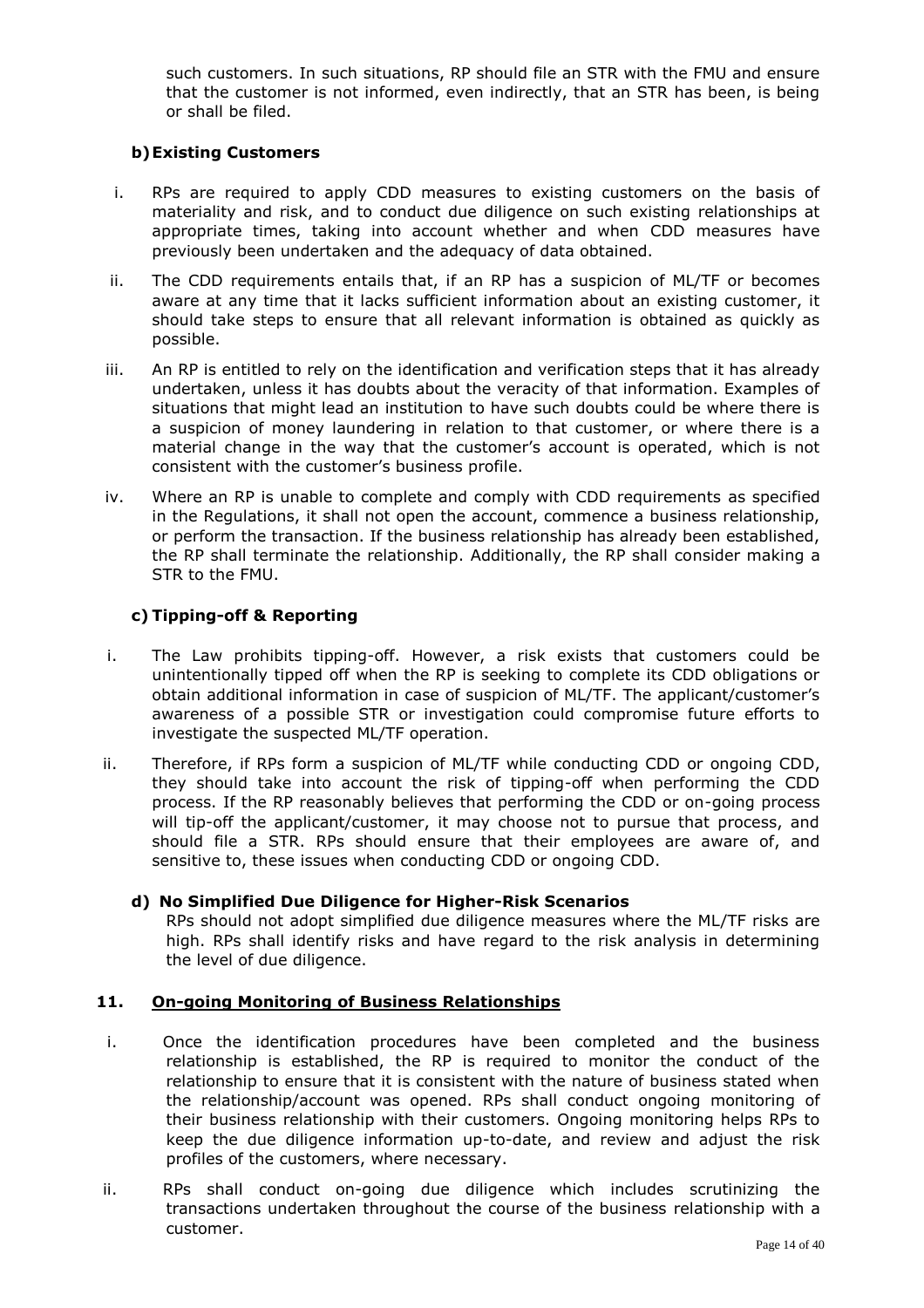- iii. RP should develop and apply written policies and procedures for taking reasonable measures to ensure that documents, data or information collected during the identification process are kept up-to-date and relevant by undertaking routine reviews of existing records.
- iv. RPs shall consider updating customer CDD records as a part its periodic reviews (within the timeframes set by the RP based on the level of risk posed by the customer) or on the occurrence of a triggering event, whichever is earlier. Examples of triggering events include:
	- (1) Material changes to the customer risk profile or changes to the way that the account usually operates;
	- (2) Where it comes to the attention of the RP that it lacks sufficient or significant information on that particular customer;
	- (3) Where a significant transaction takes place;
	- (4) Where there is a significant change in customer documentation standards;
	- (5) Significant changes in the business relationship.
- v. Examples of the above circumstances include:
	- (1) New products or services being entered into,
	- (2) A significant increase in a customer's salary being deposited,
	- (3) The stated turnover or activity of a corporate customer increases,
	- (4) A person has just been designated as a PEP,
	- (5) The nature, volume or size of transactions changes.
- vi. RPs should be vigilant for any significant changes or inconsistencies in the pattern of transactions. Inconsistency is measured against the stated original purpose of the accounts. Possible areas to monitor could be:
	- (1) transaction type
	- (2) frequency
	- (3) amount
	- (4) geographical origin/destination
	- (5) account signatories
- vii. However, if an RP has a suspicion of ML/TF or becomes aware at any time that it lacks sufficient information about an existing customer, it should take steps to ensure that all relevant information is obtained as quickly as possible
- viii. It is recognized that the most effective method of monitoring of accounts is achieved through a combination of computerized and human manual solutions. A corporate compliance culture, and properly trained, vigilant staff through their day-to-day dealing with customers, will form an effective monitoring mechanism.
- ix. Whilst some RPs may wish to invest in expert computer systems specifically designed to assist the detection of fraud and ML/TF, it is recognized that this may not be a practical option for many RPs for the reasons of cost, the nature of their business, or difficulties of systems integration. In such circumstances RPs will need to ensure they have alternative systems in place for conducting on-going monitoring.

### **12. Simplified Due Diligence Measures ("SDD")**

i. RPs may conduct SDD in case of lower risks identified by the RP. However, the RP shall ensure that the low risks it identifies are commensurate with the low risks identified by the country or the Commission. While determining whether to apply SDD, RPs should pay particular attention to the level of risk assigned to the relevant sector, type of customer or activity.

The simplified measures should be commensurate with the low risk factors.

ii. SDD is not acceptable in higher-risk scenarios where there is an increased risk, or suspicion that the applicant is engaged in ML/TF, or the applicant is acting on behalf of a person that is engaged in ML/TF.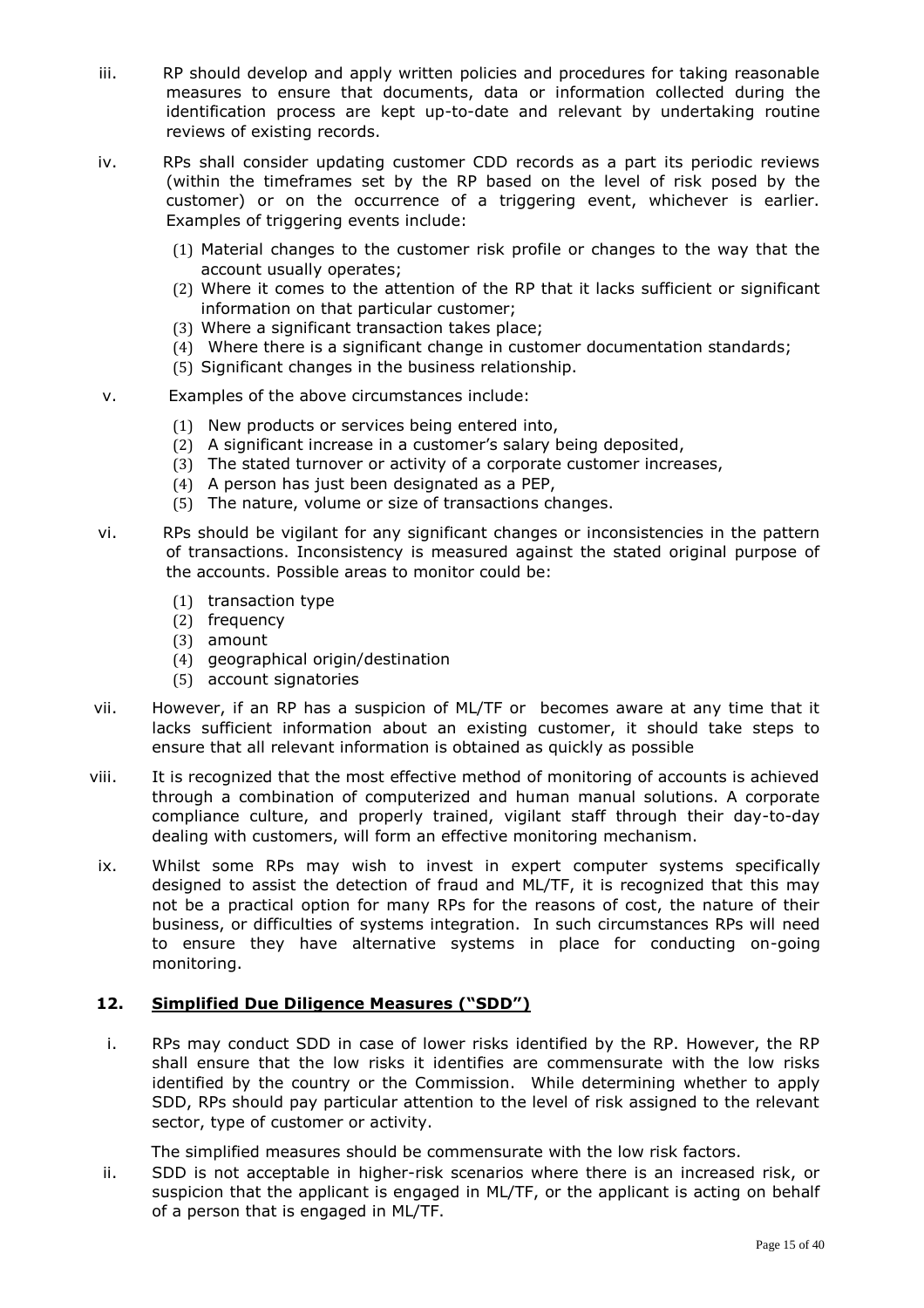- iii. Where the risks are low and where there is no suspicion of ML/TF, the law allow the RPs to rely on third parties for verifying the identity of the applicants and beneficial owners.
- iv. Where an RP decides to take SDD measures on an applicant/customer, it should document the full rationale behind such decision and make available that documentation to the Commission on request.

# **13. Enhanced CDD Measures ("EDD")**

- i. RPs should examine, as far as reasonably possible, the background and purpose of all complex, unusual large transactions, and all unusual patterns of transactions, that have no apparent economic or lawful purpose.
- ii. Where the risks of ML/TF are higher, or in cases of unusual or suspicious activity, RPs should conduct enhanced CDD measures, consistent with the risks identified. In particular, RPs should increase the degree and nature of monitoring of the business relationship, in order to determine whether those transactions or activities appear unusual or suspicious.
- iii. Examples of enhanced CDD measures that could be applied for high-risk business relationships include:
	- (1) Obtaining additional information on the applicant/customer (e.g. occupation, volume of assets, information available through public databases, internet, etc.).
	- (2) Updating more regularly the identification data of applicant/customer and beneficial owner.
	- (3) Obtaining additional information on the intended nature of the business relationship.
	- (4) Obtaining additional information on the source of funds or source of wealth of the applicant/customer.
	- (5) Obtaining additional information on the reasons for intended or performed transactions.
	- (6) Obtaining the approval of senior management to commence or continue the business relationship.
	- (7) Conducting enhanced monitoring of the business relationship, by increasing the number and timing of controls applied, and selecting patterns of transactions that need further examination.
- iv. In case of accounts where the accountholder has instructed the RP not to issue any correspondence to the accountholder's address. Such accounts do carry additional risk to RPs, and they should exercise due caution as a result. It is recommended on a best practice basis that evidence of identity of the accountholder should be obtained by the RP. "Hold Mail" accounts should be regularly monitored and reviewed and the RP should take necessary steps to obtain the identity of the account holder where such evidence is not already in the RP file.

# **a) High-Risk Countries**

- i. Certain countries are associated with crimes such as drug trafficking, fraud and corruption, and consequently pose a higher potential risk to an RP. Conducting a business relationship with an applicant/customer from such a country exposes the RP to reputational risk and legal risk.
- ii. RPs should exercise additional caution and conduct enhanced due diligence on individuals and/or entities based in high-risk countries.
- iii. Caution should also be exercised in respect of the acceptance of certified documentation from individuals/entities based in high-risk countries/territories and appropriate verification checks undertaken on such individuals/entities to ensure their legitimacy and reliability.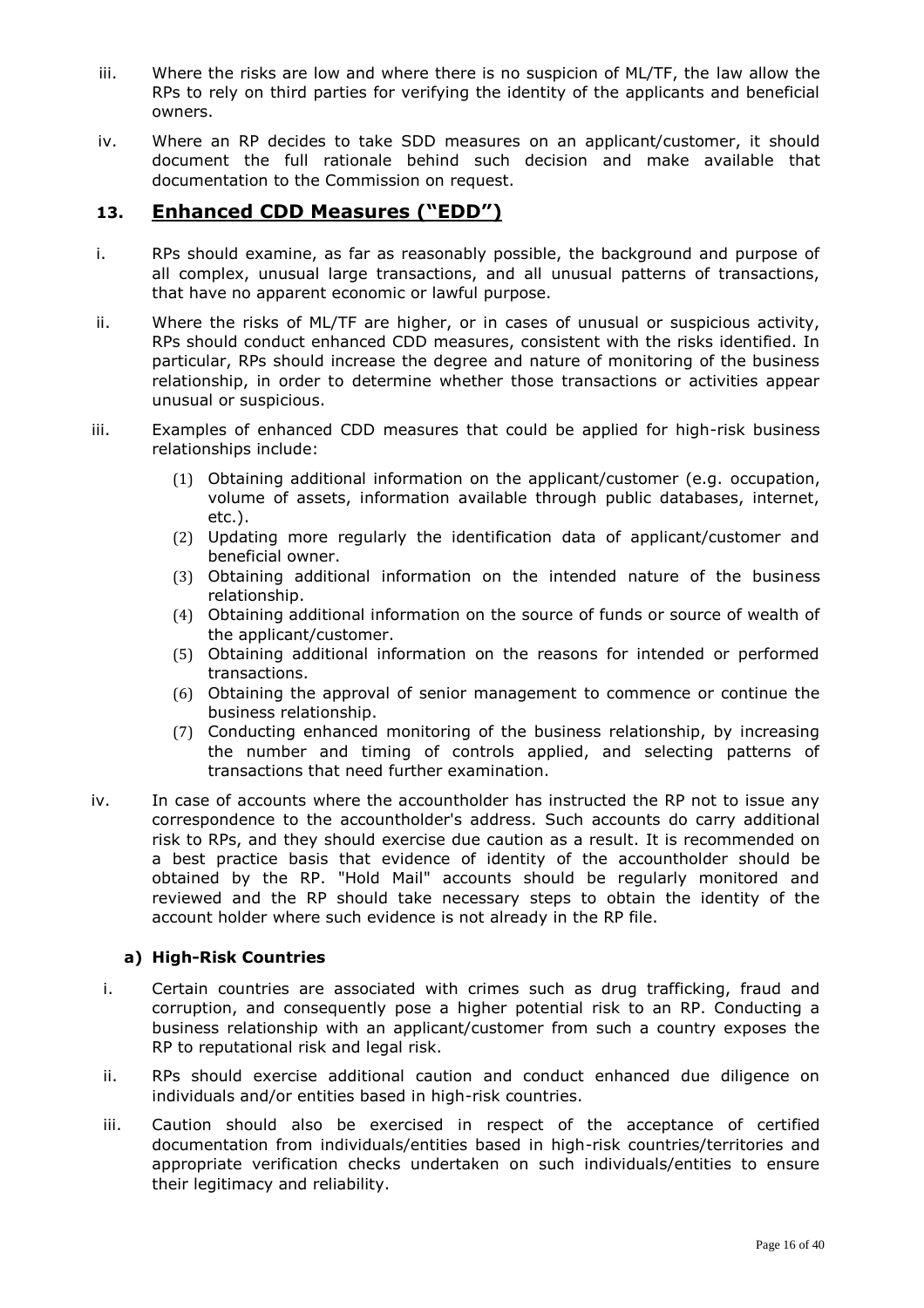- iv. RPs are advised to consult publicly available information to ensure that they are aware of the high-risk countries/territories. While assessing risk of a country, RPs are encouraged to consider among the other sources, sanctions issued by the UN, the FATF high risk and non-cooperative jurisdictions, the FATF and its regional style bodies (FSRBs) and Transparency international corruption perception index.
- v. Useful websites include: FATF website at [www.fatf-gafi.org](http://www.fatf-gafi.org/) and Transparency International, [www.transparency.org](http://www.transparency.org/) for information on countries vulnerable to corruption.

# **14. Politically Exposed Persons (PEPs)**

- i. Business relationships with individuals holding important public positions and with persons or companies clearly related to them may expose RP to significant reputational and/or legal risk. The risk occurs when such persons abuse their public powers for either their own personal benefit and/or the benefit of others through illegal activities such as the receipt of bribes or fraud. Such persons, commonly referred to as 'politically exposed persons' (PEPs) and defined in the Regulations, *inter-alia*, heads of state, ministers, influential public officials, judges and military commanders and includes their family members and close associates.
- ii. Family members of a PEP are individuals who are related to a PEP either directly (consanguinity) or through marriage or similar (civil) forms of partnership.
- iii. Close associates to PEPs are individuals who are closely connected to PEP, either socially or professionally.
- iv. Provision of financial services to corrupt PEPs exposes an RP to reputational risk and costly information requests and seizure orders from law enforcement or judicial authorities. In addition, public confidence in the ethical standards of the whole financial system can be undermined.
- v. RPs are encouraged to be vigilant in relation to PEPs from all jurisdictions, who are seeking to establish business relationships. RPs should, in relation to PEPs, in addition to performing normal due diligence measures:
	- (1) have appropriate risk management systems to determine whether the customer is a politically exposed person;
	- (2) obtain senior management approval for establishing business relationships with such customers;
	- (3) take reasonable measures to establish the source of wealth and source of funds; and
	- (4) conduct enhanced ongoing monitoring of the business relationship.
- vi. RPs should obtain senior management approval to continue a business relationship once a customer or beneficial owner is found to be, or subsequently becomes, a PEP.
- vii. RPs shall take a risk based approach to determine the nature and extent of EDD where the ML/TF risks are high. In assessing the ML/TF risks of a PEP, the RP shall consider factors such as whether the customer who is a PEP:
	- (1) Is from a high risk country;
	- (2) Has prominent public functions in sectors known to be exposed to corruption;
	- (3) Has business interests that can cause conflict of interests (with the position held).
- viii. The other red flags that the RPs shall consider include (in addition to the above and the red flags that they consider for other applicants):
	- (1) The information that is provided by the PEP is inconsistent with other (publicly available) information, such as asset declarations and published official salaries;
	- (2) Funds are repeatedly moved to and from countries to which the PEP does not seem to have ties;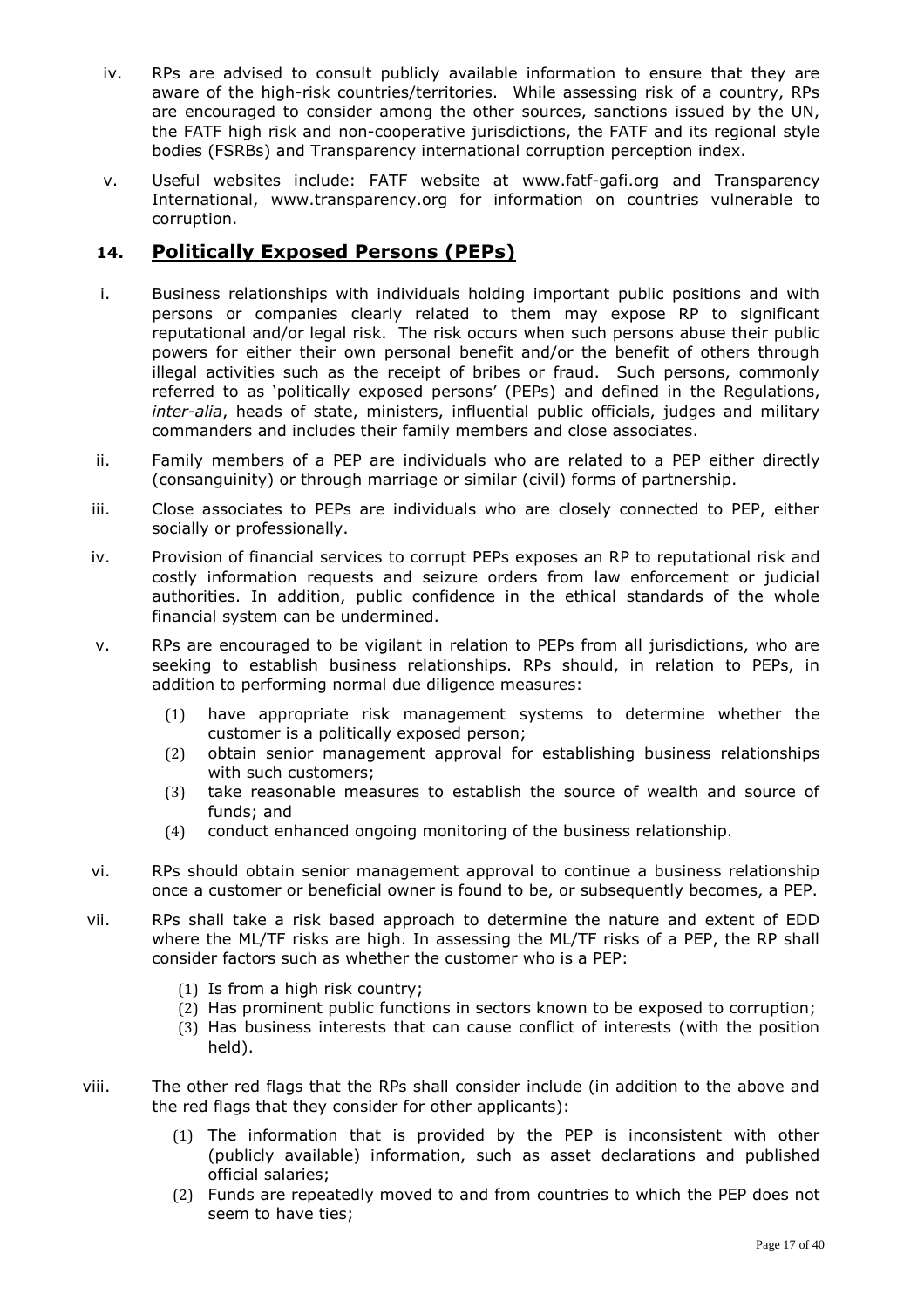- (3) A PEP uses multiple bank accounts for no apparent commercial or other reason;
- (4) The PEP is from a country that prohibits or restricts certain citizens from holding accounts or owning certain property in a foreign country.
- ix. RPs shall take a risk based approach in determining whether to continue to consider a customer as a PEP who is no longer a PEP. The factors that they should consider include:
	- (1) the level of (informal) influence that the individual could still exercise; and
	- (2) whether the individual's previous and current function are linked in any way (e.g., formally by appointment of the PEPs successor, or informally by the fact that the PEP continues to deal with the same substantive matters).
- x. In the case of insurance policies, RPs shall take steps to determine whether the beneficiary or beneficial owner of a beneficiary is a PEP. This determination should be done at least at the time of pay-out. Where high risks are identified, RPs shall inform the senior management before the pay-out of the policy and conduct EDD on the whole business relationship. Additionally, where appropriate, RPs shall consider filing a STR.

# **15. Record-Keeping Procedures**

- i. RPs should ensure that all information obtained in the context of CDD is recorded. This includes both;
	- a. recording the documents the RP is provided with when verifying the identity of the customer or the beneficial owner, and
	- b. transcription into the RP's own IT systems of the relevant CDD information contained in such documents or obtained by other means.
- ii. RP should maintain, for at least 5 years after termination, all necessary records on transactions to be able to comply swiftly with information requests from the competent authorities. Such records should be sufficient to permit the reconstruction of individual transactions, so as to provide, if necessary, evidence for prosecution of criminal activity.
- iii. Where there has been a report of a suspicious activity or the RP is aware of a continuing investigation or litigation into ML/TF relating to a customer or a transaction, records relating to the transaction or the customer should be retained until confirmation is received that the matter has been concluded.
- iv. RPs should also keep records of identification data obtained through the customer due diligence process, account files and business correspondence that would be useful to an investigation for a period of 5 years after the business relationship has ended. This includes records pertaining to enquiries about complex, unusual large transactions, and unusual patterns of transactions. Identification data and transaction records should be made available to relevant competent authorities upon request.
- v. Beneficial ownership information must be maintained for at least 5 years after the date on which the customer (a legal entity) is dissolved or otherwise ceases to exist, or five years after the date on which the customer ceases to be a customer of the RP.
- vi. Records relating to verification of identity will generally comprise:
	- 1) a description of the nature of all the evidence received relating to the identity of the verification subject; and
	- 2) the evidence itself or a copy of it or, if that is not readily available, information reasonably sufficient to obtain such a copy.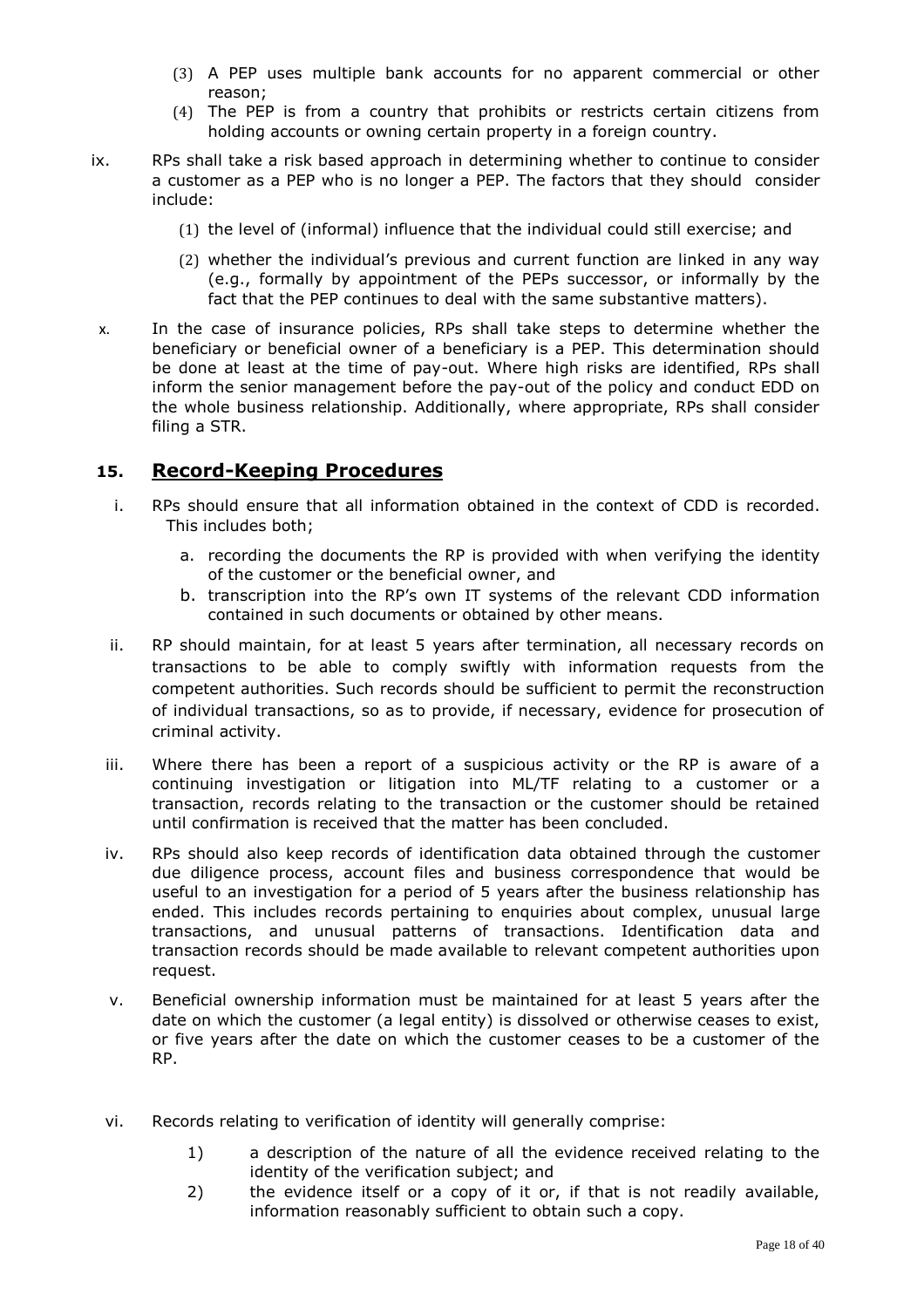- vii. Records relating to transactions will generally comprise:
	- 1) details of personal identity, including the names and addresses, of:
		- a) the customer;
		- b) the beneficial owner of the account or product; and
		- c) Any counter-party
	- 2). details of securities and investments transacted including:
		- a. the nature of such securities/investments;
		- b. valuation(s) and price(s);<br>c. memoranda of purchase a
		- c. memoranda of purchase and sale;<br>d. source(s) and volume of funds and
		- source(s) and volume of funds and securities;
		- e. destination(s) of funds and securities;
		- f. memoranda of instruction(s) and authority(ies);
		- book entries;
		- h. custody of title documentation;
		- i. the nature of the transaction;
		- j. the date of the transaction;
		- k. the form (e.g. cash, cheque) in which funds are offered and paid out.

# **16. Reporting of Suspicious Transactions / Currency Transaction Report**

- i. A suspicious activity will often be one that is inconsistent with a customer's known, legitimate activities or with the normal business for that type of account. Where a transaction is inconsistent in amount, origin, destination, or type with a customer's known, legitimate business or personal activities, the transaction must be considered unusual, and the RP should put "on enquiry". RPs should also pay special attention to all complex, unusual large transactions, and all unusual patterns of transactions, which have no apparent economic or visible lawful purpose.
- ii. Where the enquiries conducted by the RP do not provide a satisfactory explanation of the transaction, it may be concluded that there are grounds for suspicion requiring disclosure and escalate matters to the AML/CFT CO.
- iii. Enquiries regarding complex, unusual large transactions, and unusual patterns of transactions, their background, and their result should be properly documented, and made available to the relevant authorities upon request. Activities which should require further enquiry may be recognizable as falling into one or more of the following categories. This list is not meant to be exhaustive, but includes:
	- (1) any unusual financial activity of the customer in the context of the customer's own usual activities;
	- (2) any unusual transaction in the course of some usual financial activity;
	- (3) any unusually-linked transactions;
	- (4) any unusual method of settlement;
	- (5) any unusual or disadvantageous early redemption of an investment product;
	- (6) any unwillingness to provide the information requested.
- iv. Where cash transactions are being proposed by customers, and such requests are not in accordance with the customer's known reasonable practice, RPs will need to approach such situations with caution and make further relevant enquiries. Depending on the type of business each RP conducts and the nature of its customer portfolio, each RP may wish to set its own parameters for the identification and further investigation of cash transactions.
- v. Where the RP has been unable to satisfy that any cash transaction is reasonable, and therefore should be considered as suspicious. RP is also obligated to file Currency Transaction Report (CTR), for a cash-based transaction involving payment, receipt, or transfer of Rs. 2 million and above.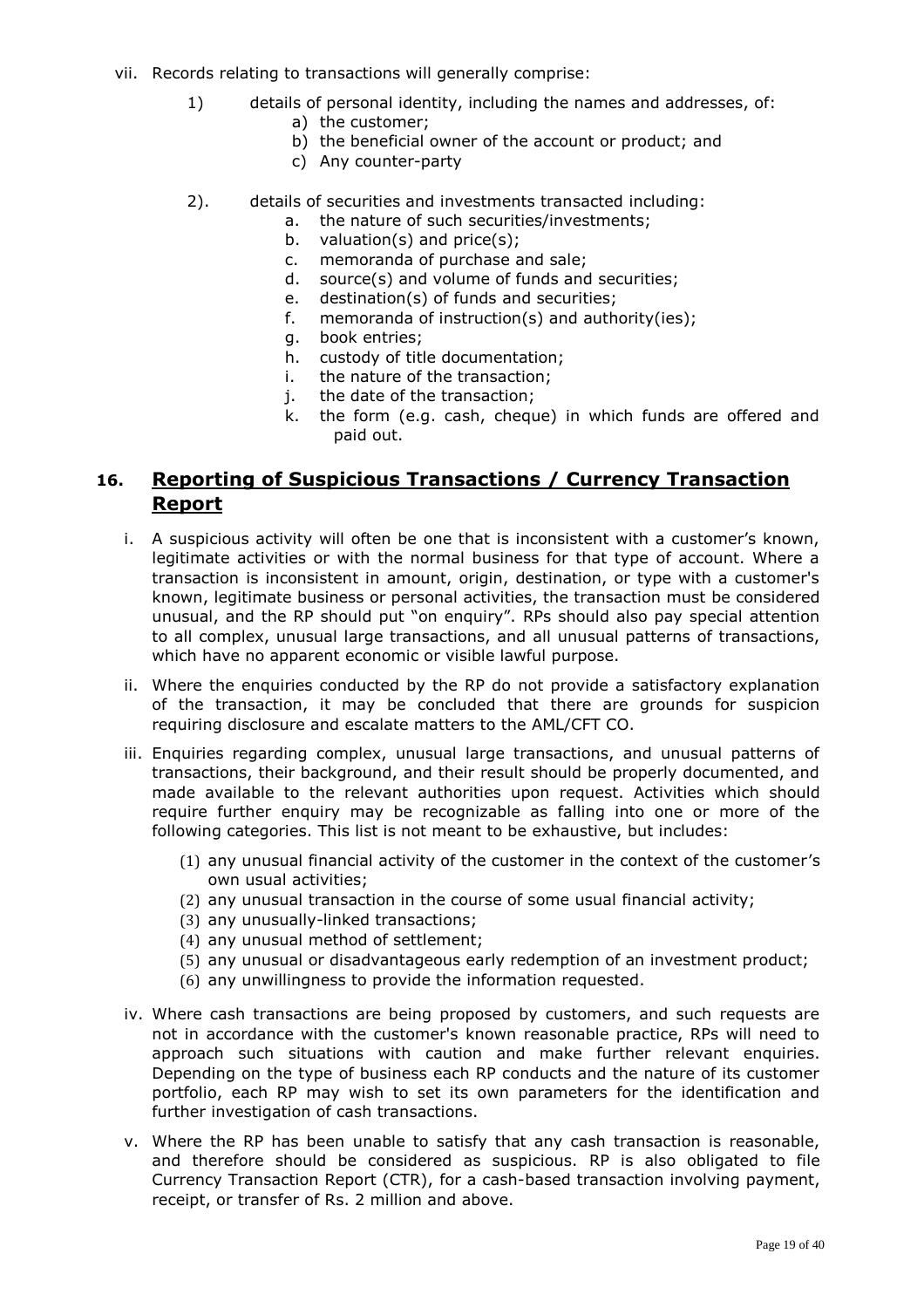- vi. If the RP decides that a disclosure should be made, the law require the RP to report STR without delay to the FMU, in standard form as prescribed under AML Regulations 2015. The STR prescribed reporting form can be found on FMU website through the link http://www.fmu.gov.pk/docs/AMLRegulations2015.pdf.
- vii. The process for identifying, investigating and reporting suspicious transactions to the FMU should be clearly specified in the reporting entity's policies and procedures and communicated to all personnel through regular training.
- viii.RP is required to report total number of STRs filed to the Commission on bi-annual basis within seven days of close of each half year. The CO should ensure prompt reporting in this regard.
- ix. Vigilance systems should require the maintenance of a register of all reports made to the FMU. Such registers should contain details of:
	- (1) the date of the report;
	- (2) the person who made the report;
	- (3) the person(s) to whom the report was forwarded; and
	- (4) reference by which supporting evidence is identifiable.
- x. It is normal practice for an RP to turn away business that they suspect might be criminal in intent or origin. Where an applicant or a customer is hesitant/fails to provide adequate documentation (including the identity of any beneficial owners or controllers), consideration should be given to filing a STR. Also, where an attempted transaction gives rise to knowledge or suspicion of ML/TF, that attempted transaction should be reported to the FMU.
- xi. Once suspicion has been raised in relation to an account or relationship, in addition to reporting the suspicious activity RP should ensure that appropriate action is taken to adequately mitigate the risk of the RP being used for criminal activities. This may include a review of either the risk classification of the customer or account or of the entire relationship itself. Appropriate action may necessitate escalation to the appropriate level of decision-maker to determine how to handle the relationship, taking into account any other relevant factors, such as cooperation with law enforcement agencies or the FMU.

# **17. Sanctions Compliance**

- i. Sanctions are prohibitions and restrictions put in place with the aim of maintaining or restoring international peace and security. They generally target specific individuals or entities; or particular sectors, industries or interests. They may be aimed at certain people and targets in a particular country or territory, or some organization or element within them. There are also sanctions that target those persons and organizations involved in terrorism. The types of sanctions that may be imposed include:
	- (1) targeted sanctions focused on named persons or entities, generally freezing assets and prohibiting making any assets available to them, directly or indirectly;
	- (2) economic sanctions that prohibit doing business with, or making funds or economic resources available to, designated persons, businesses or other entities, directly or indirectly;
	- (3) currency or exchange control;
	- (4) arms embargoes, which would normally encompass all types of military and paramilitary equipment;
	- (5) prohibiting investment, financial or technical assistance in general or for particular industry sectors or territories, including those related to military or paramilitary equipment or activity;
	- (6) import and export embargoes involving specific types of goods (e.g.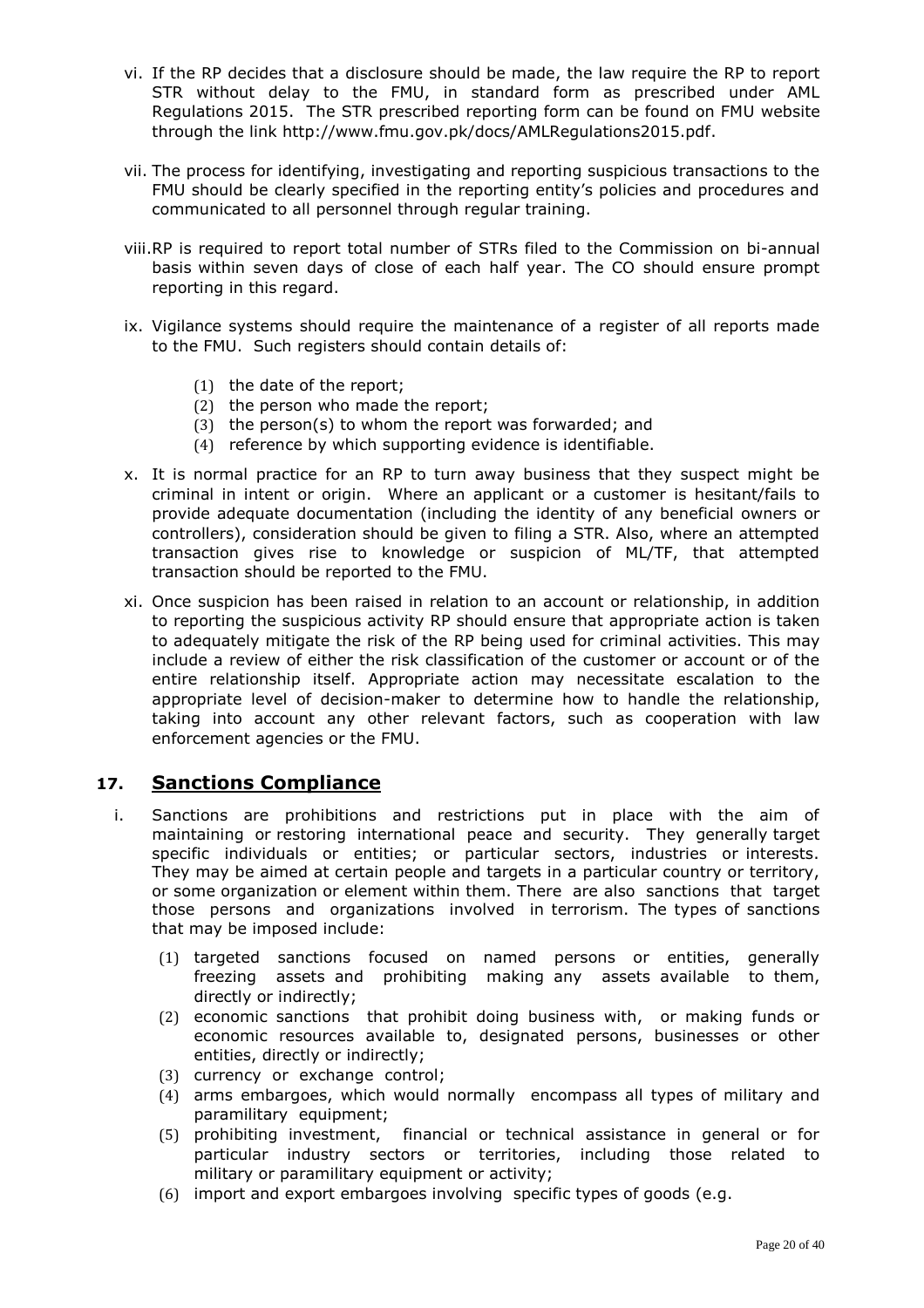oil products), or their movement using aircraft or vessels, including facilitating such trade by means of financial or technical assistance, brokering, providing insurance etc.; and

- (7) visa and travel bans.
- ii. The Regulations require RPs not to form business relationship with the individuals/entities and their associates that are either, sanctioned under United Nations Security Council (UNSC) Resolutions adopted by Pakistan or proscribed under the Anti-Terrorism Act, 1997.
- iii. The UNSC Sanctions Committee, maintains the consolidated list of individuals and entities subject to the sanctions covering assets freeze, travel ban and arms embargo set out in the UNSC Resolution 1267 (1999) and other subsequent resolutions, concerning ISIL (Daésh)/ Al-Qaida and Taliban and their associated individuals.
- iv. Government of Pakistan publishes Statutory Regulatory Orders (SROs) under the United Nations (Security Council) Act, 1948 in the official Gazettes to give effect to the decisions of the UNSC Sanctions Committee and implement UNSC sanction measures in Pakistan. The regularly updated consolidated lists is available at the UN sanctions committee's website, at following link;

[www.un.org/sc/committees/1267/aq\\_sanctions\\_list.shtml](http://www.un.org/sc/committees/1267/aq_sanctions_list.shtml) <https://www.un.org/sc/suborg/en/sanctions/1988/materials> <https://www.un.org/sc/suborg/en/sanctions/1718/materials> <http://www.un.org/en/sc/2231/list.shtml> <https://www.un.org/sc/suborg/en/sanctions/1718/prohibited-items>

v. The Ministry of Interior issues Notifications of proscribed individuals /entities pursuant to the Anti-Terrorism Act, 1997, to implement sanction measures under UNSCR 1373(2001), and the regularly updated consolidated list is available at the National Counter Terrorism Authority's website, at following link;

<http://nacta.gov.pk/proscribed-organizations/>

- vi. RPs shall make their sanctions compliance program an integral part of their overall AML/CFT compliance program and accordingly should have policies, procedures, systems and controls in relation to sanctions compliance. RPs shall provide adequate sanctions related training to their staff.
- vii. When conducting risk assessments, RPs shall, take into account any sanctions that may apply (to customers or countries).
- viii. RPs shall screen customers, beneficial owners, transactions, and other relevant parties to determine whether they are conducting or may conduct business involving any sanctioned person or person associated with a sanctioned person/country. In the event of updates to the relevant sanctions lists, RPs may discover that certain sanctions are applicable to one or more of their customers, existing or new.
- ix. Where there is a true match or suspicion, RPs shall take steps that are required to comply with the sanctions obligations including freeze without delay and without prior notice, the funds or other assets of designated persons and entities and reporting to the Commission, if they discover a relationship that contravenes the UNSCR sanction or a proscription.
- x. The obligations/ prohibitions regarding proscribed entities and persons mentioned in the above lists are applicable, on an ongoing basis, to proscribed/ designated entities and persons or to those who are known for their association with such entities and persons, whether under the proscribed/ designated name or with a different name. RPs shall document and record all the actions that have been taken to comply with the sanctions regime, and the rationale for each such action.
- xi. RPs are expected to keep track of all the applicable sanctions, and where the sanction lists are updated, shall ensure that existing customers are not listed.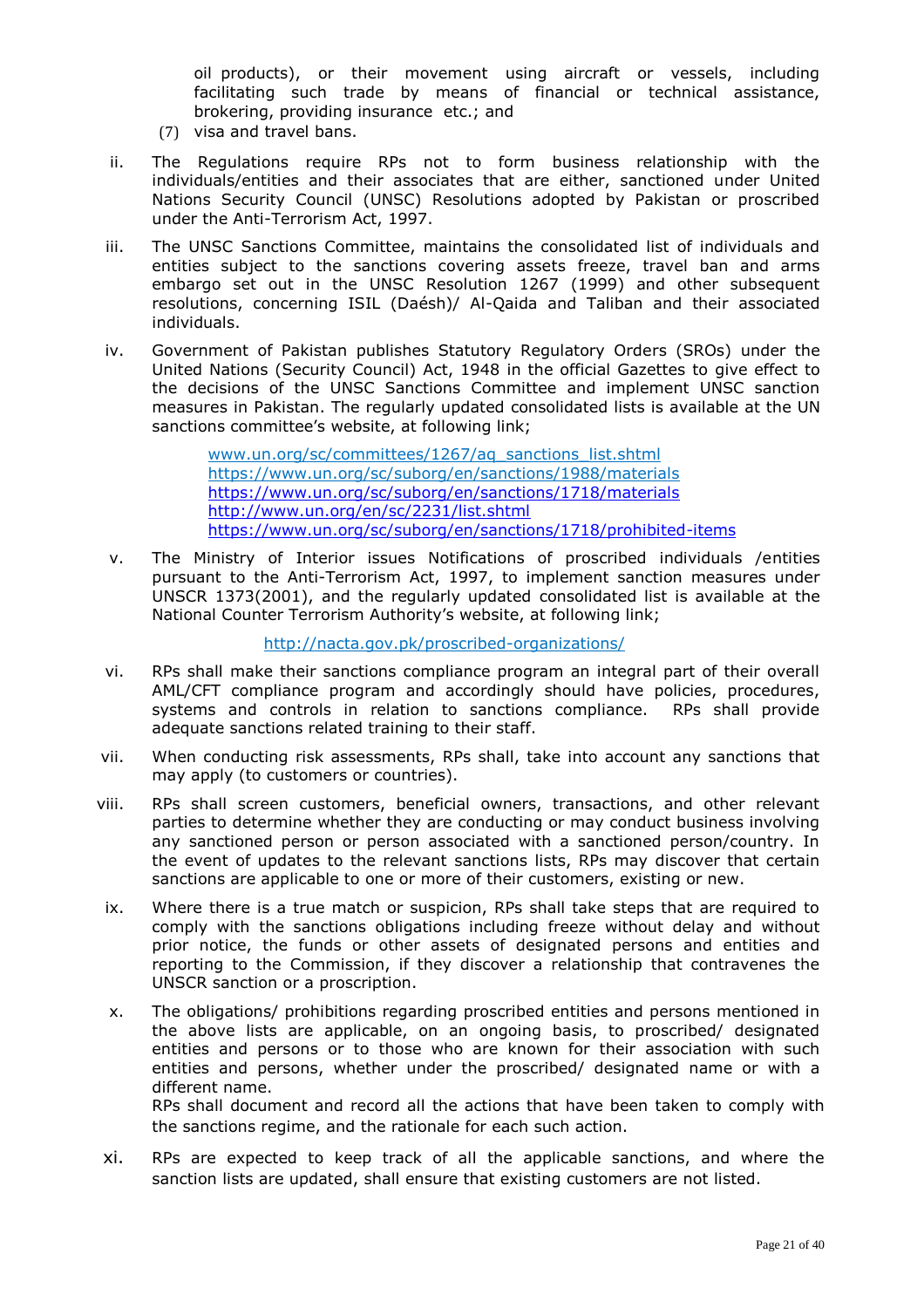xii. In case there is not 100% match but sufficient grounds of suspicion that customer/ funds belong to sanctioned entity/ individual, the RPs may consider raising an STR to FMU.

# **18. AML/CFT Program in a Group-Wide and Cross-Border Context**

- i. The Regulations require a financial group to have group-wide AML/CFT policies and procedures that are consistently applied and supervised across the group. The group-wide policies should be appropriate to all branches and majority owned subsidiaries of the RP, even though reflecting host jurisdiction (i.e., countries in which a branch or a subsidiary of an RP is located) requirements.
- ii. Where the minimum regulatory or legal requirements of the home and host countries differ, offices in host jurisdictions should apply the higher standard of the two. In cases where the host jurisdiction requirements are stricter than the group's, RPs should allow the relevant branch or subsidiary to adopt and implement the host jurisdiction local requirements.
- iii. Where the AML/CFT requirements of host jurisdiction are less strict than those of Pakistan, RPs shall ensure to have AML/CFT measures consistent with the requirements of Pakistan. Where the host jurisdiction do not permit the proper implementation of AML/CFT measures consistent with those of Pakistan, the RP shall inform the same to the Commission along with the appropriate additional measures that they wish to apply to manage ML/TF risks. Where the proposed additional measures are not sufficient to mitigate the risks, the Commission may make recommendations to the RP on further action.
- iv. Policies and procedures should be designed not merely to comply strictly with all relevant laws and regulations, but more broadly to identify, monitor and mitigate group-wide risks. Every effort should be made to ensure that the group's ability to obtain and review information in accordance with its global AML/CFT policies and procedures is not impaired as a result of modifications to local policies or procedures necessitated by local legal requirements. In this regard, RPs should have robust information-sharing among the head office and all of its branches and subsidiaries. RP's' compliance and internal audit staff, in particular the CO, should evaluate compliance with all aspects of their group's policies and procedures, including the effectiveness of centralized CDD policies and the requirements for sharing information and responding to queries from head office.

# **19. Internal Controls (Audit Function, outsourcing, employee Screening and Training)**

- i. RPs are expected to have systems and controls that are comprehensive and proportionate to the nature, scale and complexity of their activities and the ML/TF risks they identified. RPs should establish and maintain internal controls in relation to:
	- (1) an audit function to test the AML/CFT systems, policies and procedures;
	- (2) outsourcing arrangements;
	- (3) employee screening procedures to ensure high standards when hiring employees; and
	- (4) an appropriate employee training program.
- ii. The type and extent of measures to be taken should be appropriate to the ML/TF risks, and to the size of the RP.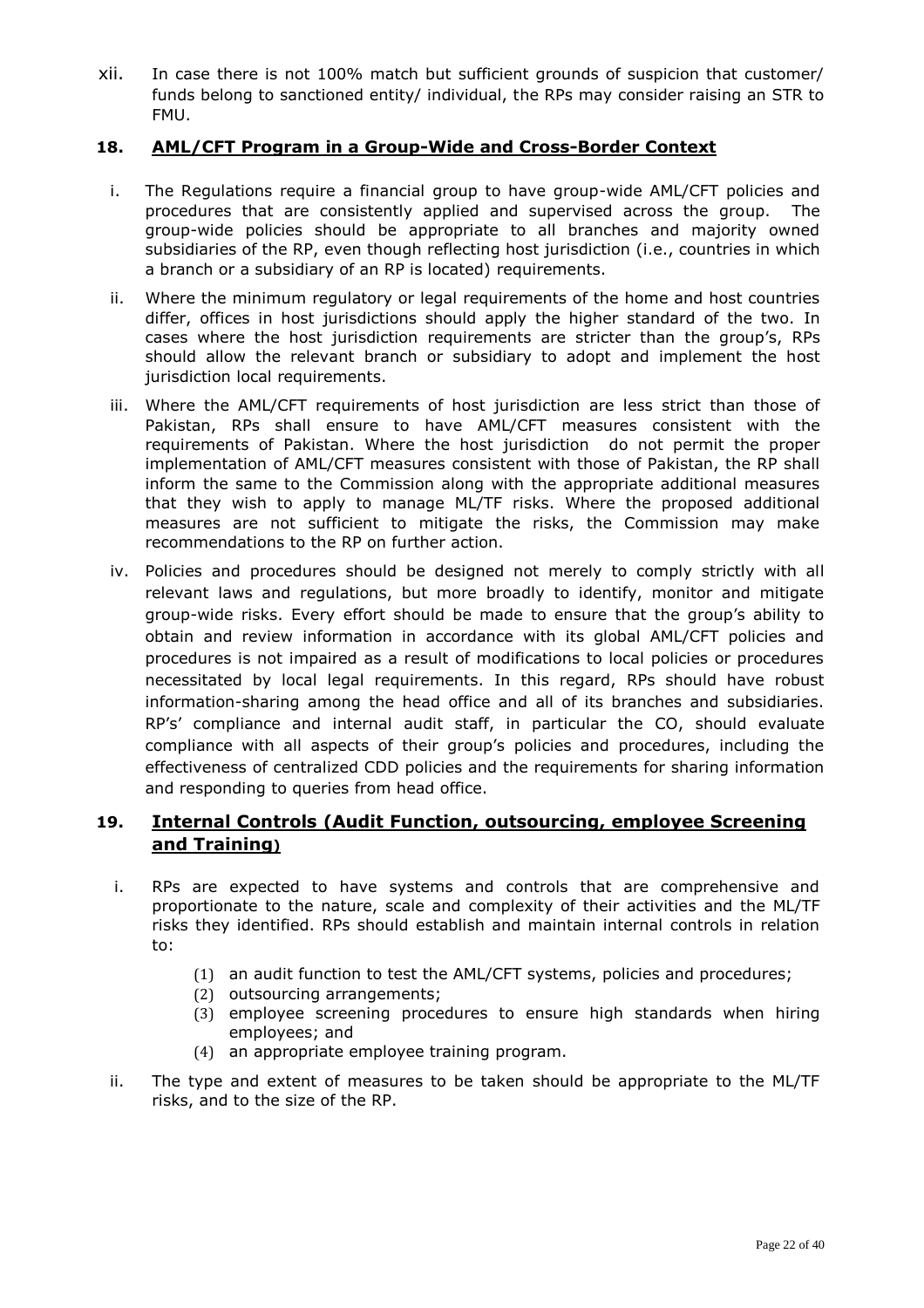## **a) Audit Function**

i. A RP should, on a regular basis, conduct an AML/CFT audit to independently evaluate the effectiveness of compliance with AML/CFT policies and procedures. The frequency of the audit should be commensurate with the RP's nature, size, complexity, and risks identified during the risk assessments. The AML/CFT audits should be conducted to assess the AML/CFT systems which include:

- (1) test the overall integrity and effectiveness of the AML/CFT systems and controls;
- (2) assess the adequacy of internal policies and procedures in addressing identified risks, including;
	- (a) CDD measures;
	- (b) Record keeping and retention;
	- (c) Third party reliance; and
	- (d) Transaction monitoring;
- (3) assess compliance with the relevant laws and regulations;
- (4) test transactions in all areas of the RP, with emphasis on high–risk areas, products and services;
- (5) assess employees' knowledge of the laws, regulations, guidance, and policies & procedures and their effectiveness in implementing policies and procedures;
- (6) assess the adequacy, accuracy and completeness of training programs;
- (7) assess the effectiveness of compliance oversight and quality control including parameters for automatic alerts (if any), and
- (8) assess the adequacy of the RP's process of identifying suspicious activity including screening sanctions lists.

## **b) Outsourcing**

- i. RPs should maintain policies and procedures in relation to outsourcing where they intend to outsource some of their functions. The RP shall conduct the due diligence on the proposed service provider to whom it intends to outsource as appropriate and also ensure that the service provider ("OSP") is fit and proper to perform the activity that is being outsourced.
- ii. Where the RP decides to enter into an outsourcing arrangement, the RP shall ensure that the outsourcing agreement clearly sets out the obligations of both parties. RPs entering into an outsourcing arrangement should develop a contingency plan and a strategy to exit the arrangement in the event that the OSP fails to perform the outsourced activity as agreed.
- iii. The OSP should report regularly to the RP within the timeframes as agreed upon with the RP. The RP should have access to all the information or documents relevant to the outsourced activity maintained by the OSP. RPs must not enter into outsourcing arrangements where access to data without delay is likely to be impeded by confidentiality, secrecy, privacy, or data protection restrictions.
- iv. RPs shall ensure that the outsourcing agreement requires OSPs to file a STR with the FMU in case of suspicions arising in the course of performing the outsourced activity.

### **c) Employee Screening**

- i. RPs should maintain adequate policies and procedures to screen prospective and existing employees to ensure high ethical and professional standards when hiring. The extent of employee screening should be proportionate to the potential risk associated with ML/TF in relation to the business in general, and to the particular risks associated with the individual positions.
- ii. Employee screening should be conducted at the time of recruitment, periodically thereafter, i.e., at least annually and where a suspicion has arisen as to the conduct of the employee.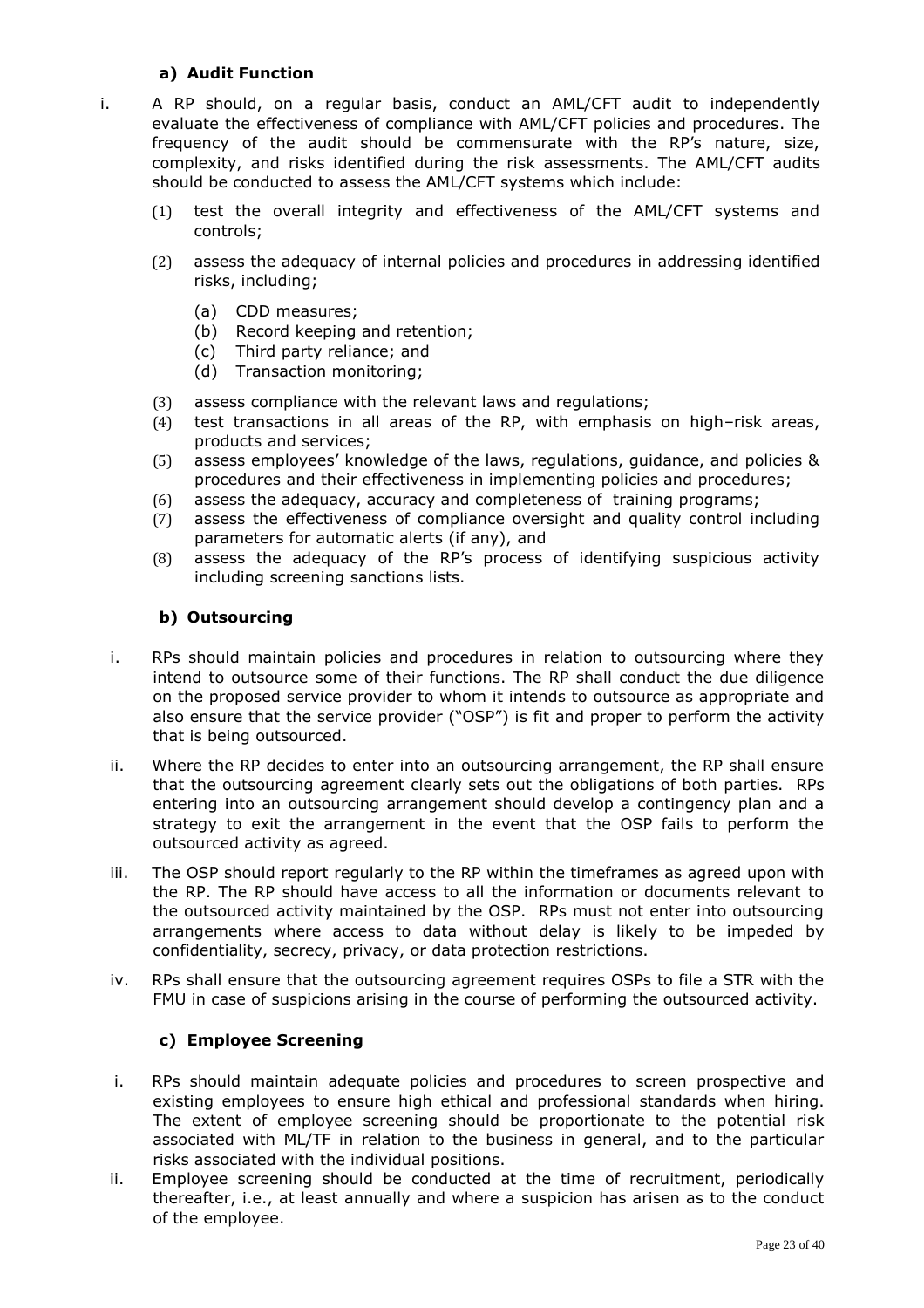- iii. RPs shall ensure that their employees are competent and proper for the discharge of the responsibilities allocated to them. While determining whether an employee is fit and proper, the RP may:
	- (1) Verify the references provided by the prospective employee at the time of recruitment
	- (2) Verify the employee's employment history, professional membership and qualifications
	- (3) Verify details of any regulatory actions or actions taken by a professional body
	- (4) Verify details of any criminal convictions; and
	- (5) Verify whether the employee has any connections with the sanctioned countries or parties.

### **d) Employee Training**

- i. RPs should ensure that all appropriate staff, receive training on ML/TF prevention on a regular basis, ensure all staff fully understand the procedures and their importance, and ensure that they fully understand that they will be committing criminal offences if they contravene the provisions of the legislation.
- ii. Training to staff should be provided at least annually, or more frequently where there are changes to the applicable legal or regulatory requirements or where there are significant changes to the RP's business operations or customer base.
- iii. RPs should provide their staff training in the recognition and treatment of suspicious activities. Training should also be provided on the results of the RP's risk assessments. Training should be structured to ensure compliance with all of the requirements of the applicable legislation.
- iv. Staff should be aware on the AML/CFT legislation and regulatory requirements, systems and policies. They should know their obligations and liability under the legislation should they fail to report information in accordance with internal procedures and legislation. All staff should be encouraged to provide a prompt and adequate report of any suspicious activities.
- v. All new employees should be trained on ML/TF know the legal requirement to report, and of their legal obligations in this regard.
- vi. RPs shall consider obtaining an undertaking from their staff members (both new and existing) confirming that they have attended the training on AML/CFT matters, read the RP's AML/CFT manuals, policies and procedures, and understand the AML/CFT obligations under the relevant legislation.
- vii. Staff members who deal with the public such as sales persons are the first point of contact with potential money launderers, and their efforts are vital to an organization's effectiveness in combating ML/TF. Staff responsible for opening new accounts or dealing with new customers should be aware of the need to verify the customer's identity, for new and existing customers. Training should be given on the factors which may give rise to suspicions about a customer's activities, and actions to be taken when a transaction is considered to be suspicious.
- viii. Staff involved in the processing of transactions should receive relevant training in the verification procedures, and in the recognition of abnormal settlement, payment or delivery instructions. Staff should be aware of the types of suspicious activities which may need reporting to the relevant authorities regardless of whether the transaction was completed. Staff should also be aware of the correct procedure(s) to follow in such circumstances.
- ix. All staff should be vigilant in circumstances where a known, existing customer opens a new and different type of account, or makes a new investment e.g. a customer with a personal account opening a business account. Whilst the RP may have previously obtained satisfactory identification evidence for the customer, the RP should take steps to learn as much as possible about the customer's new activities.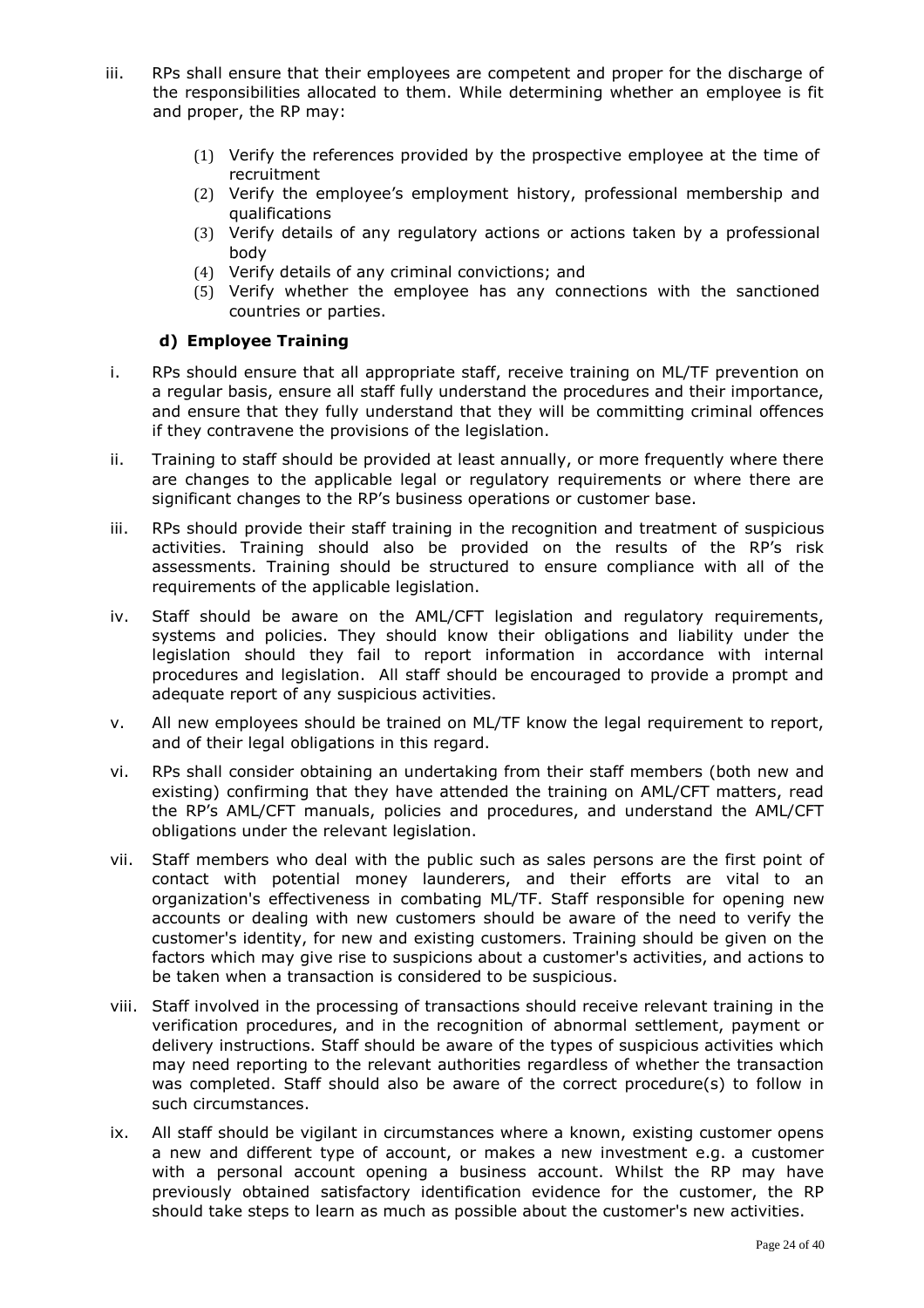- x. Although Directors and Senior Managers may not be involved in the handling ML/TF transactions, it is important that they understand the statutory duties placed upon them, their staff and the firm itself given that these individuals are involved in approving AML/CFT policies and procedures. Supervisors, managers and senior management (including Board of Directors) should receive a higher level of training covering all aspects of AML/CFT procedures, including the offences and penalties arising from the relevant primary legislation for non-reporting or for assisting money launderers, and the requirements for verification of identity and retention of records.
- xi. The CO should receive in-depth training on all aspects of the primary legislation, the Regulations, regulatory guidance and relevant internal policies. They should also receive appropriate initial and ongoing training on the investigation, determination and reporting of suspicious activities, on the feedback arrangements and on new trends of criminal activity.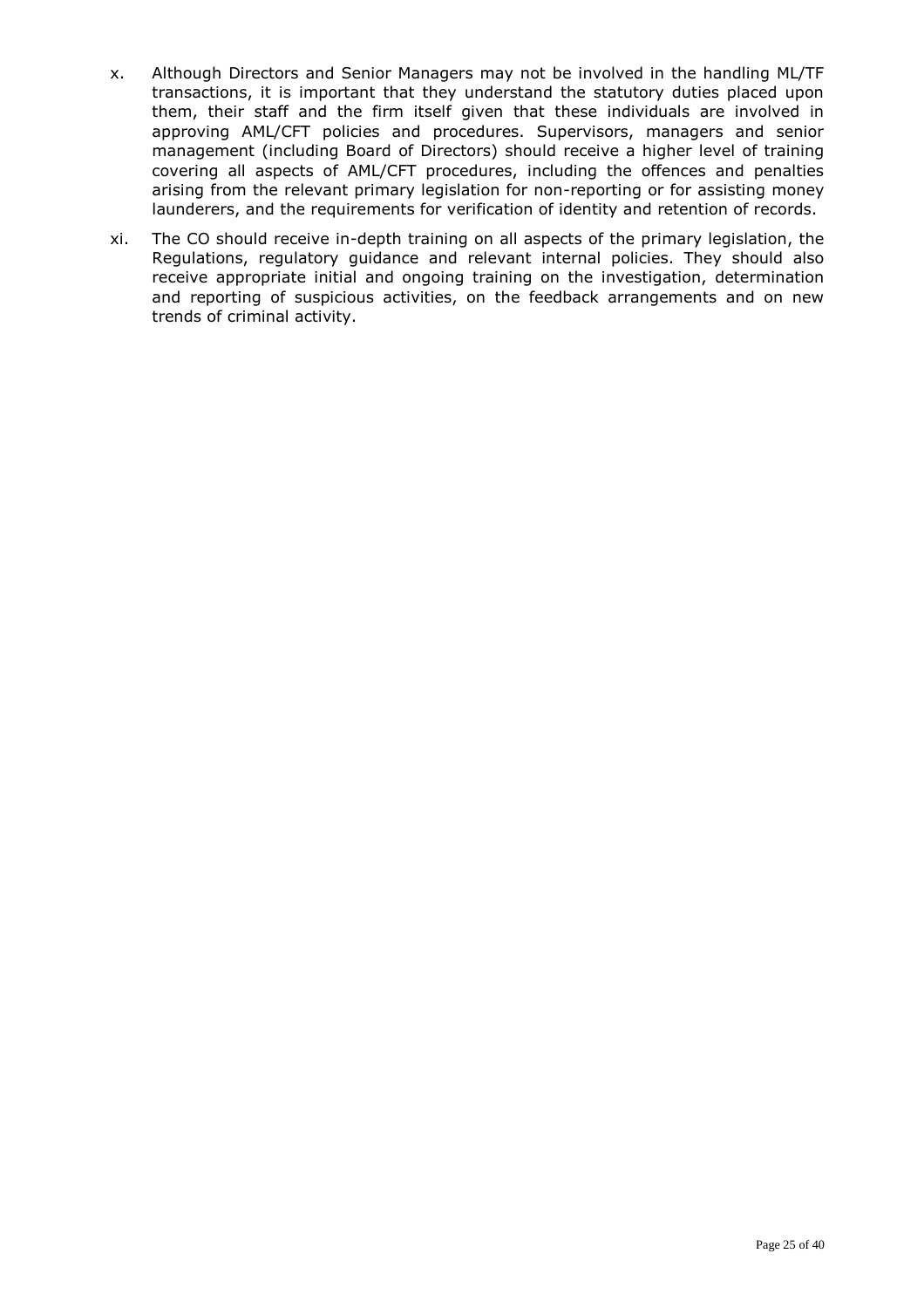#### **AML/CFT Risk Assessment Matrix**

This assessment characterizes the threats and areas of vulnerability while identifying management's accountability to effectively manage, assess mitigation, classify the anticipated trends, and evaluate risks. The following is a ratings guide or 'heat map' to assist in clarifying the levels of risk and scores for each identified criteria:

#### **THREATS AND VULNERABLITY RATING**

AML and CFT compliance risk is the current and prospective risk to earnings or capital arising from violations of, or nonconformance, with rules, regulations, prescribed practices, and internal policies and procedures. AML and CFT compliance risk also arises in situations where the laws or rules governing certain financial products or activities of the institution's customers may be ambiguous or untested. This risk exposes the institution to potential civil and criminal prosecution, heavy monetary penalties, payment of damages and asset forfeitures. This risk can lead to diminished reputation, reduced franchise value, limited business opportunities, inability to enforce contracts, reduced expansion potential, and loss of the Financial Institution charter. Therefore all characterized threats and vulnerabilities are considered inherently a High level of risk.

| <b>LEVEL</b>     | <b>SCORE</b> | <b>CRITERIA</b>                                                                                                                                                                                                                                                                                                                                                                                                                                        |
|------------------|--------------|--------------------------------------------------------------------------------------------------------------------------------------------------------------------------------------------------------------------------------------------------------------------------------------------------------------------------------------------------------------------------------------------------------------------------------------------------------|
| $\bullet$ High   |              | Where activity is significant or positions are large in relation to the Financial institution's resources or to its peer group, where there are higher volumes of currency,<br>difficult in determining source of funds, international transfers, or where the nature of the activity is inherently more complex than normal. The activity potentially<br>could result in significant money laundering or establish a conduit for terrorist financing. |
| $\bullet$ Medium |              | Where positions are average in relation to the Financial institution's resources or to its peer group, where the volume of transactions is average, and where the<br>activity is more typical or traditional. Thus while the activity potentially could result in money laundering activity or establish a conduit for terrorist financing, the<br>risk could be absorbed by the Financial Institution in a normal course of business.                 |
| $\bullet$ Low    |              | Where the volume, size, or nature of activity is such that even if the internal controls have weaknesses, the risk of money laundering or establishment of a conduit<br>for terrorist financing is remote or, if money laundering or establishment of a conduit for terrorist financing were to occur, it would have little negative impact on the<br>Financial institution's overall condition.                                                       |
| $\bullet$ None   | 0            | Not applicable or not offered                                                                                                                                                                                                                                                                                                                                                                                                                          |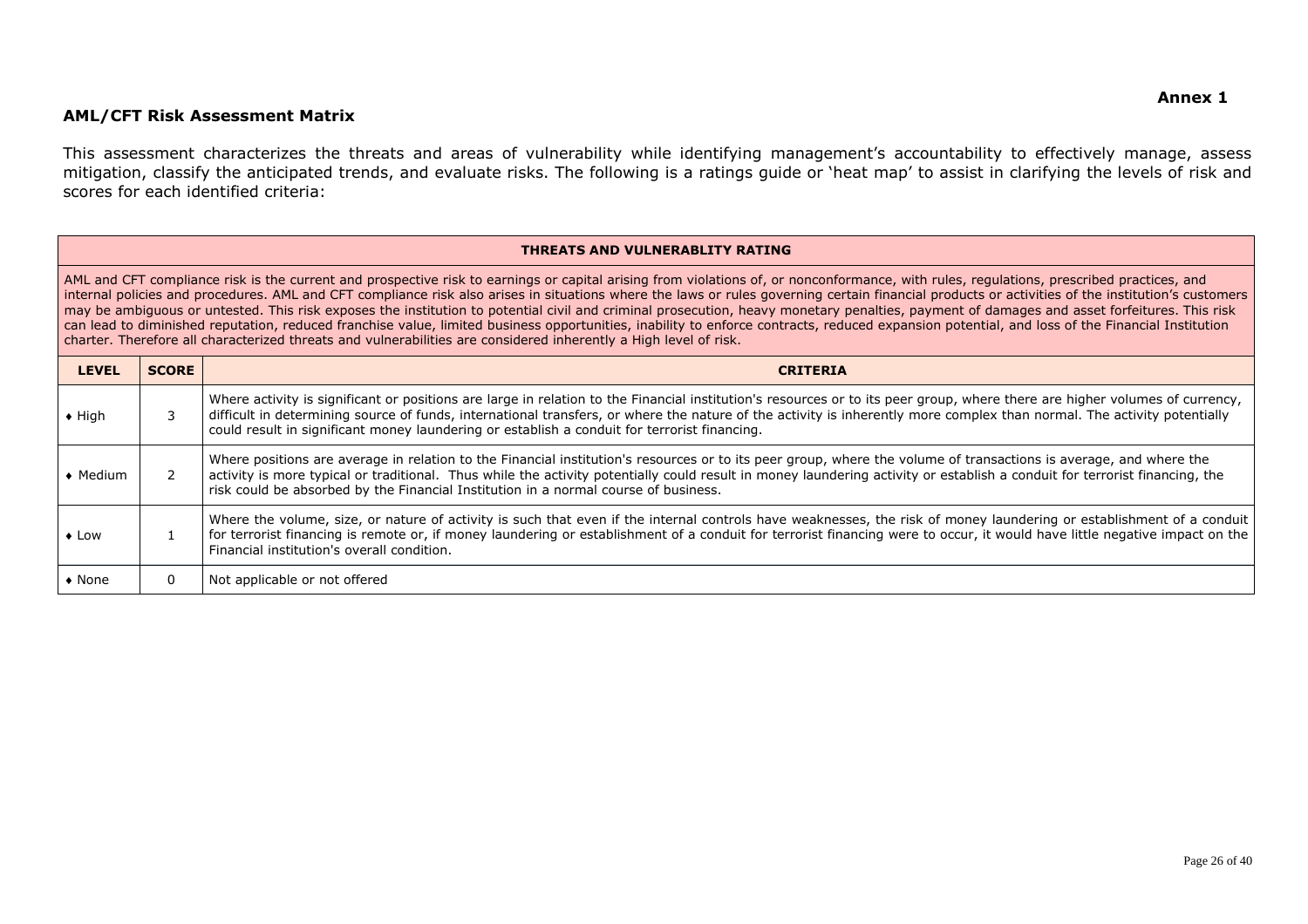#### **PROBABILITY RATING**

The anticipated probability based upon, the financial institution's overall management of regulatory risks associated with growing expectations of AML or CFT compliance directly relating to the expansion of products and services offered, which provides a basis for determining risk focus and frequency of monitoring, and impacts to residual risk.

| <b>LEVEL</b>         | <b>SCORE</b> | <b>CRITERIA</b>                                                                                                                                                                                                                                                                                                                                                                                                                                                                                                                                                       |
|----------------------|--------------|-----------------------------------------------------------------------------------------------------------------------------------------------------------------------------------------------------------------------------------------------------------------------------------------------------------------------------------------------------------------------------------------------------------------------------------------------------------------------------------------------------------------------------------------------------------------------|
| $\bullet$ Increasing |              | Anticipated growth in volume of new products and services where positions are large in relation to the Financial institution's resources, where the nature of the<br>activity is inherently more complex and management has an uncertain capacity to anticipate and respond to changing economic conditions. The activity potentially<br>could lead to increase opportunities for money laundering or establishment of a conduit for terrorist financing if proper controls are not continually implemented or<br>there are significant changes in key staff members. |
| $\bullet$ Stable     |              | Improvement in economic conditions, anticipated growth in products and services where effective controls are in place, and/or there are sufficient staffing or no<br>changes in key staff members that would have an negative effect that would likely lead to a significant opportunity for money laundering or establishment of a<br>conduit for terrorist financing to occur. Products and services are not offered or is not conducted therefore poses no AML or CFT risk                                                                                         |
| $\bullet$ Decreasing |              | Level of risk decreases for opportunities available for money laundering or establishment of a conduit for terrorist financing due to positive economic conditions,<br>reduction in products and services due to streamlining by the financial institution's strategic development, peer strategies or market conditions. Decrease in volume<br>or values due to stagnant market conditions and little customer appetite for technology; or decreased volume of regulatory changes or changes with no significant<br>value and minimal impact                         |
| $\bullet$ None       |              | Not applicable or not offered                                                                                                                                                                                                                                                                                                                                                                                                                                                                                                                                         |

#### **INHERENT RISK RATING**

Inherent risk is the risk to the Financial Institution in the absence of any actions management might take to alter either the risk's probability or impact (threats and vulnerability rating + probability rating  $=$  inherent risk).

| <b>LEVEL</b>         | <b>SCORE</b> | <b>CRITERIA</b>                                                                                                                                                                                                                                                                                |
|----------------------|--------------|------------------------------------------------------------------------------------------------------------------------------------------------------------------------------------------------------------------------------------------------------------------------------------------------|
| $\bullet$ High       | $5+$         | Significant risk to the Financial Institution and/or its customers through exposure to litigation, exposure to regulatory sanctions or fines, significant damage to the<br>financial institution's reputation, or is a category continually identified as high risk by peers and/or regulators |
| $\bullet$ Mediu<br>m | : - 4        | Moderate risk to the Financial Institution and/or its customers through undesirable but not significant damage to the financial institution's reputation, or is a category<br>identified as a moderate risk by peers and/or requlators                                                         |
| $\bullet$ Low        | $-2$         | There are little to no risk to the Financial Institution and/or its customers or is a category identified as a low risk by peers and/or regulators                                                                                                                                             |
| $\bullet$ None       | $\mathbf{0}$ | Not applicable or not offered                                                                                                                                                                                                                                                                  |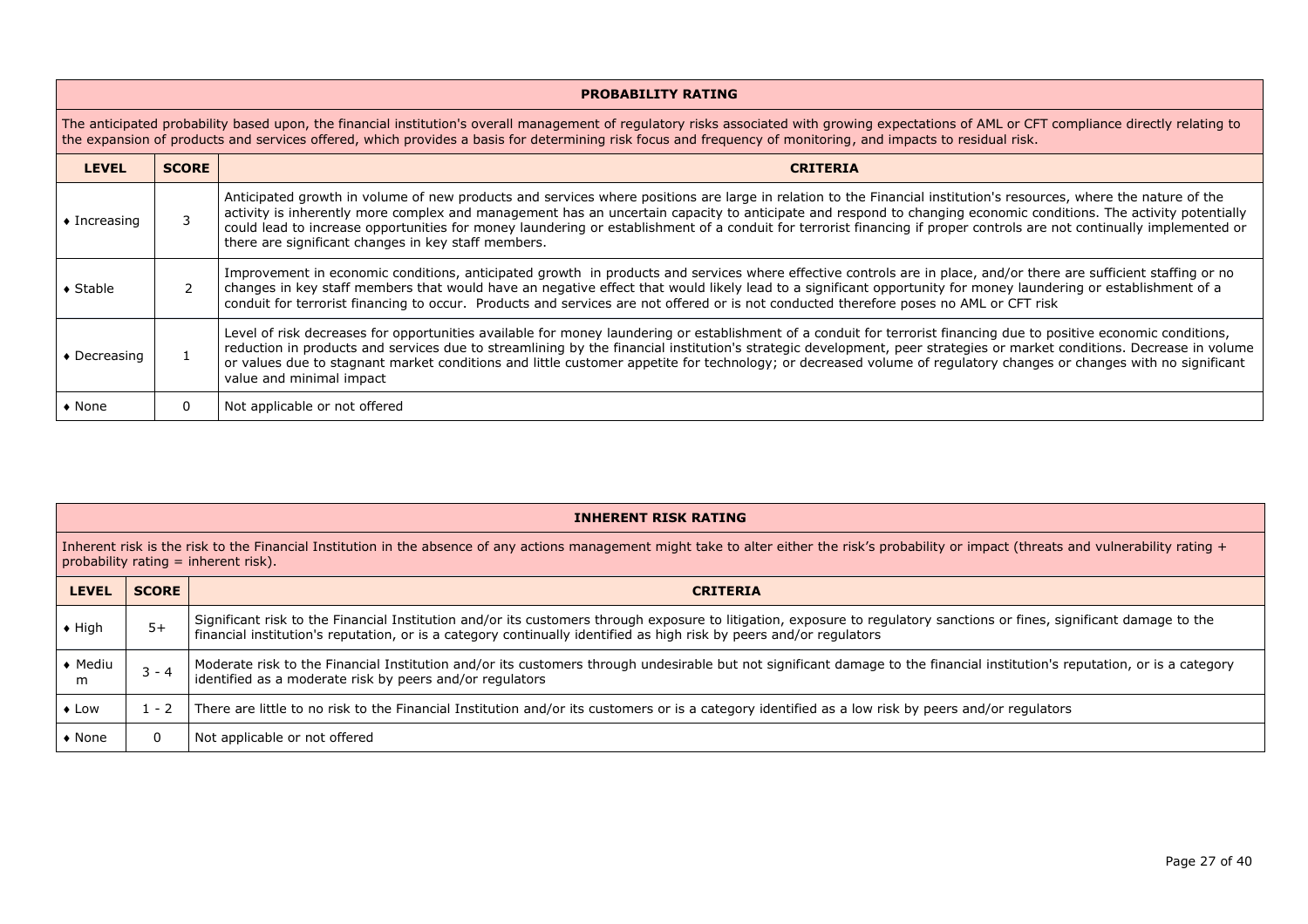| <b>PREVENTIVE CONTROLS RATING</b>                                                                                                                                                      |              |                                                                                                                                                                                                                                                                                                                                                                                                                                                                                                                                                                                                                                                                                                                                                                                                                                              |  |  |  |  |  |  |  |  |
|----------------------------------------------------------------------------------------------------------------------------------------------------------------------------------------|--------------|----------------------------------------------------------------------------------------------------------------------------------------------------------------------------------------------------------------------------------------------------------------------------------------------------------------------------------------------------------------------------------------------------------------------------------------------------------------------------------------------------------------------------------------------------------------------------------------------------------------------------------------------------------------------------------------------------------------------------------------------------------------------------------------------------------------------------------------------|--|--|--|--|--|--|--|--|
| Description of preventative measures that are in place which ensure that the inherent high risk associated with money laundering and terrorist financing is identified and controlled. |              |                                                                                                                                                                                                                                                                                                                                                                                                                                                                                                                                                                                                                                                                                                                                                                                                                                              |  |  |  |  |  |  |  |  |
| <b>LEVEL</b>                                                                                                                                                                           | <b>SCORE</b> | <b>CRITERIA</b>                                                                                                                                                                                                                                                                                                                                                                                                                                                                                                                                                                                                                                                                                                                                                                                                                              |  |  |  |  |  |  |  |  |
| $\bullet$ Strong                                                                                                                                                                       |              | Management effectively identifies and controls all major types of risk posed by the relevant product/service. The employees participate in managing risk and<br>ensures that appropriate policies and limits exist, and the board understands, reviews, and approves them Policies and limits are supported by risk monitoring<br>procedures, reports, and management information systems that provide necessary information and analyses to make timely and appropriate responses to<br>changing conditions. Internal controls and audit procedures are appropriate to the size and activities of the institution. There are few recommendations to<br>change established policies and procedures, where none would likely lead to a significant opportunity for money laundering or establishment of a conduit for<br>terrorist financing. |  |  |  |  |  |  |  |  |
| $\bullet$ Adequate                                                                                                                                                                     |              | The mitigating factors and controls, although largely effective, may be lacking to some modest degree and are being addressed. Overall, employee oversight,<br>policies and limits, risk monitoring procedures, reports and management information systems are considered effective in maintaining a safe and sound<br><b>Financial Institution</b>                                                                                                                                                                                                                                                                                                                                                                                                                                                                                          |  |  |  |  |  |  |  |  |
| $\bullet$ Weak                                                                                                                                                                         |              | There are no policy, procedures, or processes in place. The lack of a internal control system is continually indicated by auditors and/or examiners as an<br>exception. The safety and soundness of the Financial Institution is likely in jeopardy if not addressed immediately.                                                                                                                                                                                                                                                                                                                                                                                                                                                                                                                                                            |  |  |  |  |  |  |  |  |
| $\bullet$ None                                                                                                                                                                         | 0            | Not applicable or not offered                                                                                                                                                                                                                                                                                                                                                                                                                                                                                                                                                                                                                                                                                                                                                                                                                |  |  |  |  |  |  |  |  |

#### **RESIDUAL RISK RATING**

Residual risk is the risk which remains from inherent risk after all mitigating controls have been considered. Procedures, policies, processes, or other measures are in place and applied to current environment to mitigate risk associated with the threat or vulnerability. (inherent risk – preventive controls rating = residual risk).

| <b>LEVEL</b>     | <b>SCORE</b> | <b>CRITERIA</b>                                                                                                                                                                                                                                                                                                                                |
|------------------|--------------|------------------------------------------------------------------------------------------------------------------------------------------------------------------------------------------------------------------------------------------------------------------------------------------------------------------------------------------------|
| $\bullet$ High   | $4+$         | Mitigating risk factors and preventive controls have not been established and/or have significant weaknesses to effectively preclude the possibility of money<br>laundering activities, or the establishment of a conduit for terrorist financing, resulting in an extremely negative impact on the condition of the Financial<br>Institution. |
| ◆ Medium/High    |              | Mitigated risk where current factors have minor weaknesses and where the increase in probability if not properly controlled may result in the likelihood of<br>money laundering activity or a conduit for terrorist financing occurring, which could have a moderate negative impact on the condition of the Financial<br>Institution.         |
| $\bullet$ Medium |              | Mitigating risk factors and preventive controls appropriately diminish the risk but where there is still a small possibility of potential money laundering activity<br>or a conduit for terrorist financing occurring, that would have a minor negative impact on the condition of the Financial Institution.                                  |
| • Low (None)     | 0 - 1        | Preventive controls are strong and mitigating risk factors are effective in deterring money laundering activity or a conduit for terrorist financing risk.<br>Products and/or services are not currently offered or will be discontinued in the near future, therefore there will be no existing risk.                                         |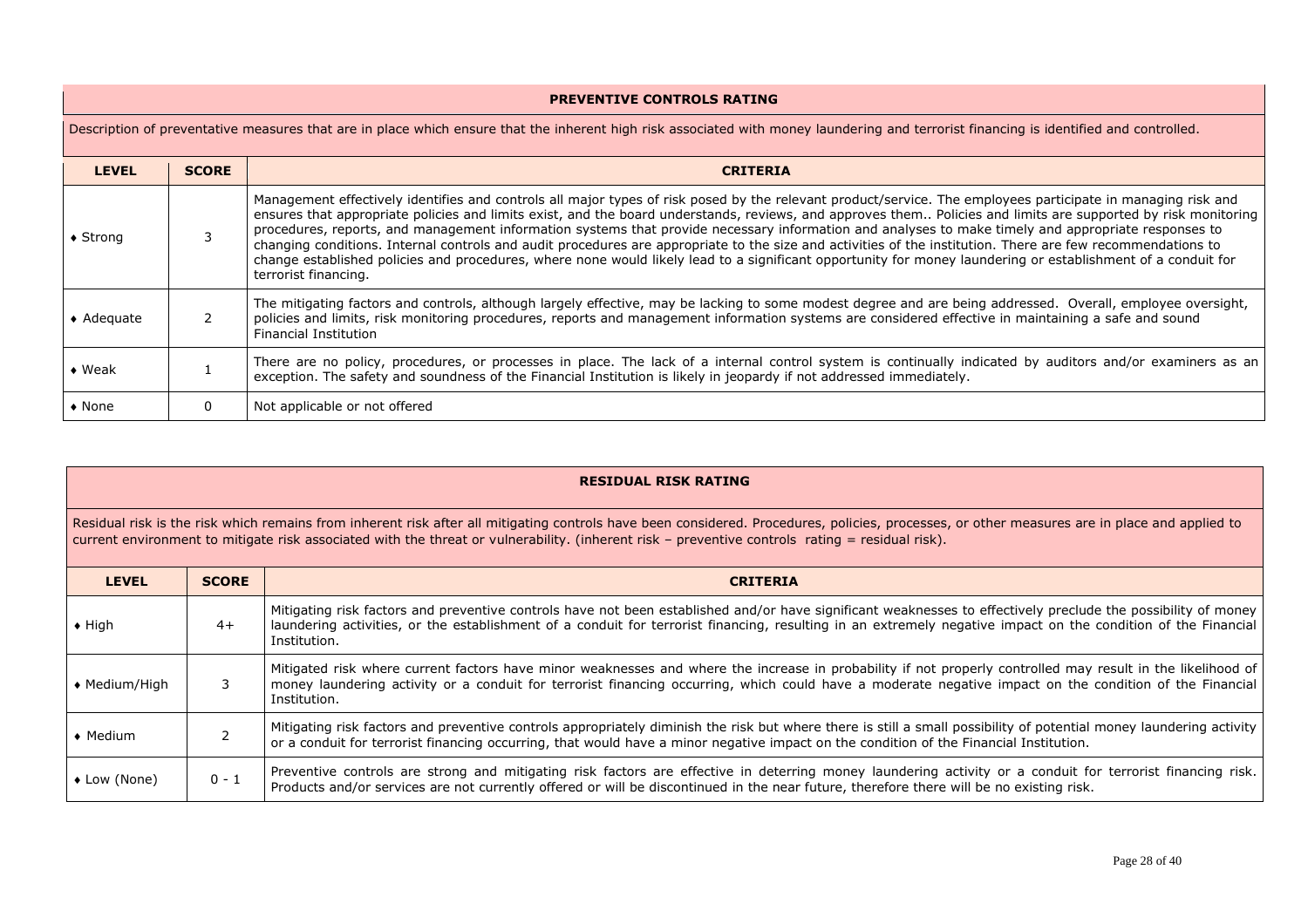|                         |                                       |                                             | <b>Characterized</b><br><b>Threats and</b>    | <b>Threats and</b><br><b>Vulnerability</b><br>Rating            |                                                            | <b>Probability</b><br><b>Rating</b>                              |                                               | <b>Inherent Risk</b><br><b>Rating</b>      |                     | <b>Mitigating</b>                               | <b>Preventive</b><br><b>Controls</b><br>Rating                |                                                   | <b>Residual Risk</b><br>Rating                    |  |
|-------------------------|---------------------------------------|---------------------------------------------|-----------------------------------------------|-----------------------------------------------------------------|------------------------------------------------------------|------------------------------------------------------------------|-----------------------------------------------|--------------------------------------------|---------------------|-------------------------------------------------|---------------------------------------------------------------|---------------------------------------------------|---------------------------------------------------|--|
| #                       | <b>Risk Category</b>                  | <b>Vulnerabilities</b><br>(Volume Activity) | $High =$<br>$Median =$<br>$Low =$<br>None $=$ | $\mathbf{3}$<br>$\overline{2}$<br>$\mathbf 1$<br>$\overline{0}$ | Increasing $=$<br>Stable $=$<br>Decreasing $=$<br>None $=$ | $\overline{3}$<br>$\overline{2}$<br>$\mathbf{1}$<br>$\mathbf{0}$ | $High =$<br>$Median =$<br>$Low =$<br>None $=$ | $5+$<br>$3 - 4$<br>$1 - 2$<br>$\mathbf{0}$ | <b>Controls</b>     | Strong=<br>Adequate $=$<br>$Weak =$<br>None $=$ | $\overline{3}$<br>2 <sup>1</sup><br>$\,1\,$<br>$\overline{0}$ | $High =$<br>$Med/High =$<br>$Median =$<br>$Low =$ | $4+$<br>$\mathbf{3}$<br>$\overline{2}$<br>$0 - 1$ |  |
|                         | <b>INFRASTRUCTURE</b>                 |                                             |                                               |                                                                 |                                                            |                                                                  |                                               |                                            |                     |                                                 |                                                               |                                                   |                                                   |  |
| 1                       | Date of Risk Assessment               |                                             |                                               |                                                                 |                                                            |                                                                  |                                               |                                            | Reviewer:           |                                                 |                                                               |                                                   |                                                   |  |
| $\overline{\mathbf{2}}$ | Assessment Period                     |                                             |                                               |                                                                 |                                                            |                                                                  |                                               |                                            | Reviewer:           |                                                 |                                                               |                                                   |                                                   |  |
| 3                       | Name of Financial Institution         |                                             |                                               |                                                                 |                                                            |                                                                  |                                               |                                            | Compliance Officer: |                                                 |                                                               |                                                   |                                                   |  |
| 4                       | Type of Financial Institution         |                                             |                                               |                                                                 |                                                            |                                                                  |                                               |                                            |                     |                                                 |                                                               |                                                   |                                                   |  |
| 5                       | Total Assets / Asset Size             |                                             |                                               |                                                                 | Number of<br>Employees                                     |                                                                  |                                               |                                            |                     |                                                 |                                                               |                                                   |                                                   |  |
|                         | <b>CUSTOMER RISK</b>                  |                                             |                                               |                                                                 |                                                            |                                                                  |                                               |                                            |                     |                                                 |                                                               |                                                   |                                                   |  |
| $\mathbf{1}$            | Politically Exposed Persons<br>(PEP)  |                                             |                                               |                                                                 |                                                            |                                                                  |                                               |                                            |                     |                                                 |                                                               |                                                   |                                                   |  |
| $\overline{\mathbf{2}}$ | Non resident arrangements             |                                             |                                               |                                                                 |                                                            |                                                                  |                                               |                                            |                     |                                                 |                                                               |                                                   |                                                   |  |
| 3                       | Trusts and legal arrangements         |                                             |                                               |                                                                 |                                                            |                                                                  |                                               |                                            |                     |                                                 |                                                               |                                                   |                                                   |  |
| 4                       | <b>Additional Customer Categories</b> |                                             |                                               |                                                                 |                                                            |                                                                  |                                               |                                            |                     |                                                 |                                                               |                                                   |                                                   |  |
|                         | <b>PRODUCTS AND SERVICES</b>          |                                             |                                               |                                                                 |                                                            |                                                                  |                                               |                                            |                     |                                                 |                                                               |                                                   |                                                   |  |
| $\mathbf{1}$            | <b>Products and Services</b>          |                                             |                                               |                                                                 |                                                            |                                                                  |                                               |                                            |                     |                                                 |                                                               |                                                   |                                                   |  |
| $\overline{\mathbf{2}}$ | <b>Products and Services</b>          |                                             |                                               |                                                                 |                                                            |                                                                  |                                               |                                            |                     |                                                 |                                                               |                                                   |                                                   |  |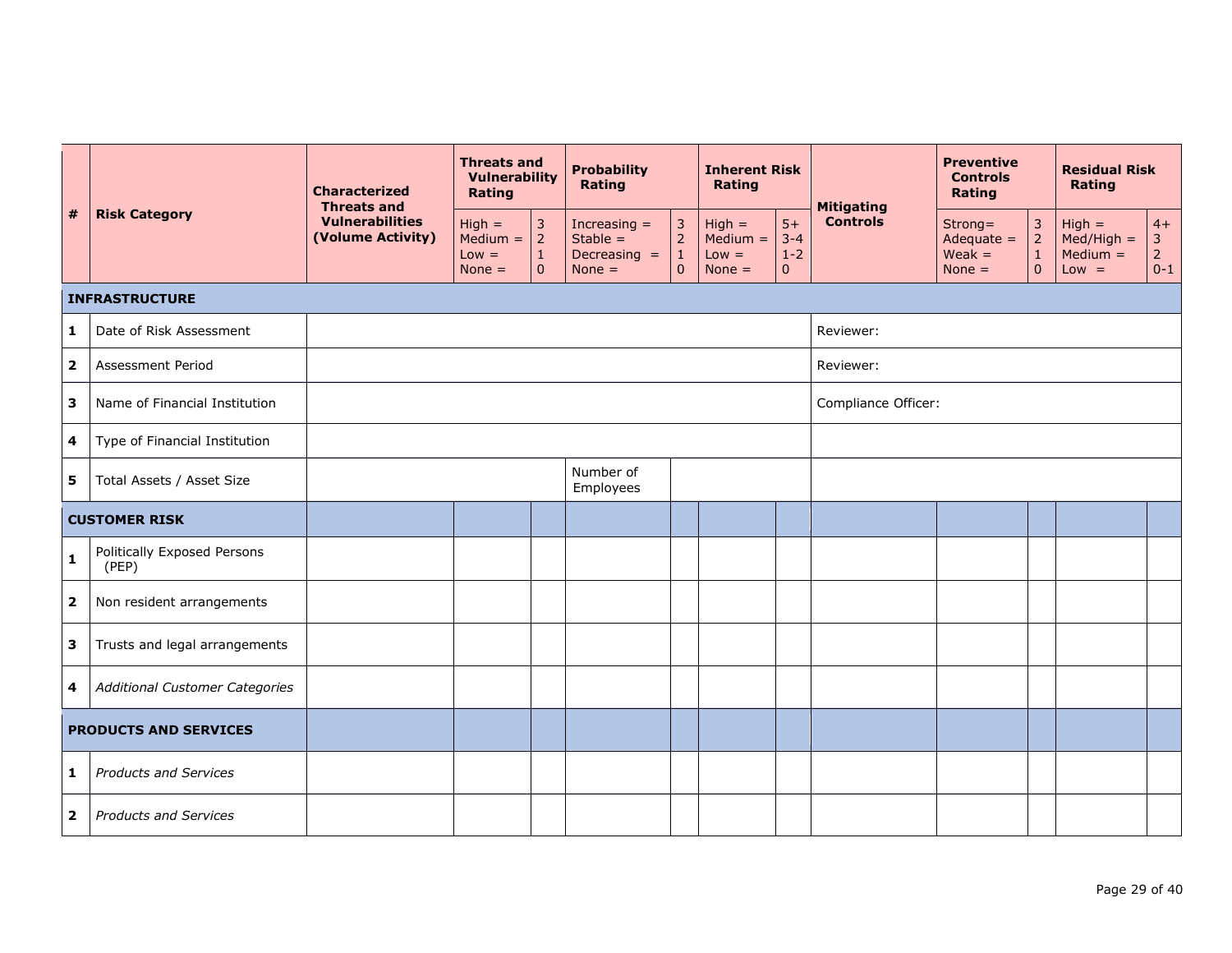|                         |                                                                                                               |                                             | <b>Characterized</b><br><b>Threats and</b>    | <b>Threats and</b><br><b>Vulnerability</b><br>Rating          |                                                            | <b>Probability</b><br>Rating                                       |                                               | <b>Inherent Risk</b><br>Rating               |                 | <b>Mitigating</b>                               | <b>Preventive</b><br><b>Controls</b><br>Rating               |                                                   | <b>Residual Risk</b><br><b>Rating</b>             |  |
|-------------------------|---------------------------------------------------------------------------------------------------------------|---------------------------------------------|-----------------------------------------------|---------------------------------------------------------------|------------------------------------------------------------|--------------------------------------------------------------------|-----------------------------------------------|----------------------------------------------|-----------------|-------------------------------------------------|--------------------------------------------------------------|---------------------------------------------------|---------------------------------------------------|--|
| #                       | <b>Risk Category</b>                                                                                          | <b>Vulnerabilities</b><br>(Volume Activity) | $High =$<br>$Median =$<br>$Low =$<br>None $=$ | $\mathbf{3}$<br>$2^{\circ}$<br>$\mathbf{1}$<br>$\overline{0}$ | Increasing $=$<br>Stable $=$<br>Decreasing $=$<br>None $=$ | $\overline{3}$<br>$\overline{2}$<br>$\mathbf{1}$<br>$\overline{0}$ | $High =$<br>$Median =$<br>$Low =$<br>None $=$ | $5+$<br>$3 - 4$<br>$1 - 2$<br>$\overline{0}$ | <b>Controls</b> | Strong=<br>Adequate $=$<br>$Weak =$<br>None $=$ | $\overline{3}$<br>$\overline{2}$<br>$\mathbf{1}$<br>$\Omega$ | $High =$<br>$Med/High =$<br>$Median =$<br>$Low =$ | $4+$<br>$\mathbf{3}$<br>$\overline{2}$<br>$0 - 1$ |  |
| <b>TRANSACTION RISK</b> |                                                                                                               |                                             |                                               |                                                               |                                                            |                                                                    |                                               |                                              |                 |                                                 |                                                              |                                                   |                                                   |  |
| $\mathbf{1}$            | Non Face to Face delivery<br>channel                                                                          |                                             |                                               |                                                               |                                                            |                                                                    |                                               |                                              |                 |                                                 |                                                              |                                                   |                                                   |  |
| $\overline{\mathbf{2}}$ | Unusual patterns of transactions<br>that have no apparent economic<br>purpose                                 |                                             |                                               |                                                               |                                                            |                                                                    |                                               |                                              |                 |                                                 |                                                              |                                                   |                                                   |  |
| $\mathbf{3}$            | <b>Additional Transaction Risk</b><br>Categories                                                              |                                             |                                               |                                                               |                                                            |                                                                    |                                               |                                              |                 |                                                 |                                                              |                                                   |                                                   |  |
|                         | <b>GEOGRAPHY</b>                                                                                              |                                             |                                               |                                                               |                                                            |                                                                    |                                               |                                              |                 |                                                 |                                                              |                                                   |                                                   |  |
| $\mathbf{1}$            | Countries subject to sanctions,<br>embargoes by international<br>authorities                                  |                                             |                                               |                                                               |                                                            |                                                                    |                                               |                                              |                 |                                                 |                                                              |                                                   |                                                   |  |
| $\overline{2}$          | Countries/geographies identified<br>by recognized sources as<br>providing funding for terrorist<br>activities |                                             |                                               |                                                               |                                                            |                                                                    |                                               |                                              |                 |                                                 |                                                              |                                                   |                                                   |  |
| 3                       | <b>Additional Categories</b>                                                                                  |                                             |                                               |                                                               |                                                            |                                                                    |                                               |                                              |                 |                                                 |                                                              |                                                   |                                                   |  |
| <b>Total</b>            |                                                                                                               |                                             |                                               |                                                               |                                                            |                                                                    |                                               |                                              |                 |                                                 |                                                              |                                                   |                                                   |  |
|                         |                                                                                                               |                                             |                                               |                                                               |                                                            |                                                                    |                                               |                                              |                 |                                                 |                                                              |                                                   |                                                   |  |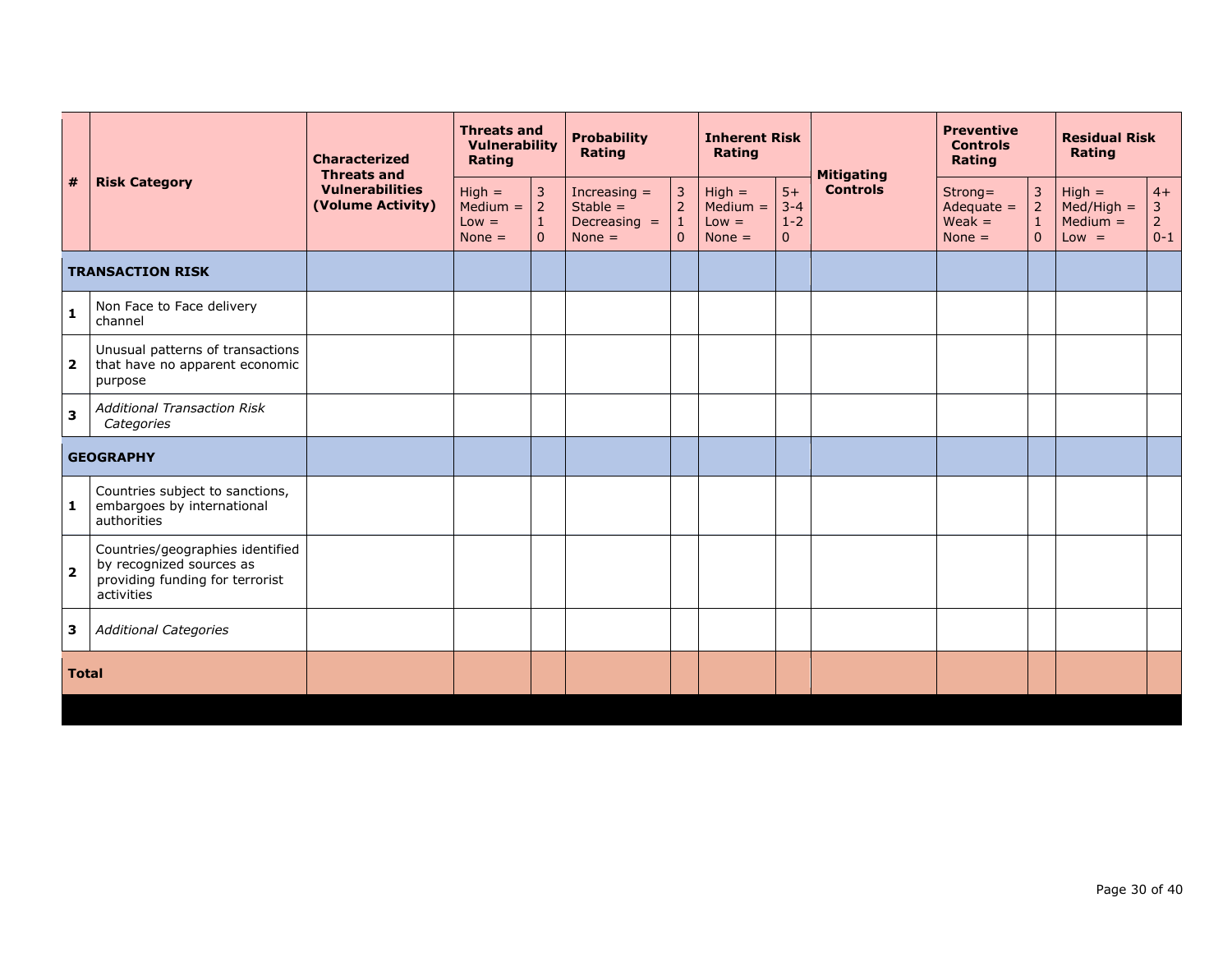# **Controls Assessment Template**

| <b>Sr</b><br>No. | <b>Controls</b>                                                                                      | Weak | <b>Satisfactory</b> | <b>Strong</b> |  |  |  |  |  |  |
|------------------|------------------------------------------------------------------------------------------------------|------|---------------------|---------------|--|--|--|--|--|--|
| 1.               | <b>Governance Arrangements and Three Lines of Defense</b>                                            |      |                     |               |  |  |  |  |  |  |
| 1.1              | Written AML/CFT policies and procedures approved by<br><b>Board of Directors</b>                     |      |                     |               |  |  |  |  |  |  |
| 1.2              | Risk assessment reviewed and updated periodically                                                    |      |                     |               |  |  |  |  |  |  |
| 1.3              | Are policies, procedures and compliance program updated<br>periodically?                             |      |                     |               |  |  |  |  |  |  |
| 1.4              | Oversight by the Board of Director and senior<br>management                                          |      |                     |               |  |  |  |  |  |  |
| 2.               | <b>Three Lines of Defense</b>                                                                        |      |                     |               |  |  |  |  |  |  |
| 2.1              | AML/CFT Chief Compliance Officer appointed                                                           |      |                     |               |  |  |  |  |  |  |
| 2.2              | <b>Internal Audit Function</b>                                                                       |      |                     |               |  |  |  |  |  |  |
| 2.3              | Written policies and procedures communicated to all<br>personnel                                     |      |                     |               |  |  |  |  |  |  |
| 2.4              | Employee due diligence program                                                                       |      |                     |               |  |  |  |  |  |  |
| 2.5              | Ongoing Employee Training Programs                                                                   |      |                     |               |  |  |  |  |  |  |
| 3.               | <b>Program and Systems</b>                                                                           |      |                     |               |  |  |  |  |  |  |
| 3.1              | AML/CFT in a Group-Wide and Cross-Border Context                                                     |      |                     |               |  |  |  |  |  |  |
| 3.2              | Internal Procedures/system for Detecting and Reporting<br><b>Suspicious Transactions</b>             |      |                     |               |  |  |  |  |  |  |
| 3.3              | Appropriate integrated management information systems                                                |      |                     |               |  |  |  |  |  |  |
| 3.4              | Review of Exception Reports to alert Senior Management/<br><b>Board of Directors</b>                 |      |                     |               |  |  |  |  |  |  |
| 3.5              | Mechanism for asset freezing and sanction compliance                                                 |      |                     |               |  |  |  |  |  |  |
| 3.6              | Secrecy Privacy Of Information (Tip Off) ensured                                                     |      |                     |               |  |  |  |  |  |  |
| 3.7              | STR/CTR Cash generated and reported on timely basis                                                  |      |                     |               |  |  |  |  |  |  |
| 3.8              | Is there a procedure for independent review of AML/CFT<br>program?                                   |      |                     |               |  |  |  |  |  |  |
| 4.               | <b>Customer Identification, Verification and Acceptance Policy</b>                                   |      |                     |               |  |  |  |  |  |  |
| 4.1              | Written policies and procedures for CDD/KYC                                                          |      |                     |               |  |  |  |  |  |  |
| 4.2              | Approval by senior management before establishing<br>business relationships with high-risk customers |      |                     |               |  |  |  |  |  |  |
| 4.3              | Customer due diligence programs                                                                      |      |                     |               |  |  |  |  |  |  |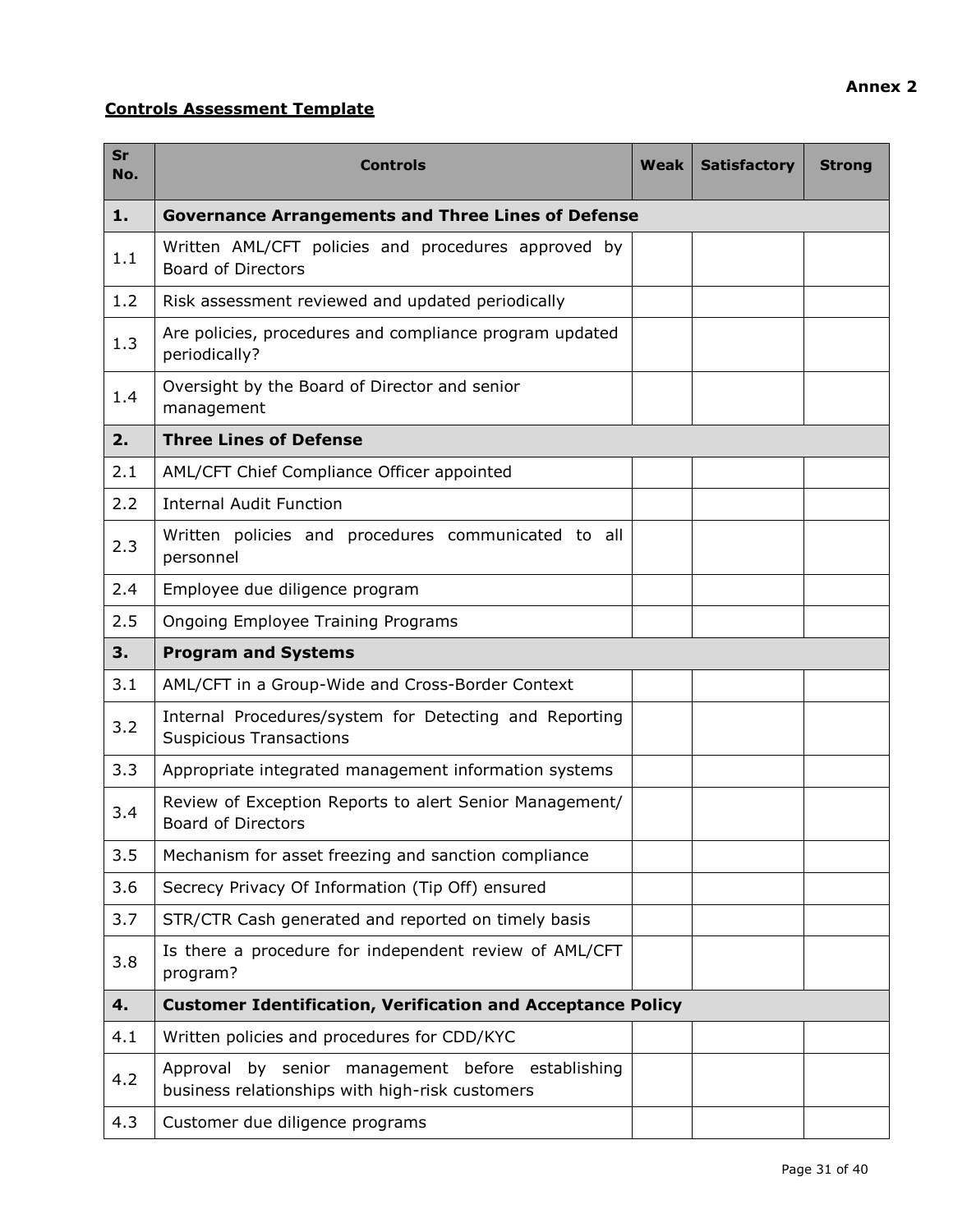| 4.4 | Enhanced due diligence program for high risk customers                                                                               |  |  |
|-----|--------------------------------------------------------------------------------------------------------------------------------------|--|--|
| 4.5 | <b>Customer Risk Profiling</b>                                                                                                       |  |  |
| 4.6 | Mechanism to review/update risk rating and profile of<br>customers                                                                   |  |  |
| 4.7 | Systematic Procedure for Identifying and Verifying:<br>a) Customers<br>b) Beneficial Owners<br>c) PEPs<br>d) Person acting on behalf |  |  |
| 4.8 | Outsourcing customer identification/verification or reliance<br>on others to perform customer identification                         |  |  |
| 4.9 | Due diligence assessment of correspondent relationship                                                                               |  |  |
| 5.  | <b>Ongoing Monitoring</b>                                                                                                            |  |  |
|     |                                                                                                                                      |  |  |
| 5.1 | Transaction monitoring mechanism in place to detect<br>unusual or suspicious transactions                                            |  |  |
| 5.2 | Screening of customer with database and changes to<br>sanction lists                                                                 |  |  |
| 5.3 | Is transaction Monitoring System automated?                                                                                          |  |  |
| 5.4 | Customer due diligence for existing customers                                                                                        |  |  |
| 6.  | <b>Management of Information</b>                                                                                                     |  |  |
| 6.1 | Customer identification, verification and due diligence<br>information                                                               |  |  |
| 6.2 | Record-keeping procedures allow for tracing transactions<br>and provide a clear audit trail                                          |  |  |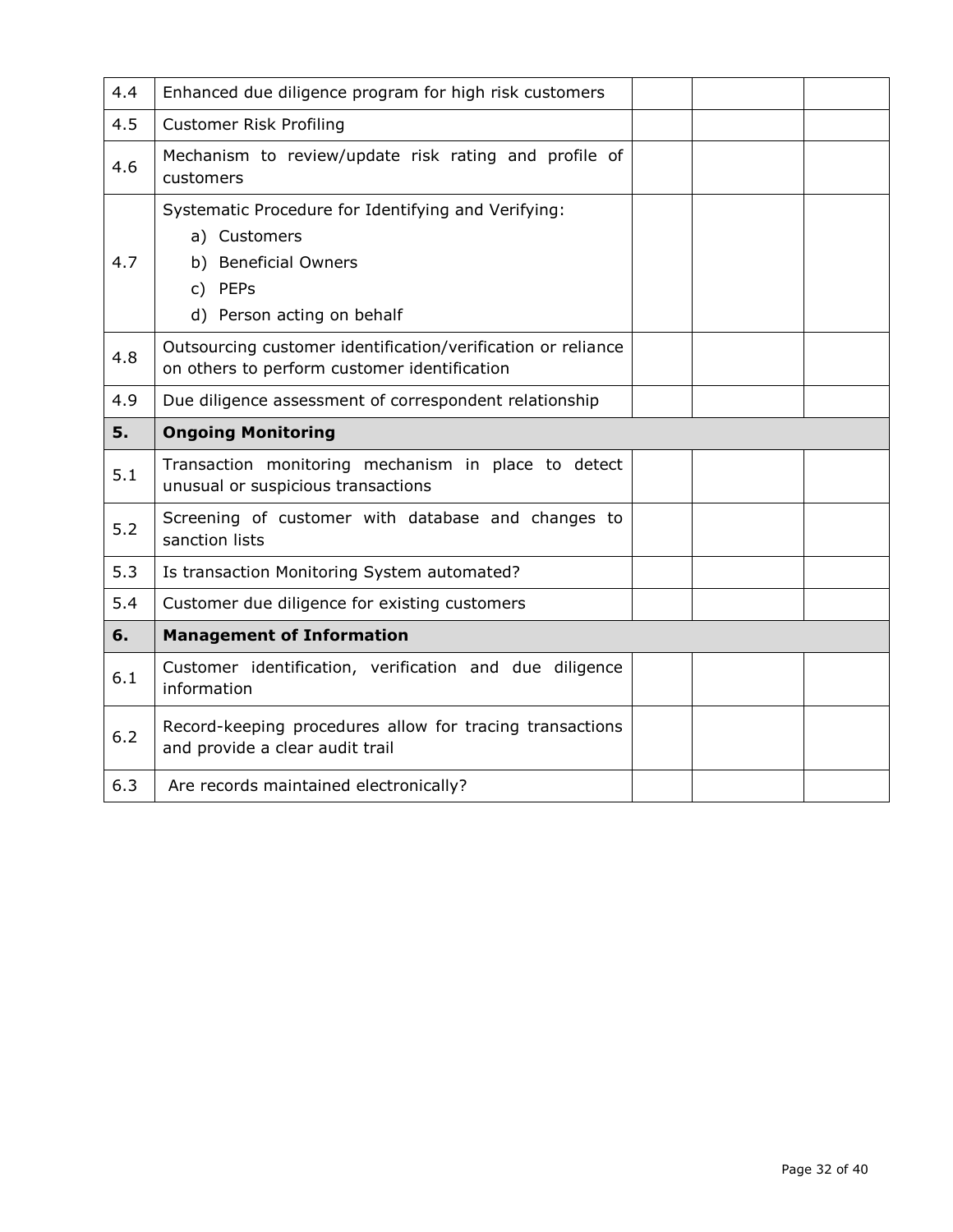# **RISK PROFILING OF CUSTOMER**

The following sets out examples of factors that RPs should consider when performing risk assessment. Where there is one or more "yes" responses, professional judgement must be exercised, with reference to the policies and procedures of the RPs, as to the nature and extent of customer due diligence to be carried out.

# *For Internal Use*

|                | <b>Section A:</b> If the response to any of the statements in Section A is<br>"Yes", the entity shall NOT establish business relationship with the client                                                                                                                                      | Yes/N<br>$\mathbf{o}$ | <b>Remarks</b> |
|----------------|------------------------------------------------------------------------------------------------------------------------------------------------------------------------------------------------------------------------------------------------------------------------------------------------|-----------------------|----------------|
| $\mathbf{1}$   | Customer unable to provide all the required information in relevant<br>forms                                                                                                                                                                                                                   |                       |                |
| 2              | Information required to be verified as per the regulations, cannot<br>be verified to independent and reliable documents                                                                                                                                                                        |                       |                |
| 3              | Customer, Beneficial Owner of the customer, person acting on<br>behalf of the customer, or connected party of the customer<br>matches the details in the following lists:<br>a. Proscribed under the united nations security council resolutions<br>and adopted by the government of Pakistan; |                       |                |
|                | b. Proscribed under the Anti-Terrorism Act, 1997                                                                                                                                                                                                                                               |                       |                |
| 4              | There is suspicion of money laundering and/or terrorist financing                                                                                                                                                                                                                              |                       |                |
|                | <b>Section B: Customer Risk Factor</b>                                                                                                                                                                                                                                                         |                       |                |
| $\mathbf{1}$   | Is the customer, any of the beneficial owner of the client or person<br>acting on behalf of the customer a politically exposed person (PEP),<br>family member of a PEP or close associate of a PEP?                                                                                            |                       |                |
| $\overline{2}$ | Is the customer non-resident Pakistani?                                                                                                                                                                                                                                                        |                       |                |
| 3              | Is the customer foreign national?                                                                                                                                                                                                                                                              |                       |                |
| 4              | Is the customer High net worth individual?                                                                                                                                                                                                                                                     |                       |                |
| 5              | Legal persons:<br>Companies - Local<br>Companies - Foreign<br>Foreign Trust or Legal arrangements<br>Local Trust or Legal arrangements<br>٠<br>Partnerships<br><b>NGOs and Charities</b><br>Cooperative societies                                                                              |                       |                |
| 6              | Intermediaries eg. Third parties acting on behalf of customers<br>(Lawyers, Accountants etc.).                                                                                                                                                                                                 |                       |                |
| 7              | Performed further screening of details of customer, beneficial<br>owner of the customer, person acting on behalf of the customer, or                                                                                                                                                           |                       |                |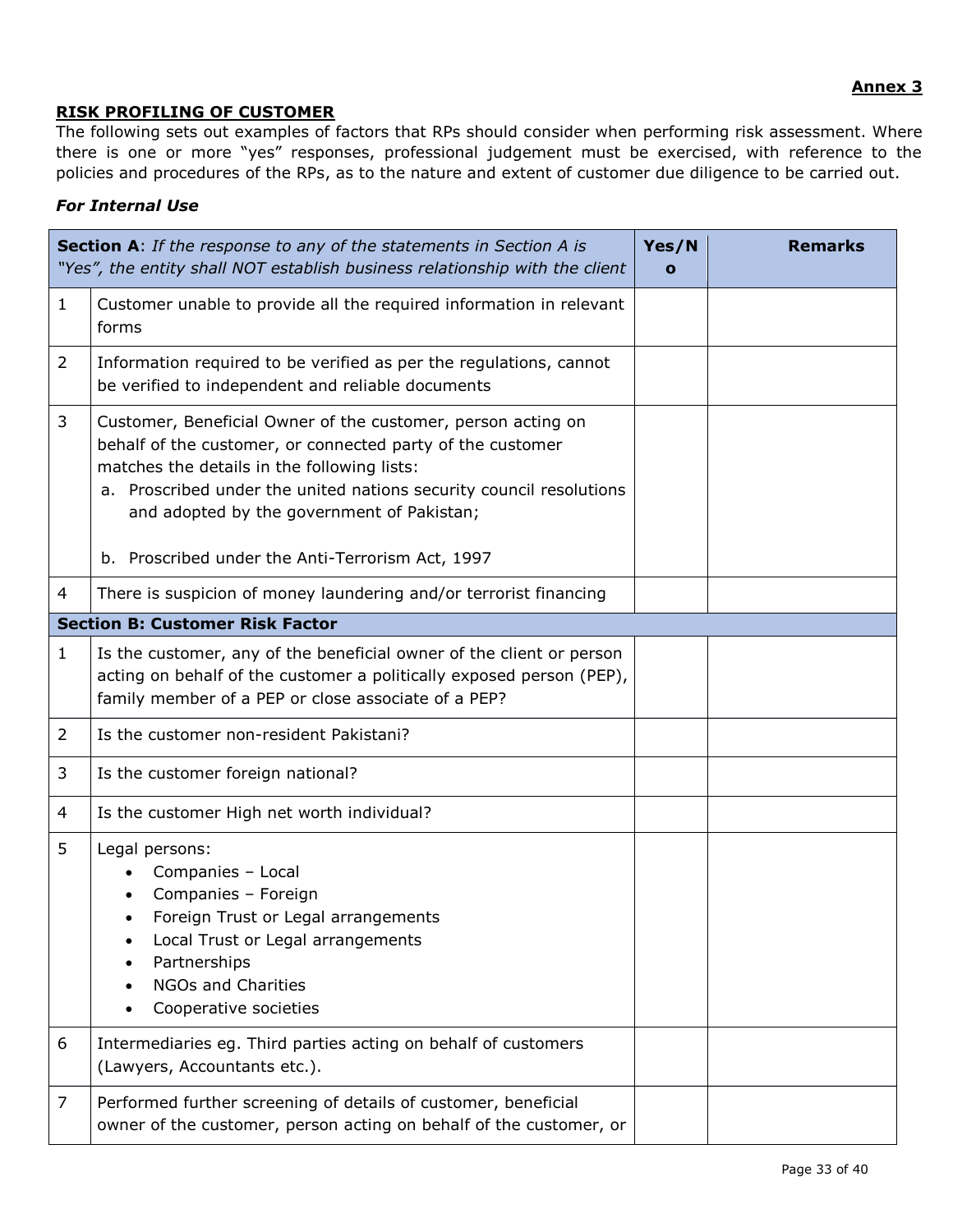|             | connected party of the customer against other information sources,<br>for example, google, the sanctions lists published and/or other<br>third party screening database.                                                                                                                                                                                                                                                                                                                                                                                                                                                                                                                                                                                                                                                                                                                                                      |  |
|-------------|-------------------------------------------------------------------------------------------------------------------------------------------------------------------------------------------------------------------------------------------------------------------------------------------------------------------------------------------------------------------------------------------------------------------------------------------------------------------------------------------------------------------------------------------------------------------------------------------------------------------------------------------------------------------------------------------------------------------------------------------------------------------------------------------------------------------------------------------------------------------------------------------------------------------------------|--|
|             | Are there adverse news or information arising?                                                                                                                                                                                                                                                                                                                                                                                                                                                                                                                                                                                                                                                                                                                                                                                                                                                                                |  |
| 8           | Customer's source of wealth/ income is high risk/ cash intensive                                                                                                                                                                                                                                                                                                                                                                                                                                                                                                                                                                                                                                                                                                                                                                                                                                                              |  |
| 9           | Does the customer have nominee shareholder(s) in the ownership<br>chain where there is no legitimate rationale?                                                                                                                                                                                                                                                                                                                                                                                                                                                                                                                                                                                                                                                                                                                                                                                                               |  |
| 10          | Is the customer a shell company?                                                                                                                                                                                                                                                                                                                                                                                                                                                                                                                                                                                                                                                                                                                                                                                                                                                                                              |  |
| 11          | Does the customer have unusual or complex shareholding<br>structure (e.g. involving layers of ownership structure, different<br>jurisdictions)?                                                                                                                                                                                                                                                                                                                                                                                                                                                                                                                                                                                                                                                                                                                                                                               |  |
| 12          | Does the stated source of wealth / source of funds and the amount<br>of money involved correspond with what you know of your<br>customer?                                                                                                                                                                                                                                                                                                                                                                                                                                                                                                                                                                                                                                                                                                                                                                                     |  |
|             | <b>Section C: Country / Geographic Risk Factors</b>                                                                                                                                                                                                                                                                                                                                                                                                                                                                                                                                                                                                                                                                                                                                                                                                                                                                           |  |
| $\mathbf 1$ | Is the customer, beneficial owner of the customer or person acting<br>on behalf of the customer from or based in a country or<br>jurisdiction:                                                                                                                                                                                                                                                                                                                                                                                                                                                                                                                                                                                                                                                                                                                                                                                |  |
|             | a. Identified as High-risk jurisdiction by the FATF and for which<br>financial institutions should give special attention to business<br>relationships and transactions. (Countries having weak<br>governance, law enforcement, and regulatory regimes).<br>b. Countries subject to sanctions, embargos or similar measures<br>issued by international authorities (E.G. UN, WB, IMF)<br>c. Countries where protection for customers privacy prevents<br>effective implementation of AML/CFT requirements and/or<br>facilitates the framework for establishment of shell-companies.<br>d. Countries/ Geographies identified by recognized sources as<br>having significant levels of organized crime, corruption or<br>criminal activity.<br>e. Countries/ Geographies identified by recognized sources as<br>providing funding or support for terrorist activities or have<br>terrorist organizations operating within them. |  |
|             | <b>Section D: Services / Transactions Risk Factors</b>                                                                                                                                                                                                                                                                                                                                                                                                                                                                                                                                                                                                                                                                                                                                                                                                                                                                        |  |
| 1           | Is the business relationship with the customer established through<br>non face-to-face channel?                                                                                                                                                                                                                                                                                                                                                                                                                                                                                                                                                                                                                                                                                                                                                                                                                               |  |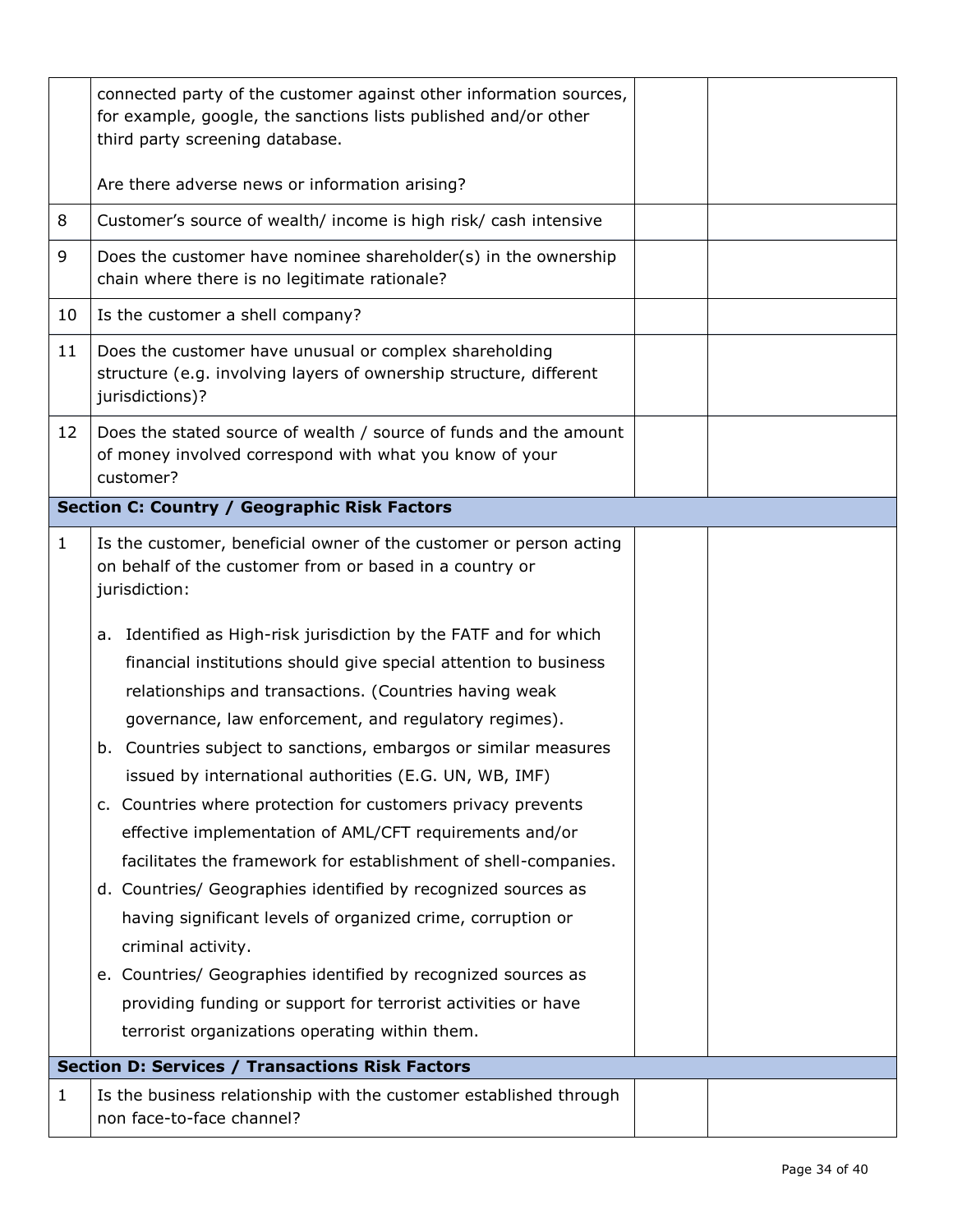| $\overline{2}$ | Has the customer given any instruction to perform a transaction<br>(which may include cash) anonymously?                                                                                                                                                |  |  |
|----------------|---------------------------------------------------------------------------------------------------------------------------------------------------------------------------------------------------------------------------------------------------------|--|--|
| 3              | Has the customer transferred any funds without the provision of<br>underlying services or transactions?                                                                                                                                                 |  |  |
| $\overline{4}$ | Are there unusual patterns of transactions that have no apparent<br>economic purpose or cash payments that are large in amount, in<br>which disbursement would have been normally made by other<br>modes of payment (such as cheque, bank drafts etc.)? |  |  |
| 5              | Are there unaccounted payments received from unknown or un-<br>associated third parties for services and/or transactions provided<br>by the customer?                                                                                                   |  |  |
| 6              | Does the value of the transaction appear to fall within the financial<br>means of your customer, given their income and savings?                                                                                                                        |  |  |
| $\overline{7}$ | Is there any divergence in the type, volume or frequency of<br>services and/or transactions expected in the course of the business<br>relationship with the customer?                                                                                   |  |  |
| 8              | Significant and unexplained geographic distance between residence<br>or business location of the customer and the location where the<br>product sale took place (or the location of the insurer's<br>representative)                                    |  |  |
| 9              | Customers seek or accept very unfavorable account/policy/contract<br>provisions or riders and rely on free look up provisions                                                                                                                           |  |  |
| 10             | Customers transfer the benefit of a product to an apparently<br>unrelated third party                                                                                                                                                                   |  |  |
| 11             | Customer uses brokerage accounts as long term depository<br>accounts for funds                                                                                                                                                                          |  |  |
| 12             | Customer is conducting transactions that do not have apparent<br>economic rationale                                                                                                                                                                     |  |  |
| 13             | Transactions appear to be undertaken in a structured, sequential<br>manner in order to avoid transaction monitoring/ reporting<br>Thresholds                                                                                                            |  |  |
| 14             | Transactions involve penny/microcap stocks                                                                                                                                                                                                              |  |  |
| 15             | Transfers are made to the same person from different individuals<br>or to different persons from the same individual with no reasonable<br>explanation                                                                                                  |  |  |
| 16             | Customer requests a securities provider to execute and/or clear a<br>buy order and sell order for the same security or similar or<br>correlated securities (and/or on behalf of the same beneficial                                                     |  |  |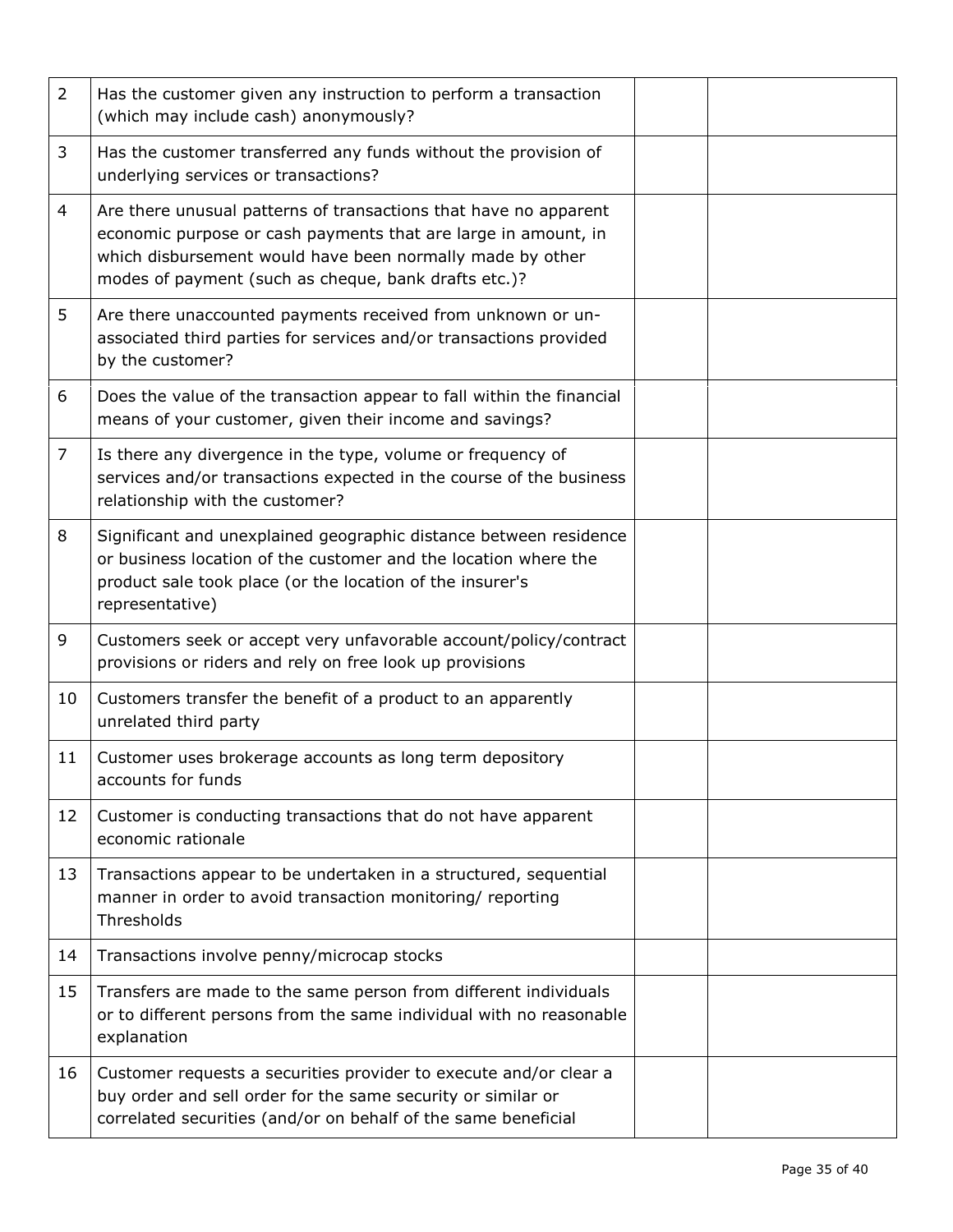| owner), in close chronology                                 |                                                                                                                                        |                        |                            |  |  |  |  |
|-------------------------------------------------------------|----------------------------------------------------------------------------------------------------------------------------------------|------------------------|----------------------------|--|--|--|--|
| 17                                                          | Unusually large aggregate wire transfers or high volume or<br>frequency of transactions are made with no logical or apparent<br>reason |                        |                            |  |  |  |  |
| 18                                                          | Customer trades frequently, selling at a loss                                                                                          |                        |                            |  |  |  |  |
| 19                                                          | Customer invests in securities suddenly in large volumes, deviating<br>from previous transactional activity                            |                        |                            |  |  |  |  |
| 20                                                          | Cross border correspondent financial institutions relationships                                                                        |                        |                            |  |  |  |  |
| 21                                                          | Products/ Services                                                                                                                     |                        |                            |  |  |  |  |
| 22                                                          | <b>Transaction Amount</b>                                                                                                              |                        |                            |  |  |  |  |
| <b>Section E: Customer Risk Assessment</b>                  |                                                                                                                                        |                        |                            |  |  |  |  |
| $\Box$ Low - Simplified CDD<br>$\Box$ Medium - Standard CDD |                                                                                                                                        |                        | $\Box$ High – Enhanced CDD |  |  |  |  |
|                                                             |                                                                                                                                        |                        |                            |  |  |  |  |
|                                                             | Document reasons for customer risk rating:                                                                                             |                        |                            |  |  |  |  |
|                                                             | <b>Section F: Recommendation</b>                                                                                                       |                        |                            |  |  |  |  |
|                                                             | $\Box$ Accept customer                                                                                                                 | $\Box$ Reject customer |                            |  |  |  |  |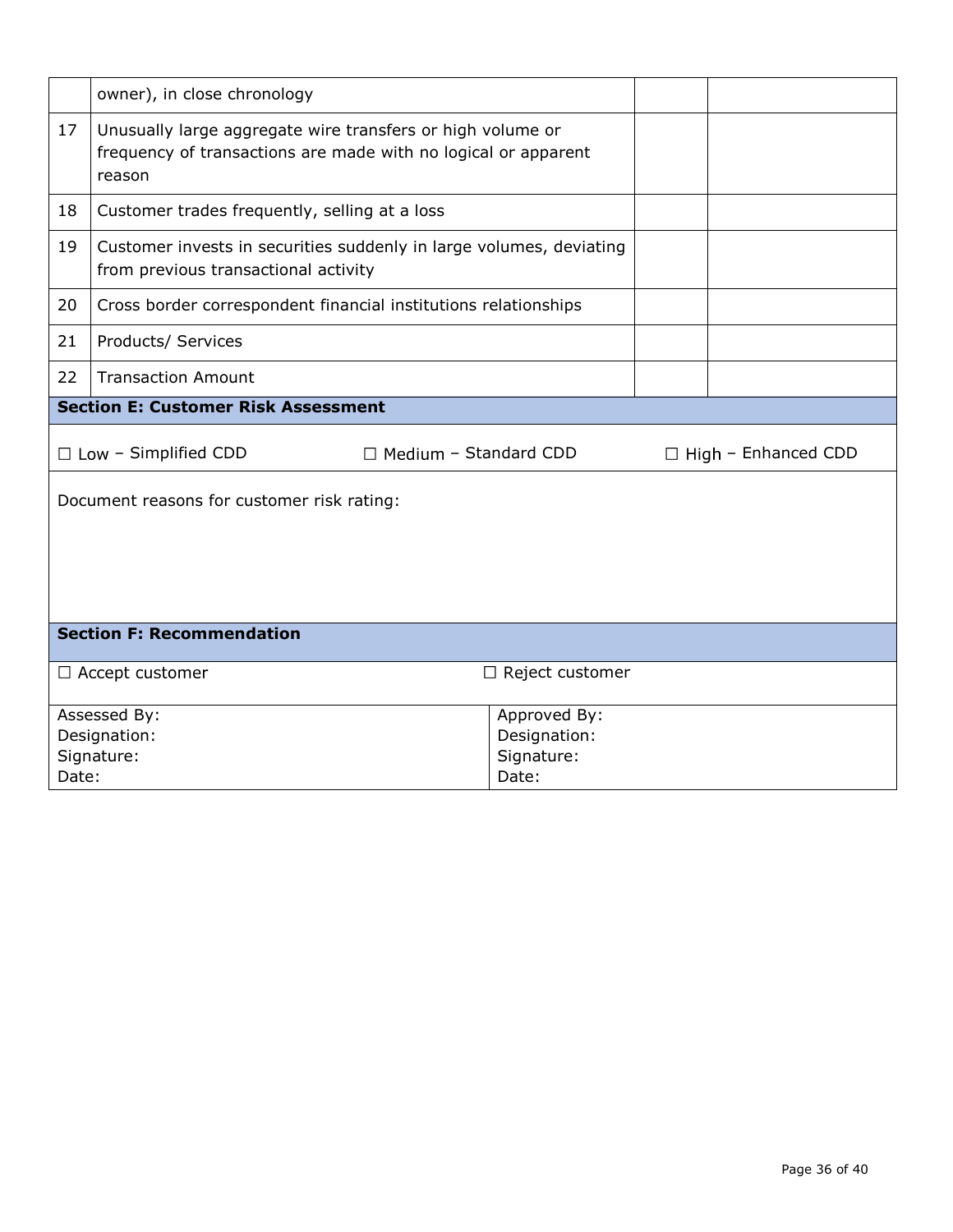# **ML/TF Warning Signs/ Red Flags**

The following are some of the warning signs or "red flags" to which RPs should be alerted. The list is not exhaustive, but includes the following:

### **Insurance entities**

- (1) Requests for a return of premium to be remitted to persons other than the policy holder.
- (2) Claims payments paid to persons other than policyholders and beneficiaries.
- (3) Unusually complex holding company or trust ownership structure.
- (4) Making a false claim.
- (5) A change in beneficiaries (for instance, to include non-family members).
- (6) A change/increase of the premium payment (for instance, which appear unusual in the light of the policyholder's income or where there are several overpayments of policy premiums after which the policyholder requests that reimbursement is paid to a third party).
- (7) Use of cash and/or payment of large single premiums.
- (8) Payment/surrender by a wire transfer from/to foreign parties.
- (9) Payment by banking instruments that allow anonymity of the transaction.
- (10) Payment from third parties.
- (11) Change of address and/or place of residence of the policyholder.
- (12) Lump sum top-ups to an existing life insurance contract.
- (13) Lump sum contributions to personal pension contracts.
- (14) Requests for prepayment of benefits.
- (15) Use of the policy as collateral/security (for instance, unusual use of the policy as collateral unless it is clear that it is required for financing of a mortgage by a reputable financial institution).
- (16) Change of the type of benefit (for instance, change of type of payment from an annuity to a lump sum payment).
- (17) Early surrender of the policy or change of the duration (particularly where this results in penalties).
- (18) Requests for multiple policies to be taken out for premiums slightly below any publicised limits for performing checks, such as checks on the source of wealth or cash payments.

### **Lending NBFCs**

- (1) Loans secured by pledged assets held by third parties unrelated to the borrower.
- (2) Loans secured by deposits or other readily marketable assets, such as securities, particularly when owned by apparently unrelated third parties.
- (3) Borrower defaults on cash-secured loan or any loan that is secured by assets that are readily convertible into currency.
- (4) Loans are made for, or are paid on behalf of, a third party with no reasonable explanation.
- (5) To secure a loan, the customer purchases a certificate of deposit using an unknown source of funds, particularly when funds are provided via a currency or multiple monetary instruments.
- (6) Loans that lack a legitimate business purpose, provide the bank with significant fees or assuming little or no risk, or tend to obscure the movement of funds (e.g., loans made to a borrower and immediately sold to an entity related to the borrower or back to back loans without any identifiable and legally admissible purpose).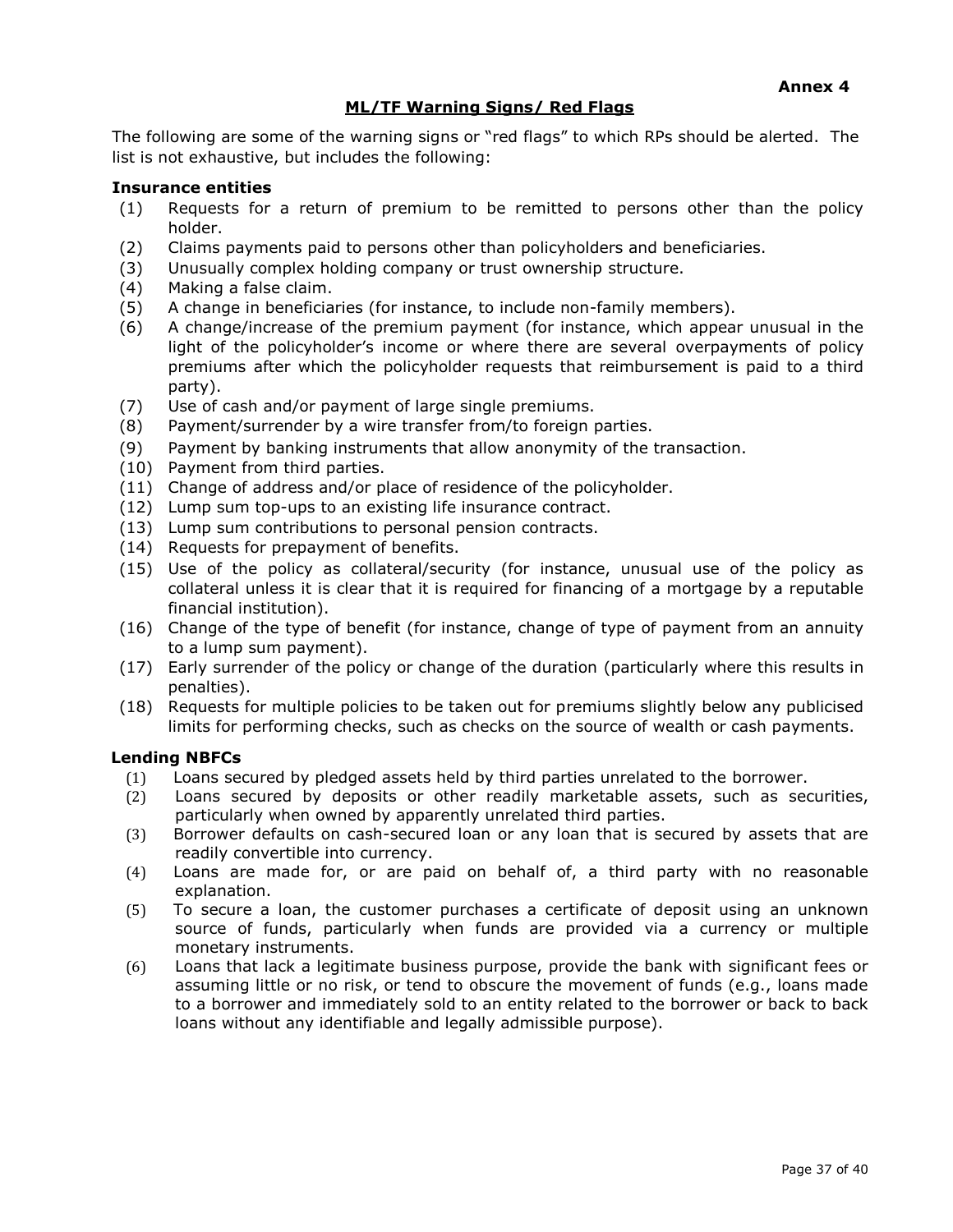### **Mutual Funds**

- (1) When an investor is more concerned about the subscription and redemption terms of the Mutual Fund than with other information related to the investment strategy, service providers, performance history of the investment manager, etc.
- (2) Lack of concern by an investor regarding losses or (large) fees or offering to pay extraordinary fees for early redemption;
- (3) Sudden and unexplained subscriptions and redemptions;
- (4) Quick purchase and redemption of units despite penalties;
- (5) Requests to pay redemptions proceeds to a third (unrelated) party; and
- (6) Customer that exhibits unusual concern with compliance with AML/CFT reporting requirements or other( AML/CFT) policies and procedures.

### **Brokerage Houses**

- (1) Customers who are unknown to the broker and verification of identity / incorporation proves difficult;
- (2) Customers who wish to deal on a large scale but are completely unknown to the broker;
- (3) Customers who wish to invest or settle using cash;
- (4) Customers who use a cheque that has been drawn on an account other than their own;
- (5) Customers who change the settlement details at the last moment;
- (6) Customers who insist on entering into financial commitments that appear to be considerably beyond their means;
- (7) Customers who accept relatively uneconomic terms, when with a little effort they could have a much better deal;
- (8) Customers who have no obvious reason for using the services of the broker (e.g.: customers with distant addresses who could find the same service nearer their home base; customers whose requirements are not in the normal pattern of the service provider's business which could be more easily serviced elsewhere);
- (9) Customers who refuse to explain why they wish to make an investment that has no obvious purpose;
- (10) Customers who are introduced by an overseas agent based in a country noted for drug trafficking or distribution
- (11) Customers who carry out large numbers of transactions with the same counterparty in small amounts of the same security, each purchased for cash and then sold in one transaction, particularly if the proceeds are also then credited to an account different from the original account;
- (12) Customer trades frequently, selling at a loss
- (13) Customers who constantly pay-in or deposit cash to cover requests for bankers drafts, money transfers or other negotiable and readily marketable money instruments;
- (14) Customers who wish to maintain a number of trustee or customers' accounts which do not appear consistent with the type of business, including transactions which involve nominee names;
- (15) Any transaction involving an undisclosed party;
- (16) transfer of the benefit of an asset to an apparently unrelated third party, or assignment of such benefit as collateral; and
- (17) Significant variation in the pattern of investment without reasonable or acceptable explanation
- (18) Transactions appear to be undertaken in a structured, sequential manner in order to avoid transaction monitoring/ reporting thresholds.
- (19) Transactions involve penny/microcap stocks.
- (20) Customer requests a securities provider to execute and/or clear a buy order and sell order for the same security or similar or correlated securities (and/or on behalf of the same beneficial owner), in close chronology.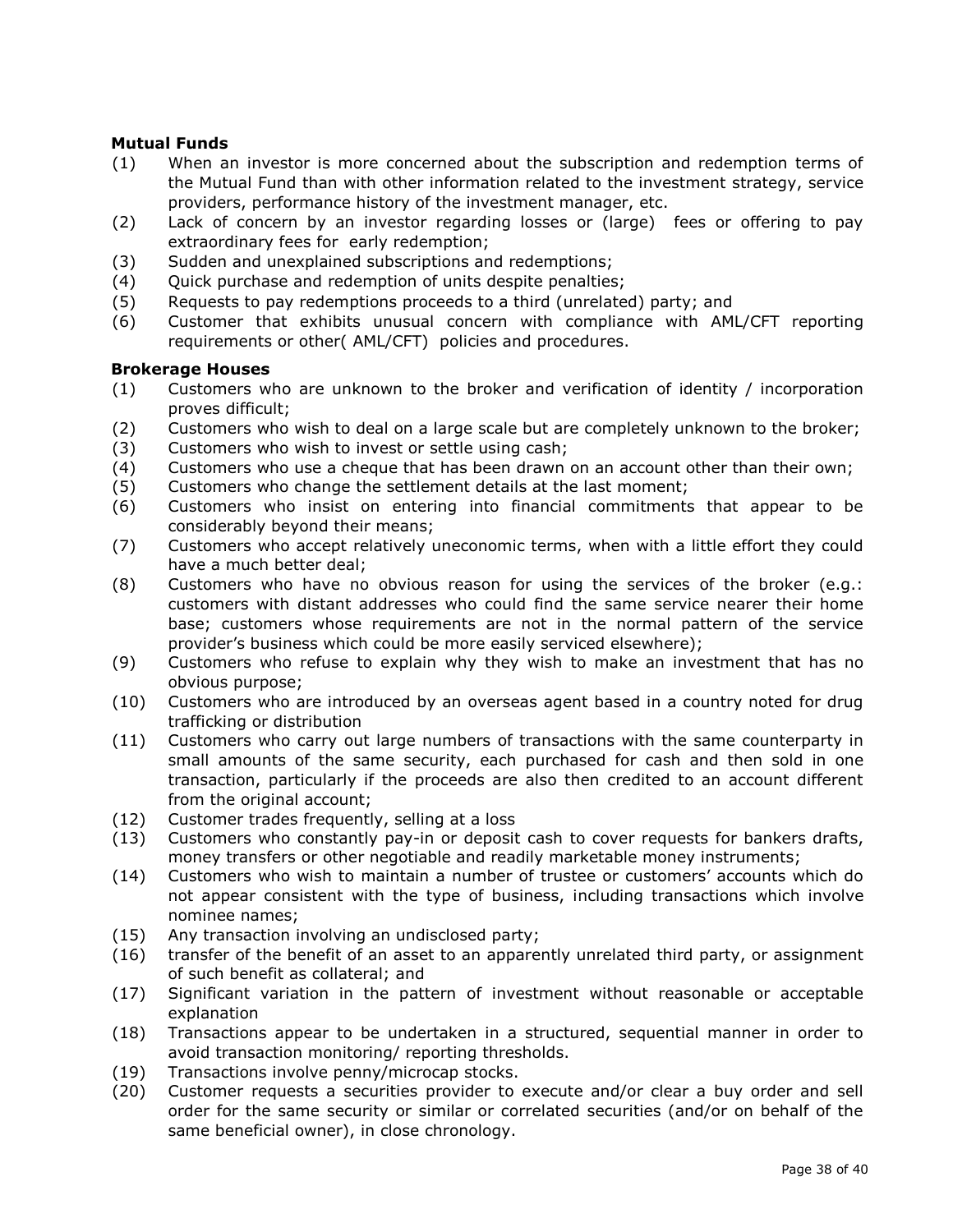- (21) Transfers are made to the same person from different individuals or to different persons from the same individual with no reasonable explanation.
- (22) Unusually large aggregate wire transfers or high volume or frequency of transactions are made with no logical or apparent reason.
- (23) Customer invests in securities suddenly in large volumes, deviating from previous transactional activity.
- (24) Customer conducts mirror trades.
- (25) Customer closes securities transaction before maturity, absent volatile market conditions or other logical or apparent reason.